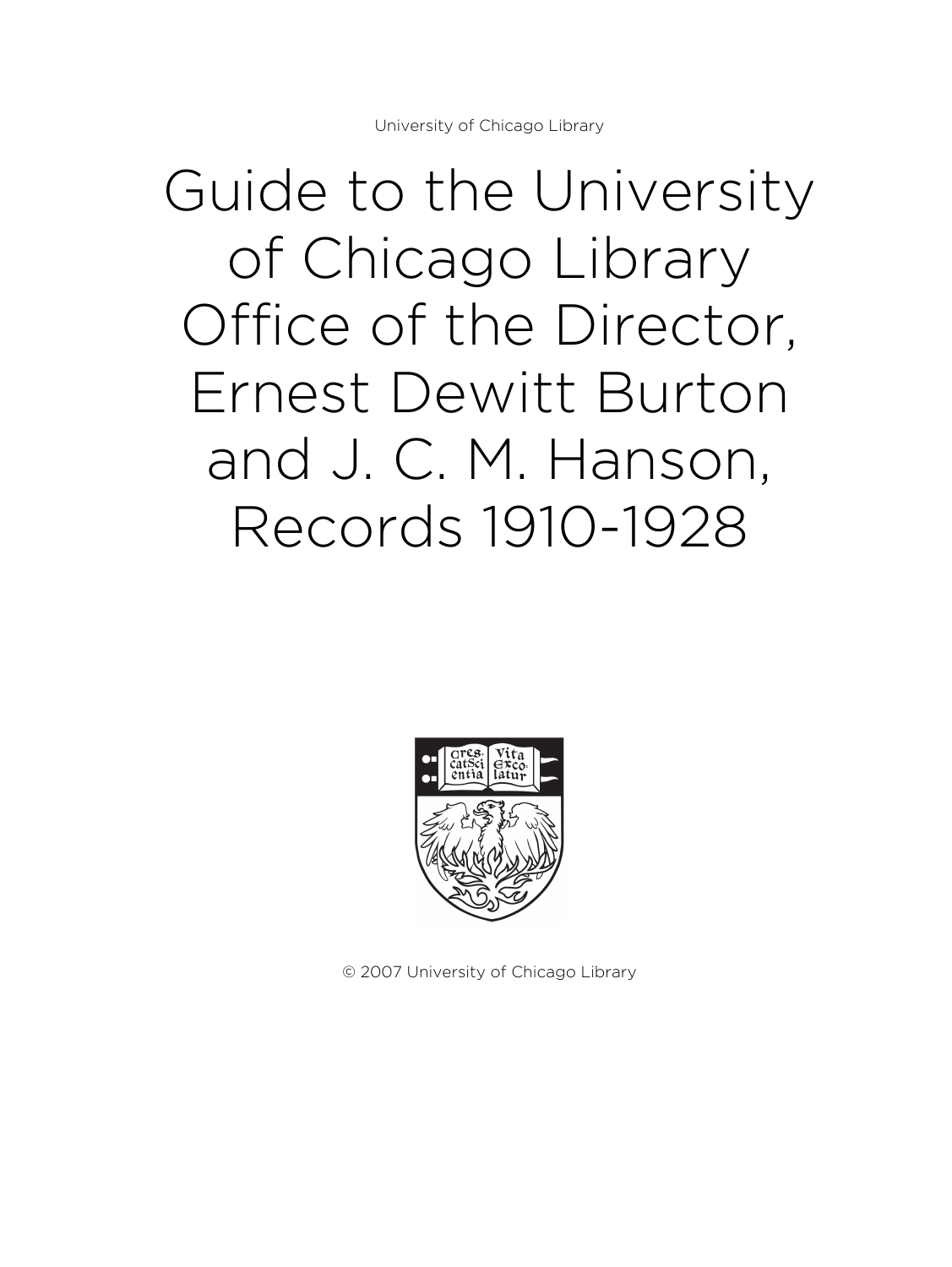# **Table of Contents**

| Descriptive Summary                                                               | 3                         |
|-----------------------------------------------------------------------------------|---------------------------|
| Information on Use                                                                | $\mathfrak{Z}$            |
| Access                                                                            | $\mathfrak{Z}$            |
| Citation                                                                          | $\overline{\mathfrak{Z}}$ |
| <b>Historical Note</b>                                                            | 3                         |
| Scope Note                                                                        | 6                         |
| <b>Related Resources</b>                                                          | 10                        |
| Subject Headings                                                                  | 10                        |
| <b>INVENTORY</b>                                                                  | 10                        |
| Series I: Jast-Hanson Classification                                              |                           |
| Series II: Office of the Director of the Associate Director                       |                           |
| Series III: Other Libraries                                                       | 13                        |
| Series IV: Library Science                                                        | 14                        |
| Series V: Buildings and Grounds                                                   |                           |
| Series VI: Policy                                                                 | 17                        |
| Series VII: Library Staff                                                         | 21                        |
| Series VIII: Rules and Regulations                                                |                           |
| Series IX: Budget                                                                 |                           |
| Series X: Communication                                                           |                           |
| Series XI: Acquisitions                                                           |                           |
| Subseries 1: Miscellanous                                                         | 31                        |
| Subseries 2: Accession Logbooks, 1910-1928 (shelved separately, see Introduction) |                           |
| Series XII: Cataloging and Classification                                         | 37                        |
| Series XIII: Conservation                                                         | 41                        |
| Series XIV: Circulation and Reference                                             | 42                        |
| Series XV: Departmental Libraries                                                 |                           |
| Series XVI: Miscellaneous                                                         |                           |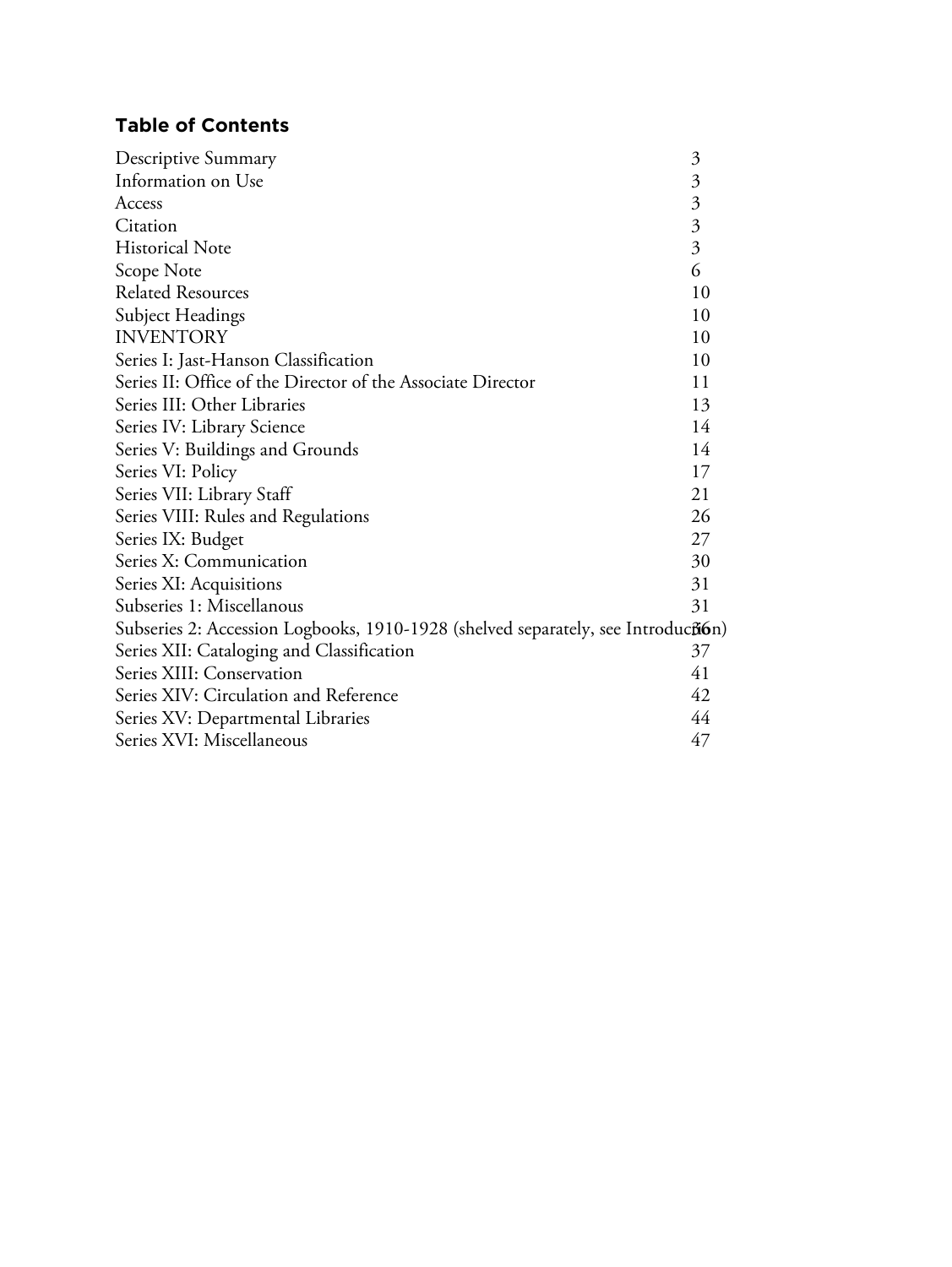# **Descriptive Summary**

| <b>Identifier</b> | <b>ICU.SPCL.LIBRARY2</b>                                                                                                                                                                                                                                                                                                                                                                                                                                                                                                                                                                                  |
|-------------------|-----------------------------------------------------------------------------------------------------------------------------------------------------------------------------------------------------------------------------------------------------------------------------------------------------------------------------------------------------------------------------------------------------------------------------------------------------------------------------------------------------------------------------------------------------------------------------------------------------------|
| <b>Title</b>      | University of Chicago. Library. Office of the Director. Ernest Dewitt Burton<br>and J. C. M. Hanson. Records                                                                                                                                                                                                                                                                                                                                                                                                                                                                                              |
| Date              | 1910-1928                                                                                                                                                                                                                                                                                                                                                                                                                                                                                                                                                                                                 |
| <b>Size</b>       | 26.5 linear ft. (47 boxes and 25 volumes)                                                                                                                                                                                                                                                                                                                                                                                                                                                                                                                                                                 |
| <b>Repository</b> | Special Collections Research Center<br>University of Chicago Library<br>1100 East 57th Street<br>Chicago, Illinois 60637 U.S.A.                                                                                                                                                                                                                                                                                                                                                                                                                                                                           |
| <b>Abstract</b>   | The University of Chicago Library Records consist of material generated<br>during the administration of Ernest DeWitt Burton (Director, 1910-1925)<br>and J. C. M. Hanson (Associate Director, 1910-1927; Acting Director,<br>1927-1928). The records include budgets and annual reports to the President<br>of the University; minutes of the Director's Conference and Library Board;<br>administrative correspondence and memoranda; records of the Commission<br>on the Future of the University Libraries (1922-1924); accession logbooks;<br>personnel files; the Library Handbook; and scrapbooks. |

# **Information on Use**

# **Access**

The collection is open for research.

# **Citation**

When quoting material from this collection, the preferred citation is: University of Chicago. Library. Office of the Director. Ernest Dewitt Burton and J. C. M. Hanson. Records, [Box #, Folder #], Special Collections Research Center, University of Chicago Library

# **Historical Note**

The second period in the history of the University of Chicago Library, comprising the joint administration of Ernest D. Burton and J. C. M. Hanson, was a time of rapid growth for the Library's staff and collections. In 1910, when Burton was appointed Director, the Library held 289,000 books with 100,000 more volumes unprocessed; by 1928, the Library's total holdings had increased to 799,000 volumes. The Library's staff, which numbered only 22 full-time members in 1910, had grown to 94 by 1914-1915 and to 116 by 1927-1928.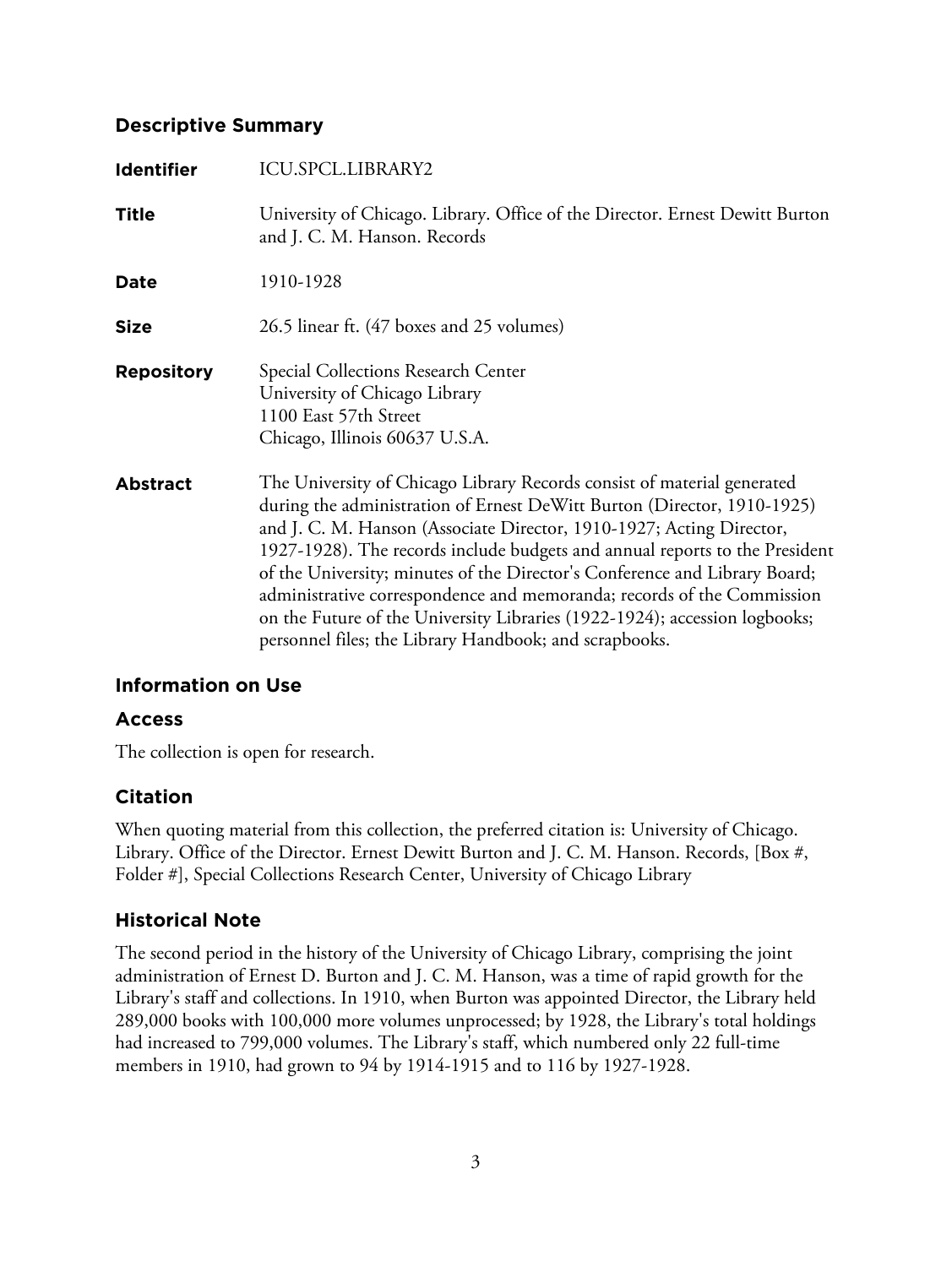The administration which controlled the Library during this period was markedly different from that of Zella Allen Dixon during the University's first eighteen years (see University Library records, Series I). Immediately after Dixson's resignation was accepted by the Trustees in March 1910, Ernest D. Burton, Professor and Head of the Department of New Testament Literature, was asked to assume the position of Acting Director. By July 1910, it being understood that this post would be permanent, Burton began to negotiate with J. C. M. Hanson to accept the position of Associate Director. Hanson, then chief of the cataloging division of the Library of Congress, accepted the offer and assumed his duties in November 1910. Burton and Hanson had widely differing backgrounds. Burton's long tenure at the University and wide acquaintance with the faculty gave him a valuable sensitivity to the distinctive history and traditions of the University. Furthermore, he remained committed to the proposals of the Library Commission of 1902 he had chaired; the strengthening of the departmental library facilities around Harper Memorial Library. Hanson, by contrast, was a thoroughly trained cataloger whose experience at the Library of Congress led him to advocate the consolidation and centralization of library collections whenever possible. Despite these differences, Burton and Hanson worked well remarkably well. Burton retained his interest in the broadest aspects of Library policy and architectural planning, while Hanson was given general authority for the daily operations of the Library. After 1914, when Burton gave less of his time to the Library, and particularly after 1923, when he became the University's third President, Hanson assumed an even larger degree of administrative autonomy.

Hanson's first and most important contribution to the reorganization of the Library was the reclassification of the book collections begun in 1911. When Hanson arrived in Chicago, only half the Library's holdings were cataloged, with those in the General library under the Dewey decimal system and those in the departmental libraries under fourteen other classification systems. A faculty committee appointed in 1909 to study the problem had recommended that the Dewey classification be expanded to include all the Library's holdings. Hanson, however, compiled a lengthy report urging the adoption of the Library of Congress classification he had developed in collaboration with Charles Martel during his years in Washington. In April 1911, the committee reversed its decision, and in a unanimous written vote authorized the reclassification of all Library collections according to the Library of Congress system. Although reclassification was begun immediately, progress was impeded by the lack of existing catalog records and dispersion of titles and editions among many departmental libraries. During the course of the project, seven smaller libraries were consolidated with the General Library, leaving the University with seventeen departmental libraries. By 1928, reclassification was virtually complete, with the chaotic collections of 1910 reorganized under a single system of classification and all volumes in the Library accessible through a consolidated card catalog in the General Library.

The progress of the reclassification project made other reforms and innovations possible as well. In 1913, in the face of opposition from older faculty members, Hanson established the Library's first serial record, consolidating all serial holdings records in a single file. Hanson also introduced a program for selling the Library's printed catalog cards to subscribing libraries. This program, launched in 1913, followed the example of earlier systems at the Library of Congress, Harvard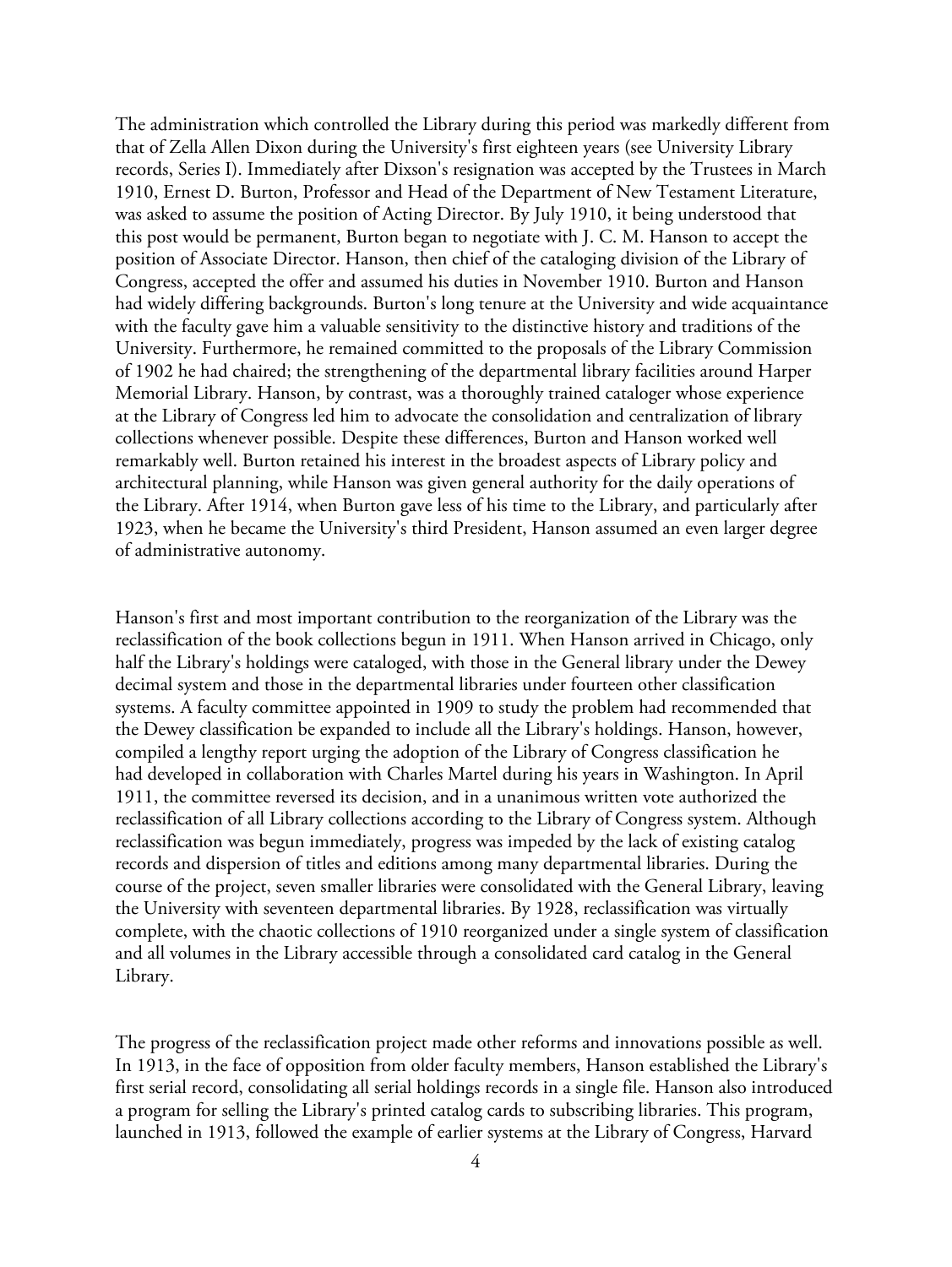University, and the John Crerar, and effectively defrayed the costs of printing cards for the Library's new consolidated catalog.

Despite advances in classification and cataloging, the Library was still hampered by the lack of adequate space to house all its collections and operations. Harper Memorial Library, dedicated in elaborate ceremonies in June 1912, and designed to serve the needs of the University for nearly a century, began to attract strong criticism within a year of its opening. Sumptuous and impressive though it may have been as a memorial to the University's first President, the Library was compromised from the beginning by the encroachment of non-library functions and offices. The completed building held the General book stacks, the General reading room, catalog room, and Library staff offices; but it also housed offices for the President and his secretaries, an assembly room, classrooms and offices for the Modern Language group and the departments of History, Political Economy, Political Science, and Sociology, and the departmental libraries of the Modern Language group, Philosophy, and History. The entire building, consisting of two basement levels, six floors, and a mezzanine, was served by two passenger elevators and a cumbersome system of lifts and pneumatic tubes required to page books from the underground stacks. Workspace for the staff was inadequate within three years, and by 1919 Burton concluded that usable book stack space had also been exhausted. The original plan for Harper was further hampered by the interruption of bridge connections between the buildings of the Harper group: the bridge to Haskell Hall was closed for several years, a link to Swift Hall was never built, and the Geology and Geography departments refused to permit the erection of a bridge between the Law School and Rosenwald Hall.

By December 1922, the general overcrowding of Harper Library and the need for coordinated planning caused President Judson to appoint the Commission on the Future Policy of the University Libraries. The Commission, headed by trustee Harold H. Swift, included in its membership trustees Martin A. Ryerson and Charles W. Gilkey, President Judson, and professors John M. Coulter, Albion W. Small, Leonard D. White, and Ernest D. Burton. Hanson was not made a member, due no doubt partly to the fact that his opposition to departmental libraries was already well known. The Commission, like its predecessor twenty years earlier, was charged with a comprehensive review of the Library's needs and the formulation of appropriate recommendations. Discussions among members, however, soon revealed a deep division of opinion. The Tentative Report of the Commission, released to the University community in 1924, contained not one but two separate proposals for the future direction of the Library: Plan I, which called for the erection of a new 10-story library building large enough to hold all the departmental libraries and located in the center of the main quadrangle; and Plan II, which called for the fulfillment of the plan of 1902, with modern language and social science buildings flanking Harper and a new Harper annex replacing Haskell Hall. Plan I, supported by Hanson and many librarians at other institutions who had been consulted by the Commission, promised greater centralization but threatened to dwarf the campus with a huge new building. Plan II, largely the work of Burton and E. A. Henry, the head of the Readers' Department, offered a less expensive solution more in keeping with the architectural scale of the quadrangles, yet insured the retention of the dispersed departmental system. While the Tentative Report was printed and distributed, and comments drafted. By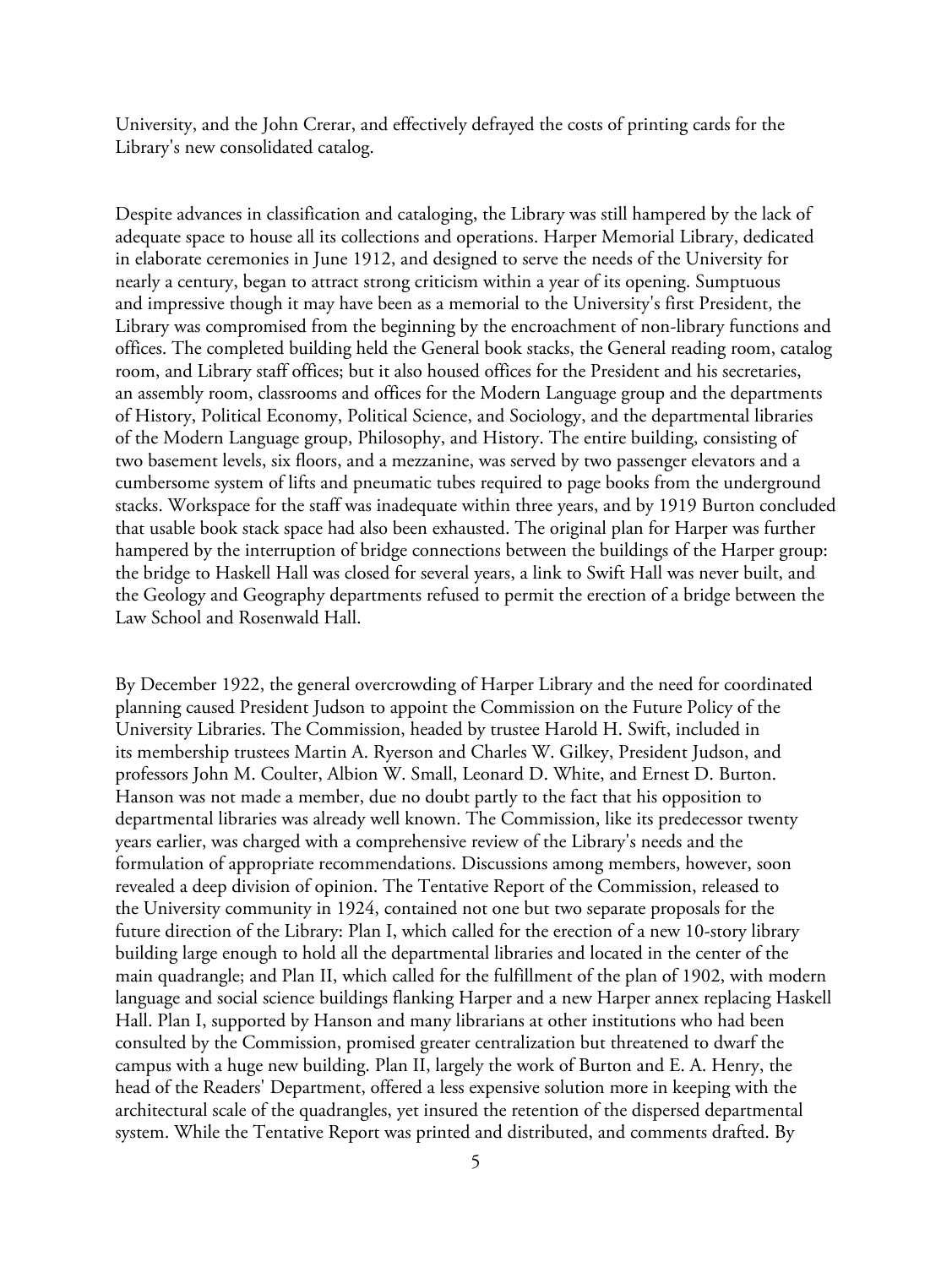1924, large amounts of money had already been raised for the completion of the Harper group, and Swift and other University officials feared that any fundamental change in building plans would disrupt a successful campaign. Even if these difficulties could have been overcome, wide disagreement within the faculty on questions of Library policy would have made a compromise plan difficult, if not impossible, to achieve.

Following the retirement of President Judson in February 1923, Ernest D. Burton was named Acting President of the University. Five months later, the appointment was made permanent, although Burton continued to hold the title of Director of the Library. Hanson's elevation to the Directorship might have been expected in due course had it not been for his strong advocacy of centralization and the resulting tensions in his relations with some of the faculty. After Burton's death in 1925, a formal search for a new Director was initiated, while the Library Board was revived as an administrative body to supervise Library operations. In December 1926, M. Llewellyn Raney, librarian of Johns Hopkins University, accepted the position of Director with the understanding that he would devote the first year of his appointment to travel and the study of operations at other libraries. Accordingly, at Raney's request, Hanson was named Acting Director from July 1927 to February 1928, after which he joined the faculty of the Graduate Library School. Following several months during which E. A. Henry served as Acting Director, Raney assumed full control of the Library in July 1928.

In a special report to the Board of Trustees in 1925, shortly before Burton's death, Burton and Hanson summarized their achievements as an administrative team since 1910. "The last fourteen years," they wrote, "have witnessed important changes. The entire library system of the University has been harmonized and coordinated, so that nearly all books are now purchased, cataloged, classified, and bound under the direction of the central administration and on a system which will compare favorably with that of any other university." If the degree of centralization and coordination was not as complete as Hanson, the professional librarian, had hoped, he could take pride in the remarkable progress achieved under Burton's direction and could draw satisfaction from the fact that the University Library would in the coming years be led for the first time in its history by a Director who was also a professional librarian.

#### **Scope Note**

The University of Chicago Library Records consist of material generated during the administration of Ernest DeWitt Burton (Director, 1910-1925) and J. C. M. Hanson (Associate Director, 1910-1927; Acting Director, 1927-1928). The records include budgets and annual reports to the President of the University; minutes of the Director's Conference and Library Board; administrative correspondence and memoranda; records of the Commission on the Future of the University Libraries (1922-1924); accession logbooks; personnel files; the Library Handbook; and scrapbooks.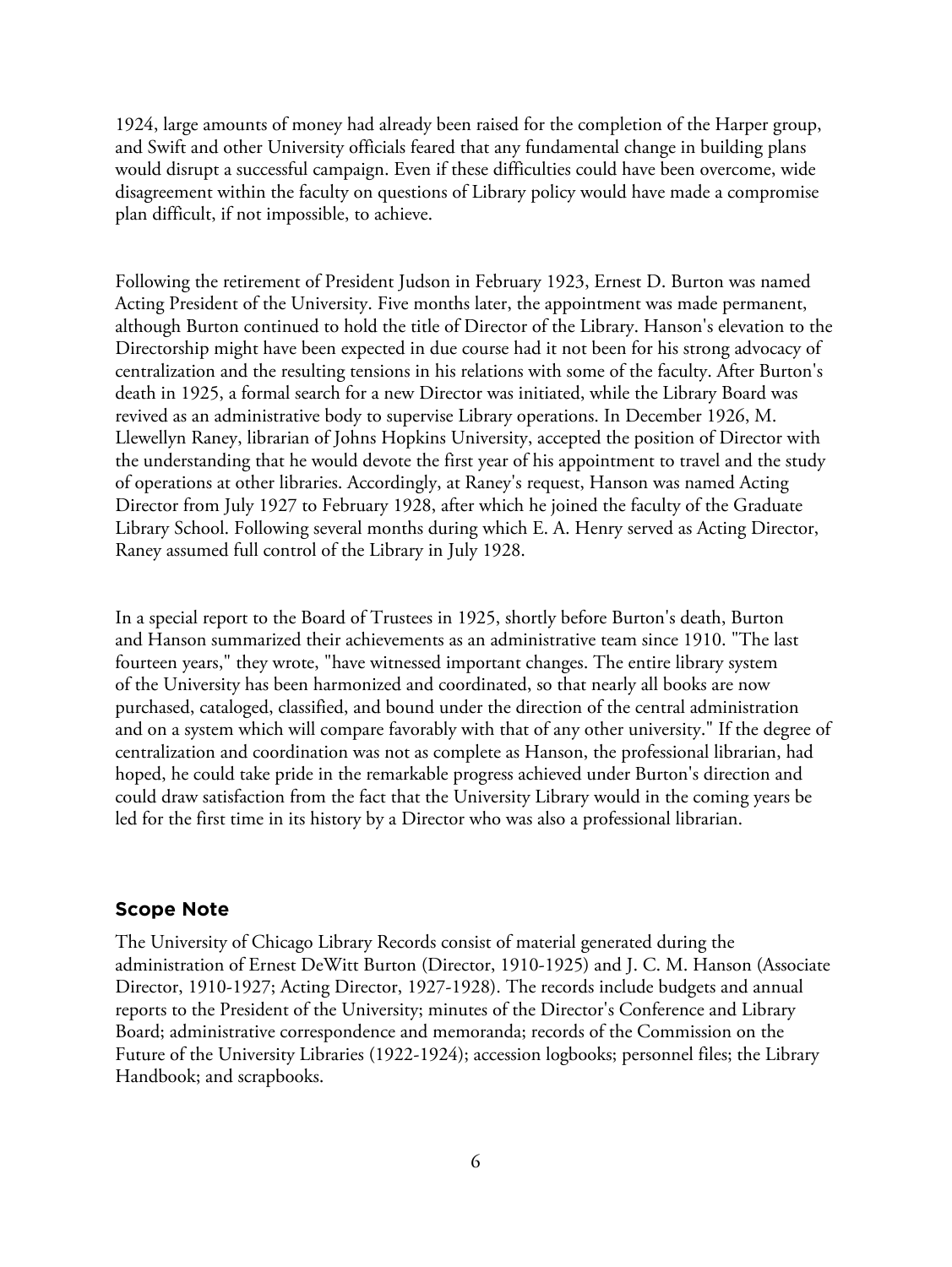### Series I: JAST-HANSON CLASSIFICATION

The materials in this series reflect the classification system developed by British librarian L. Stanley Jast in A Classification of Library Economy and Office Papers (London, 1907). Adapted by J. C. M. Hanson for use in organizing the Library's administrative records, the system consists of a two to four digit classification number on each document indicating its filing location within eleven main topical divisions. In order to give greater clarity to the scheme and indicate more clearly its relation to the structure of the University Library, the inventory of the records has been divided into sixteen divisions, which retain the numerical order of the Jast-Hanson classification.

#### Series II: OFFICE OF THE DIRECTOR AND THE ASSOCIATE DIRECTOR

This series consists of an alphabetical series of general administrative correspondence followed by a group of topical files. The correspondence includes letters of Burton and Hanson, a copy of their joint report to the Board of Trustees on the development of the Library from 1910 to 1925, and correspondence from 1910 regarding Hanson's duties and title at the University of Chicago Library.

Series III: OTHER LIBRARIES

This series contains miscellaneous records concerning interlibrary cooperation and statistical and administrative comparisons between the University of Chicago Library and other academic libraries.

Series Iv: LIBRARY SCIENCE

This series includes records related to library instruction at other institutions, and orientation tours and exhibits at the University Library. This division also contains memoranda and correspondence concerning the creation of a graduate library school at the University of Chicago.

Series V: BUILDINGS AND GROUNDS

Most of the records in the series concern Harper Memorial Library: its planning, dedication, decoration, mechanical services, and furnishings. Several folders contain material on departmental library buildings and on the problems created by the double level of underground book stacks beneath Harper Library and adjoining buildings.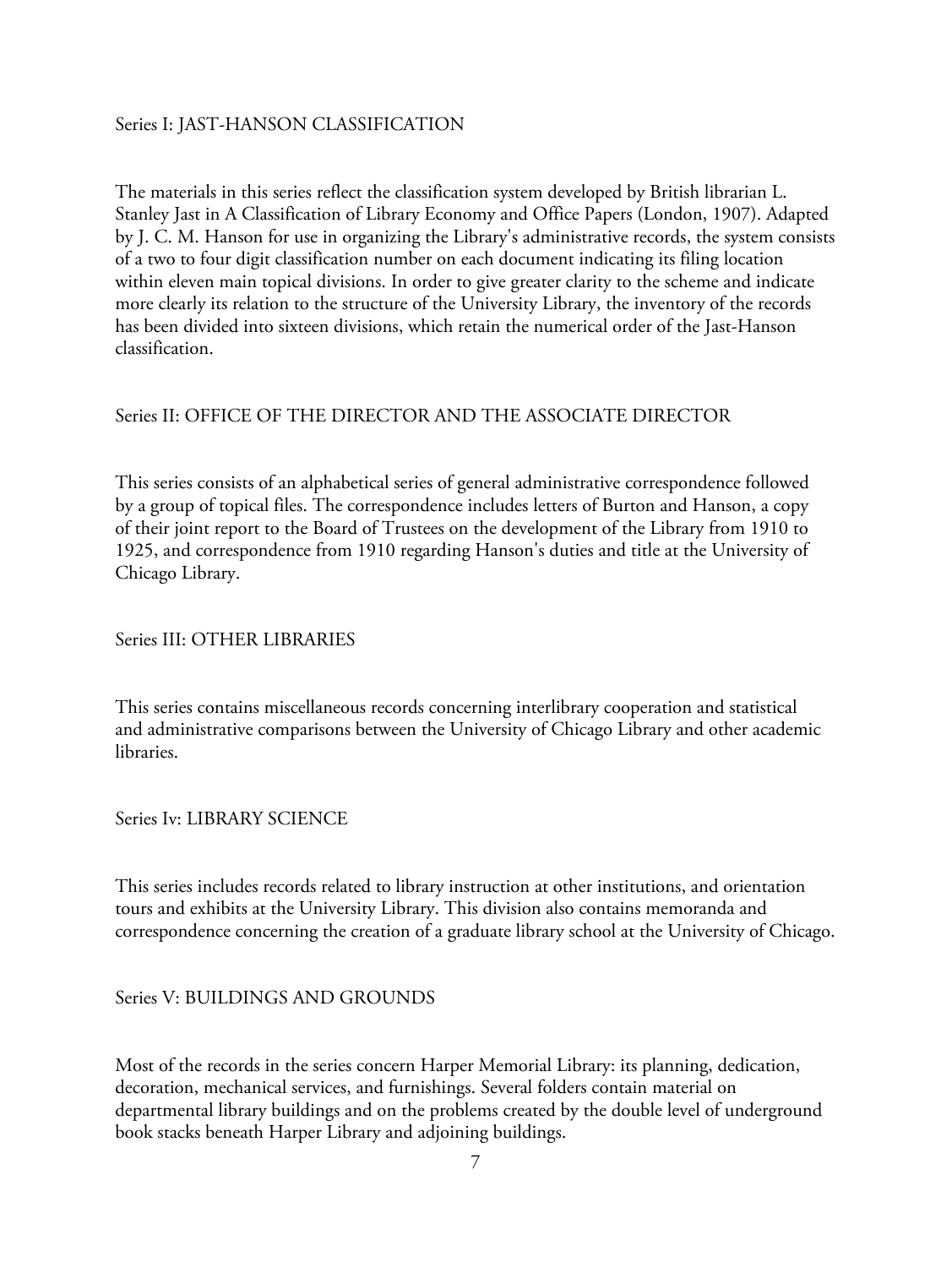Series VI: POLICY

This division contains the minutes of the Director's Conference of senior Library staff members, the minutes of the Library Board, and correspondence concerning the Classification Committee's decision to adopt the Library of Congress system in 1911. The largest bodies of material are a series of annual reports of the Director or Associate Director from 1911 to 1928, and an alphabetical group of correspondence regarding the required submission of 100 printed copies of each University dissertation to the Library for purposes of exchange with other institutions. The division also contains extensive correspondence regarding the deliberations and Tentative Report of the Commission on the Future Policy of the University Libraries.

# Series VII: LIBRARY STAFF

These records concern Library personnel. The division concludes with minutes of the Library Council of senior staff members, the constitution and material related to the Order of the Grey Towers staff organization, and letters of recommendation.

# Series VIII: RULES AND REGULATIONS

This series contains copies of the Library's handbook of rules and regulations, correspondence concerning the possibility of allowing Harper Library to remain open on Sunday, and memoranda on the need to maintain order in the Harper Reading Room.

Series IX: BUDGET

The total budget of the University Library grew from \$180,500 in 1911-1912 to \$378,000 in 1927-1928. This group of records includes administrative correspondence concerning budget appropriations and expenditures, memoranda and statistics used in the preparation of the annual budget, and files on specific funds and expenditures.

Series X: COMMUNICATION

This series contains miscellaneous correspondence and brochures on mail, telephones, typewriters, and other forms of Library communication.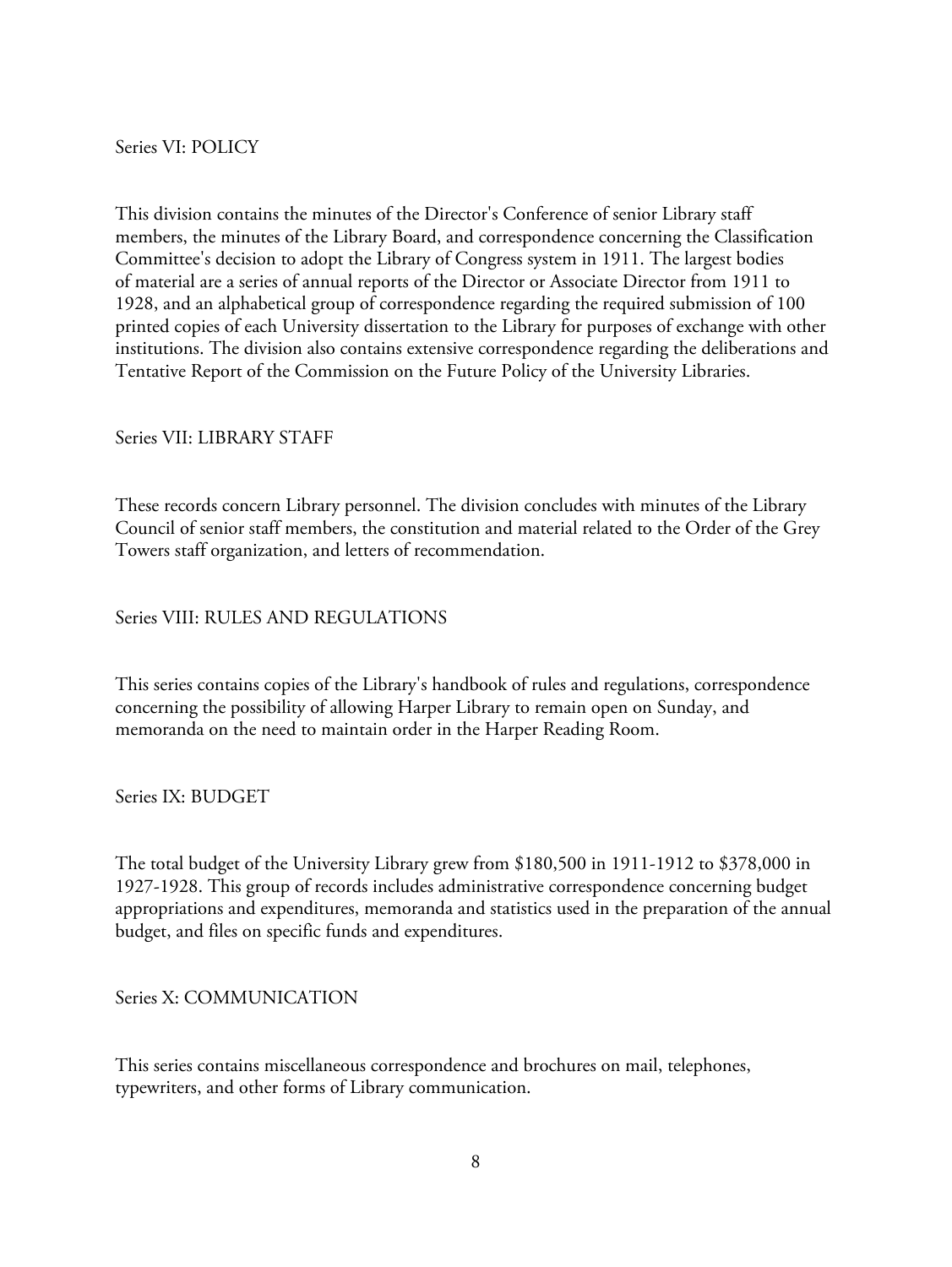Series XI: ACQUISITIONS

The records in this division consist of general reports on Library accessions, material on book recommendations and book purchases, and correspondence relating to gifts and book collections, including the Canal Collection, Cunther Collection, and Gunsaulus-Butler Collection. Twentyfive oversize accession logbooks recording accession numbers and titles of books accessioned from 1910 to 1925 are shelved separately and should be requested by volume number.

# Series XII: CATALOGING AND CLASSIFICATION

This division includes minutes of the regular meetings of the Library's catalogers, classifiers, and shelf listers, minutes of the meetings of cataloging revisers, correspondence concerning the printing and distribution of catalog cards, memoranda regarding cataloging equipment, correspondence on the reclassification of the Library's collections according to the Library of Congress system, and a partial classification schedule.

## Series XIII: CONSERVATION

Material in this division concerns labels, boxes, storage of maps and photographs, bindings, repairs of manuscripts and newspapers, and other matters related to physical conservation.

Series XIV: CIRULATION AND REFERENCE

This series includes materials documenting loans, fines, reserve books, and complaints and suggestions. Three folders of correspondence deal with the Cameragraph and other photostat machines.

## Series XV: DEPARTMENTAL LIBRARIES

This series contains two main bodies of material. General correspondence, questionnaires, and the printed report of the Committee on the Relations of the Departmental Libraries and the General Library reveal some of the basic issues generated by the departmental organization of the Library's collections.

These folders are followed by an alphabetical series of administrative records devoted to each of the departmental libraries. Included are the records of several libraries, such as Athletics,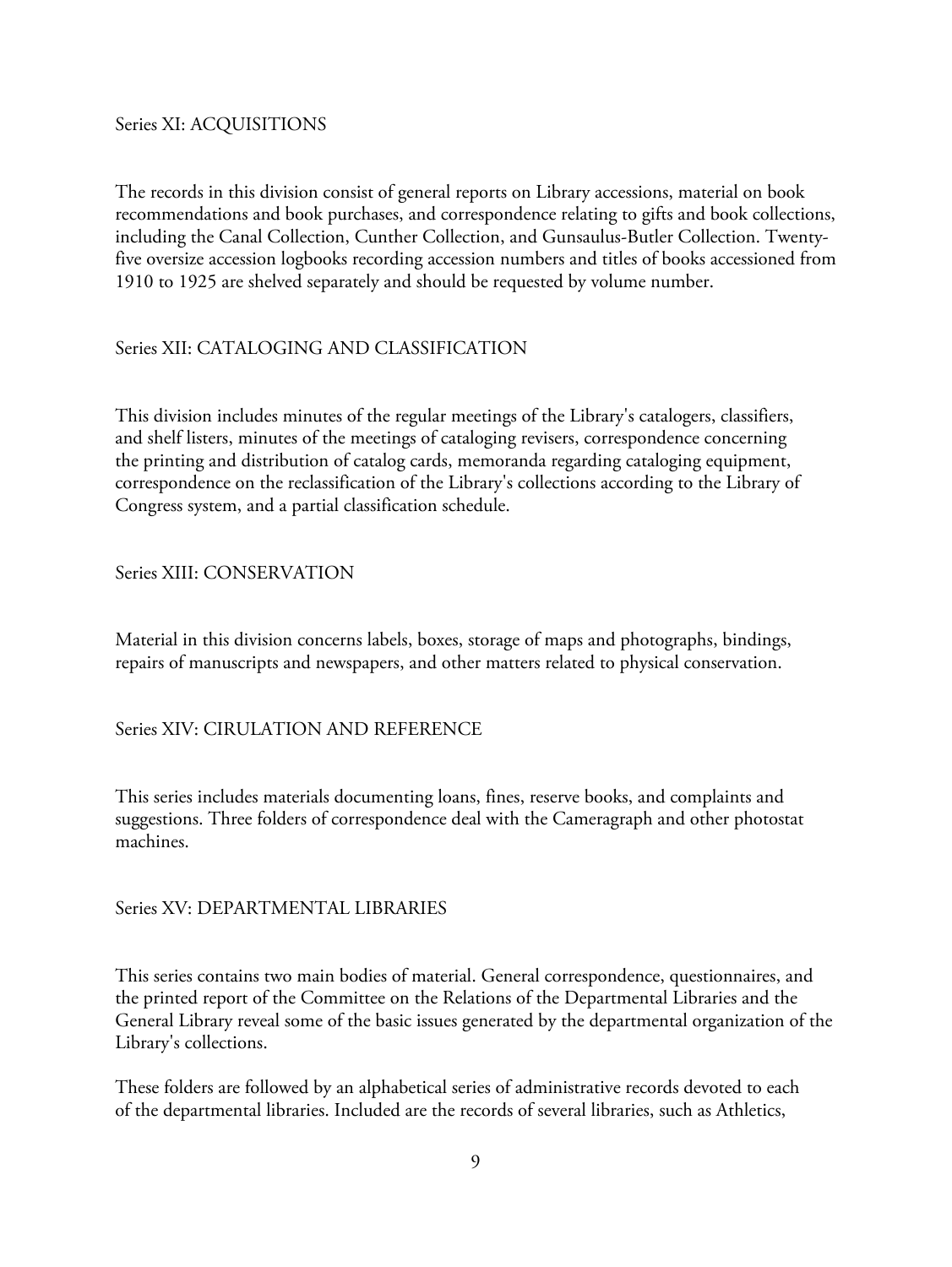Hitchcock Hall, and Public Speaking, which were incorporated within the General Library collections.

## Series XVI: MISCELLANEOUS

This series contains copies of various editions of the Handbook of the Libraries of the University, correspondence related to the General Catalogue of Incunabula and the National Union List of Serials, and material on the Renaissance Society, a group of faculty members organized in 1915 to develop "the artistic and esthetic side of the Libraries of the University." The division concludes with three scrapbooks compiled by the Library staff from 1911 to 1928.

# **Related Resources**

The following related resources are located in the Department of Special Collections:

http://www.lib.uchicago.edu/e/spcl/select.html

# **Subject Headings**

- Burton, Ernest De Witt, 1856-1925
- Hanson, J. C. M. (James Christian Meinich), 1864-1943
- Dixson, Zella Allen, 1858-1924
- Calvary, S., & Co., Berlin
- University of Chicago. Library-History
- University of Chicago. Library. Order of the Grey Towers
- University of Chicago. Library
- Academic libraries
- Librarians
- Academic librarians

# **INVENTORY**

# **Series I: Jast-Hanson Classification**

## **Box 1**

**Folder 1**

Jast, L. Stanley, A Classification of Library Economy and Office Papers (London; Library Supply Co., 1907). Copy 1, annotated

## **Box 1**

## **Folder 2**

Jast, L. Stanley, A Classification of Library Economy and Office Papers (London; Library Supply Co., 1907). Copy 2, annotated

**Box 1**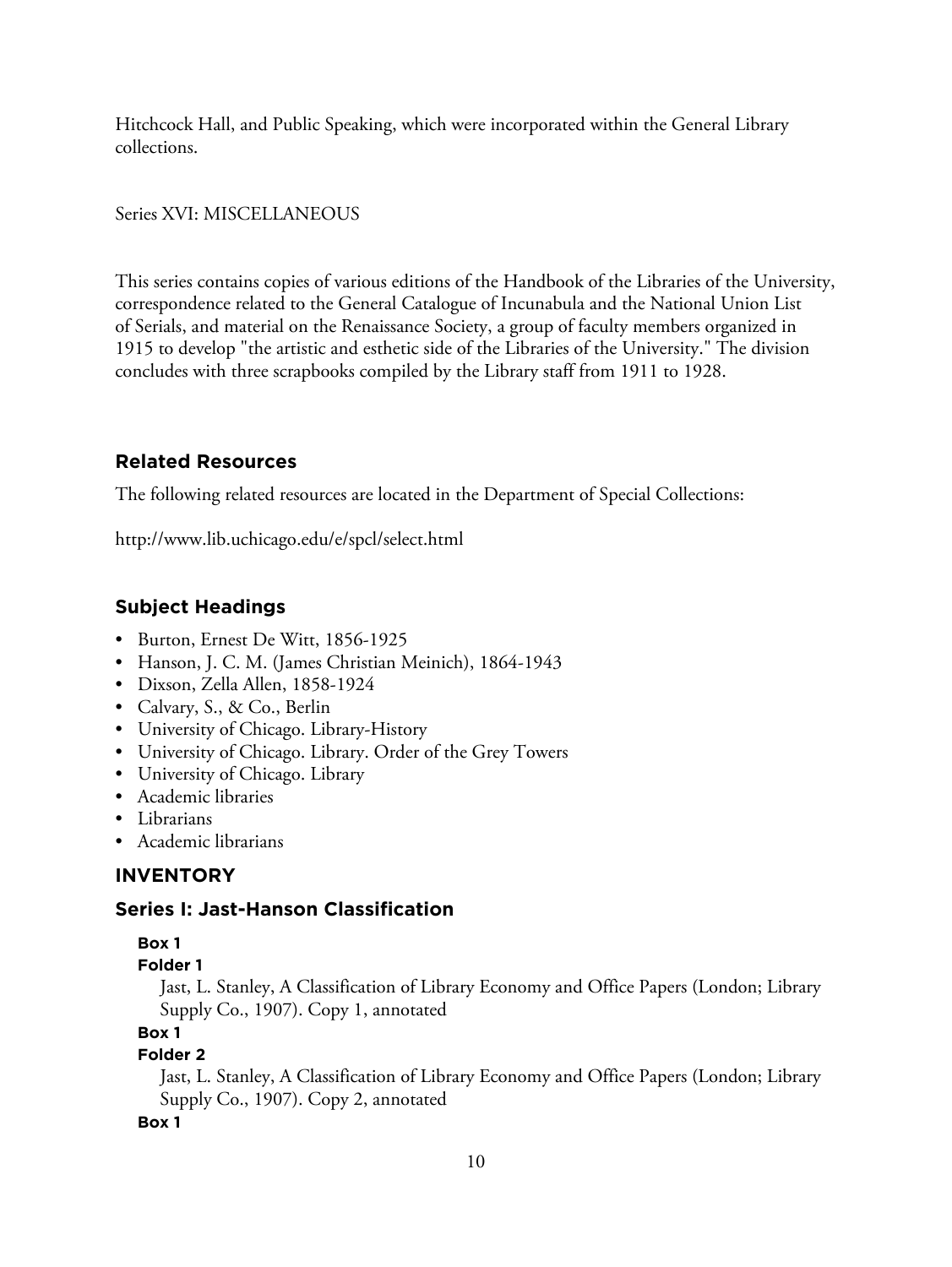11 **Folder 3** Hanson, J. C. M. "Classification of Correspondence." **Box 1 Folder 4** Hanson, J. C. M. Second copy, annotated **Box 1 Folder 5** Hanson, J. C. M. Third copy, annotated **Series II: Office of the Director of the Associate Director Box 1 Folder 6** General Correspondence, American Seating Co.-Arnesen, A. **Box 1 Folder 7** General Correspondence, Arnett, Trevor-Austen, W. **Box 1 Folder 8** General Correspondence, Badt-Westburg Electric Co.-Bickham, M.H. **Box 1 Folder 9** General Correspondence, Bishop, W. W.-Bixler, R. W. **Box 1 Folder 10** General Correspondence, Blackburn, B. F.-Burt, F. H. **Box 2 Folder 1** General Correspondence, Burton, E. D.-Buttrick, W. **Box 2 Folder 2** General Correspondence, Carlton, W. N. C.-Cutting, Glen W. **Box 2 Folder 3** General Correspondence, Dahlberg, G. A.-Dunlap, E. P. **Box 2 Folder 4** General Correspondence, Eckels, Edith O.-Evans, G. **Box 2 Folder 5** General Correspondence, Faculty Exchange-Fuller, R. E. **Box 2 Folder 6** General Correspondence, Gaebler, H.-Gurney, F. J. **Box 2 Folder 7** General Correspondence, Hachette & Co.-Hanson, J. C. M.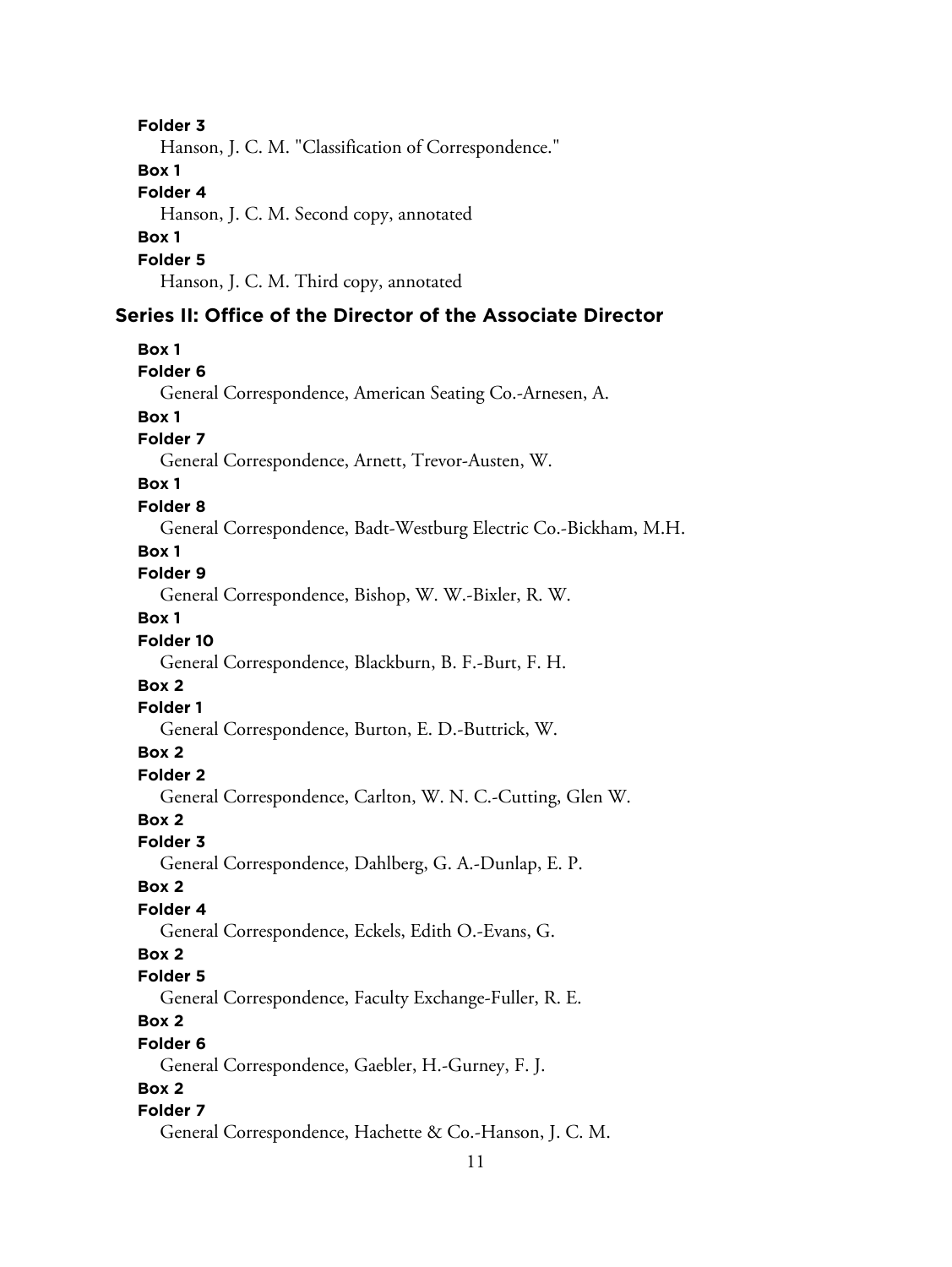**Box 2 Folder 8** General Correspondence, Harding, G.-Henderson, C. R. **Box 3 Folder 1** General Correspondence, Henry, E. A.-Institute of Administrative Technics **Box 3 Folder 2** General Correspondence, Jacobsen, A.-Judson, H. P. **Box 3 Folder 3** General Correspondence, Kaiser, J. B.-Kramer, M. F. **Box 3 Folder 4** General Correspondence, Laing, G. J.-Lyons, John F. **Box 3 Folder 5** General Correspondence, MacClintock, W. D.-Manchester, E. **Box 3 Folder 6** General Correspondence, Manker, P. A.-Moulton, H. G. **Box 3 Folder 7** General Correspondence, Parker, H. W.-Quadrangle Club **Box 4 Folder 1** General Correspondence, Ranck, S.-Robertson, J. C. **Box 4 Folder 2** General Correspondence, Roden, Carl B.-Schmidt, A. F. W. **Box 4 Folder 3** General Correspondence, Shepley, Rutan and Collidge-Strong, G.E. **Box 4 Folder 4** General Correspondence, Taggart, H. E.-Typewriting Office **Box 4 Folder 5** General Correspondence, Ummer, F. W.-Wygant, H. S. **Box 4 Folder 6** General Correspondence, Yale University Press-Yust, W. F. **Box 4 Folder 7** Associate Librarian position **Box 4**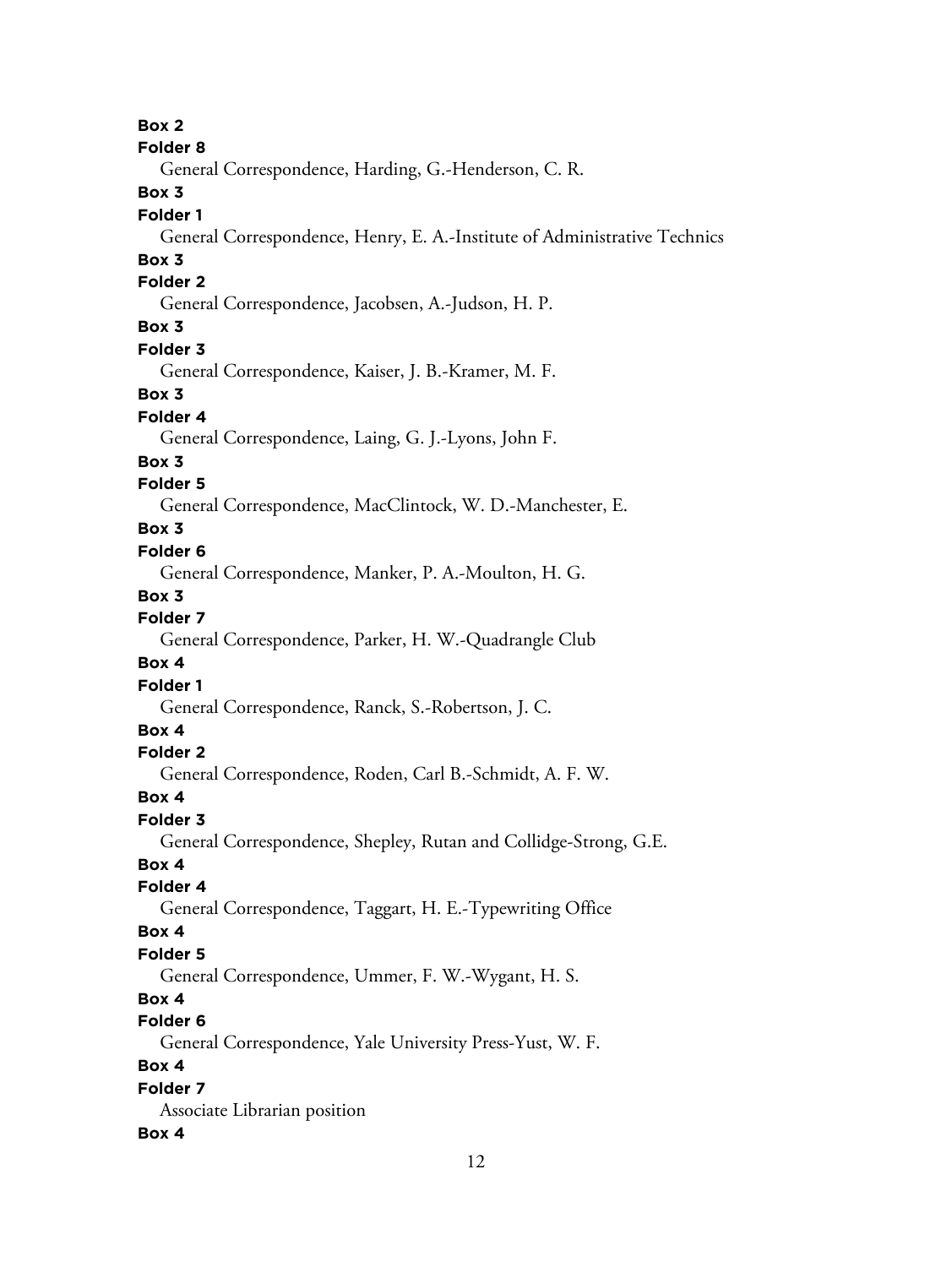**Folder 8** Correspondence, Lectures, speeches, literary work **Box 4 Folder 9** Correspondence, Societies and committees **Box 4 Folder 10** Correspondence, American Library Association **Box 4 Folder 11** Correspondence, American Library Association survey, 1925 **Box 5 Folder 1** Correspondence, American Library Institute **Box 5 Folder 2** Correspondence, Bibliographical Society of America **Box 5 Folder 3** Correspondence, College Librarians of the Middle West **Box 5 Folder 4** Correspondence, Chicago Library Club **Box 5 Folder 5** Correspondence, Committee on Photographic Reproductions (L. C. cards) **Box 5 Folder 6** Correspondence, Commendations and criticisms of Library service **Series III: Other Libraries Box 5 Folder 7** Copyright **Box 5 Folder 8** National and state libraries **Box 5 Folder 9** University and college libraries **Box 5 Folder 10** Library specialization **Box 5 Folder 11**

Statistics, general and comparative, Burton, E. D.-Donnelley, T.E.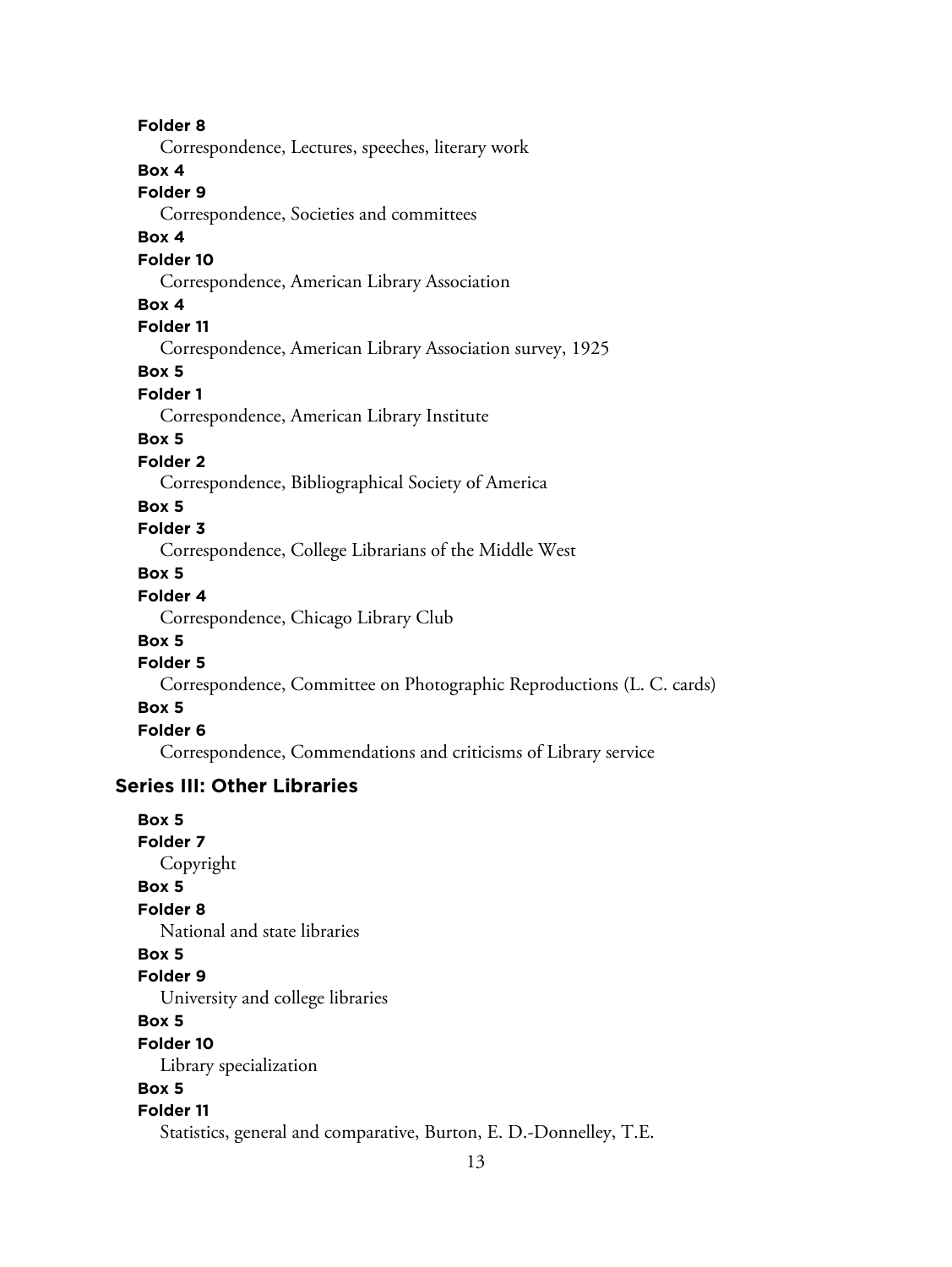**Box 5**

**Folder 12**

Statistics, general and comparative, Gerould, J. T.-U. S. Bureau of Education

## **Series IV: Library Science**

#### **Box 5 Folder 13**

Instruction in library science

## **Box 5**

**Folder 14**

Instruction to students in use of libraries

**Box 5**

**Folder 15**

University Extension

# **Box 5**

**Folder 16**

Exhibitions

## **Box 5**

#### **Folder 17**

Library schools

#### **Box 5**

#### **Folder 18**

Library schools, correspondence, Burton, E. D.-Josephson, A.

## **Box 5**

# **Folder 19**

Library schools, correspondence, Burton, Laing, G. J.-Works, G.A.

# **Series V: Buildings and Grounds**

**Box 6 Folder 1** Harper Memorial Library, building plan **Box 6 Folder 2** Harper Memorial Library, building plan **Box 6 Folder 3** Harper Memorial Library, dedication **Box 6 Folder 4** Harper Memorial Library, interior changes **Box 6 Folder 5** Library buildings at other universities **Box 6 Folder 6** Library buildings, general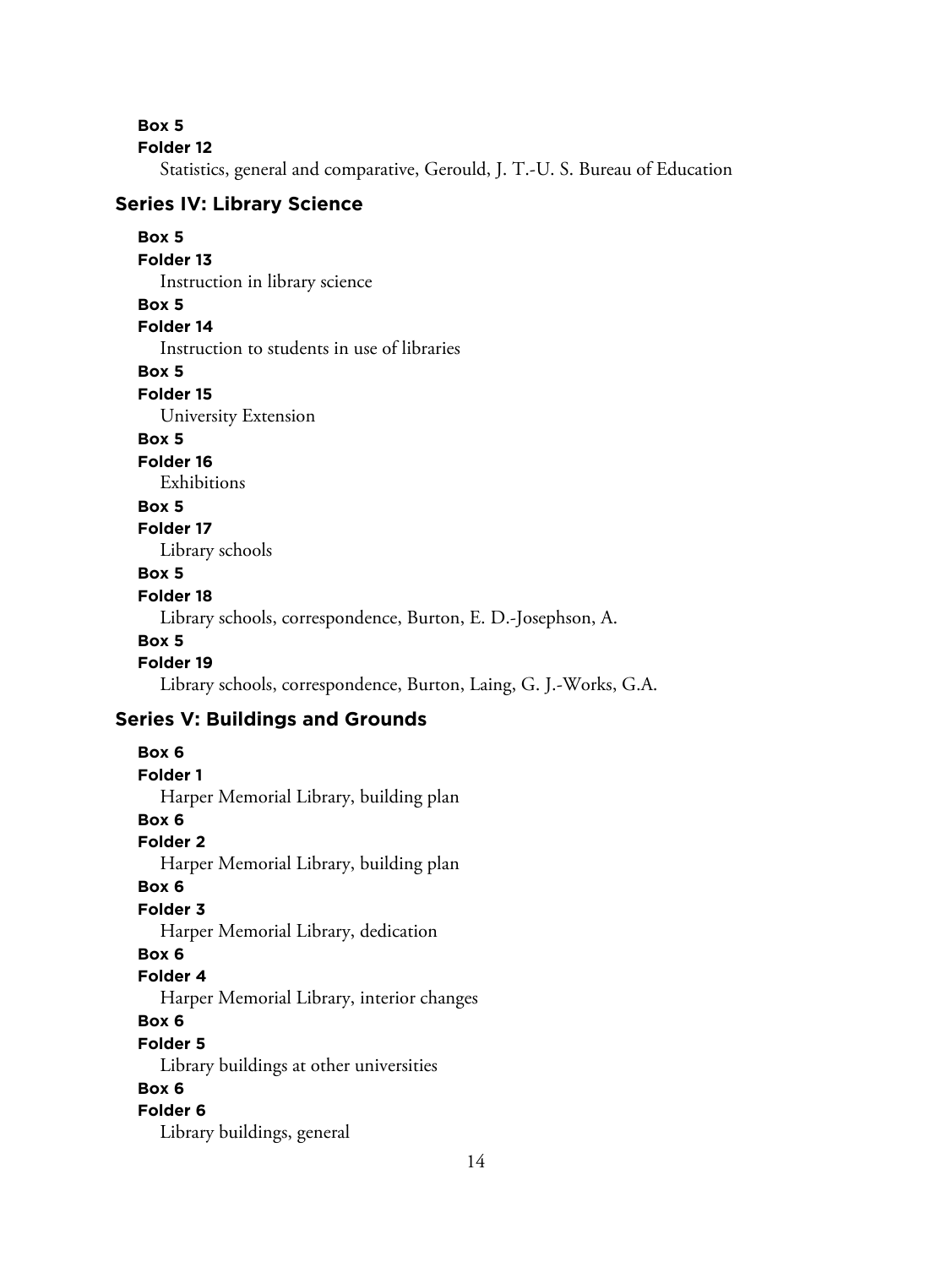**Box 6 Folder 7** Departmental library buildings, Billings-Geology **Box 6 Folder 8** Haskell **Box 6 Folder 9** Modern Language **Box 6 Folder 10** Philosophy-Yerkes Observatory **Box 6 Folder 11** Roads **Box 6 Folder 12** Bridges **Box 7 Folder 1** Tunnels **Box 7 Folder 2** Floors and floor coverings **Box 7 Folder 3** Doors, windows, and weather strips **Box 7 Folder 4** Shields, coats of arms, and inscriptions **Box 7 Folder 5** Shields, coats of arms, and inscriptions **Box 7 Folder 6** Shields, coats of arms, and inscriptions **Box 7 Folder 7** Shields, coats of arms, and inscriptions **Box 7 Folder 8** Plans and descriptions of buildings **Box 7 Folder 9** Rooms **Box 7**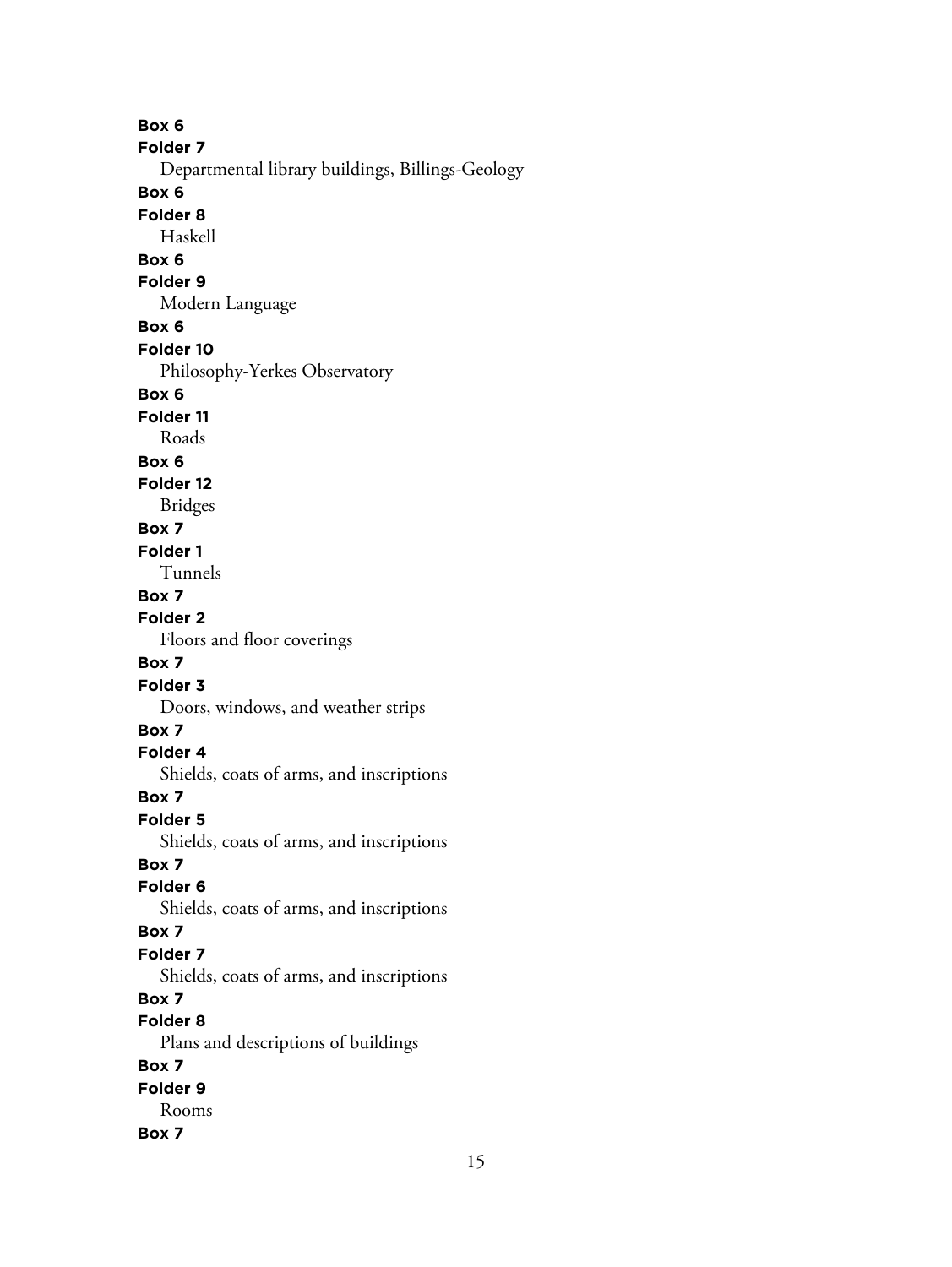**Folder 10** Elevators **Box 7 Folder 11** Reading Room **Box 7 Folder 12** Graduate reading rooms **Box 7 Folder 13** Reserved Book Room **Box 7 Folder 14** Women's rest rooms **Box 7 Folder 15** Lunch Room **Box 7 Folder 16** Manuscript Room and Rare Books **Box 8 Folder 1** Storage rooms **Box 8 Folder 2** Lighting **Box 8 Folder 3** Committee on Lighting **Box 8 Folder 4** Furniture and other fittings **Box 8 Folder 5** Harper equipment **Box 8 Folder 6** Furniture and equipment inventory, 1911 • Harper Library inventory, 1914 **Box 8 Folder 7** Stacks, general **Box 8 Folder 8** Stacks, general **Box 8**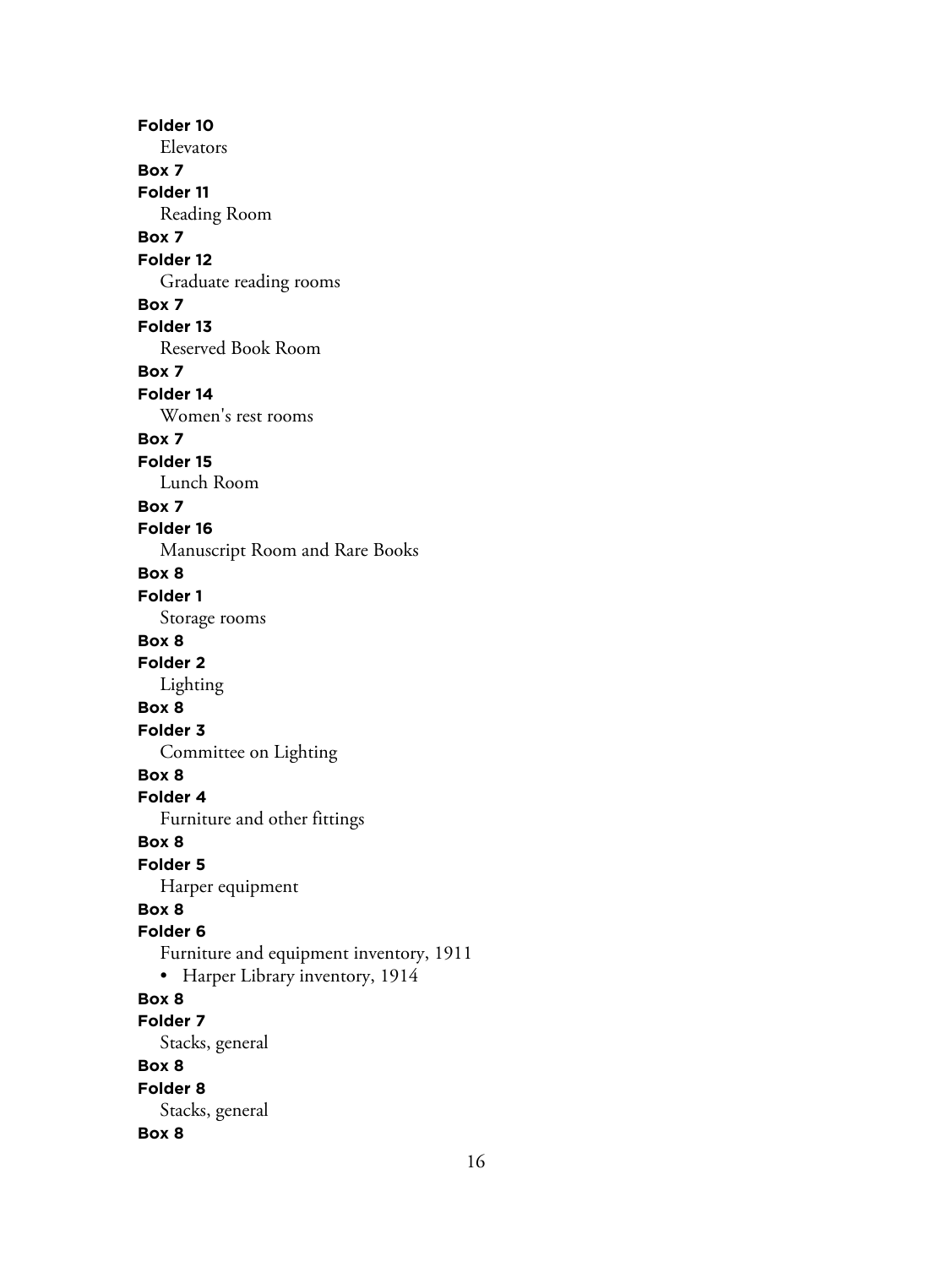**Folder 9**

Stacks, correspondence, Burton, E. D.-Coolidge & Hodgdon

#### **Box 8**

# **Folder 10**

Stacks, correspondence, Hanson, J. C. M.-Heckman, W.

#### **Box 8**

# **Folder 11**

Stacks, correspondence, Judson, H. P.

#### **Box 8**

**Folder 12**

Stacks, correspondence, Koch, T. W.-Snead & Co.

#### **Box 8**

#### **Folder 13**

Stacks, equipment

# **Box 8**

## **Folder 14**

Moving

# **Box 9**

**Folder 1**

Memoranda to janitor

# **Box 9**

# **Folder 2**

Buildings and Grounds Committee

# **Series VI: Policy**

# **Box 9**

#### **Folder 3**

Administration and service

# **Box 9**

# **Folder 4**

Director's Conference, minutes, 1920-1921

# **Box 9**

#### **Folder 5**

Commission on the Future Policy of the University Libraries (Library Commission), 1924, general

# **Box 9**

#### **Folder 6**

Commission on the Future Policy of the University Libraries (Library Commission), 1924, general

# **Box 9**

# **Folder 7**

Commission on the Future Policy of the University Libraries (Library Commission), 1924, general

# **Box 9**

#### **Folder 8**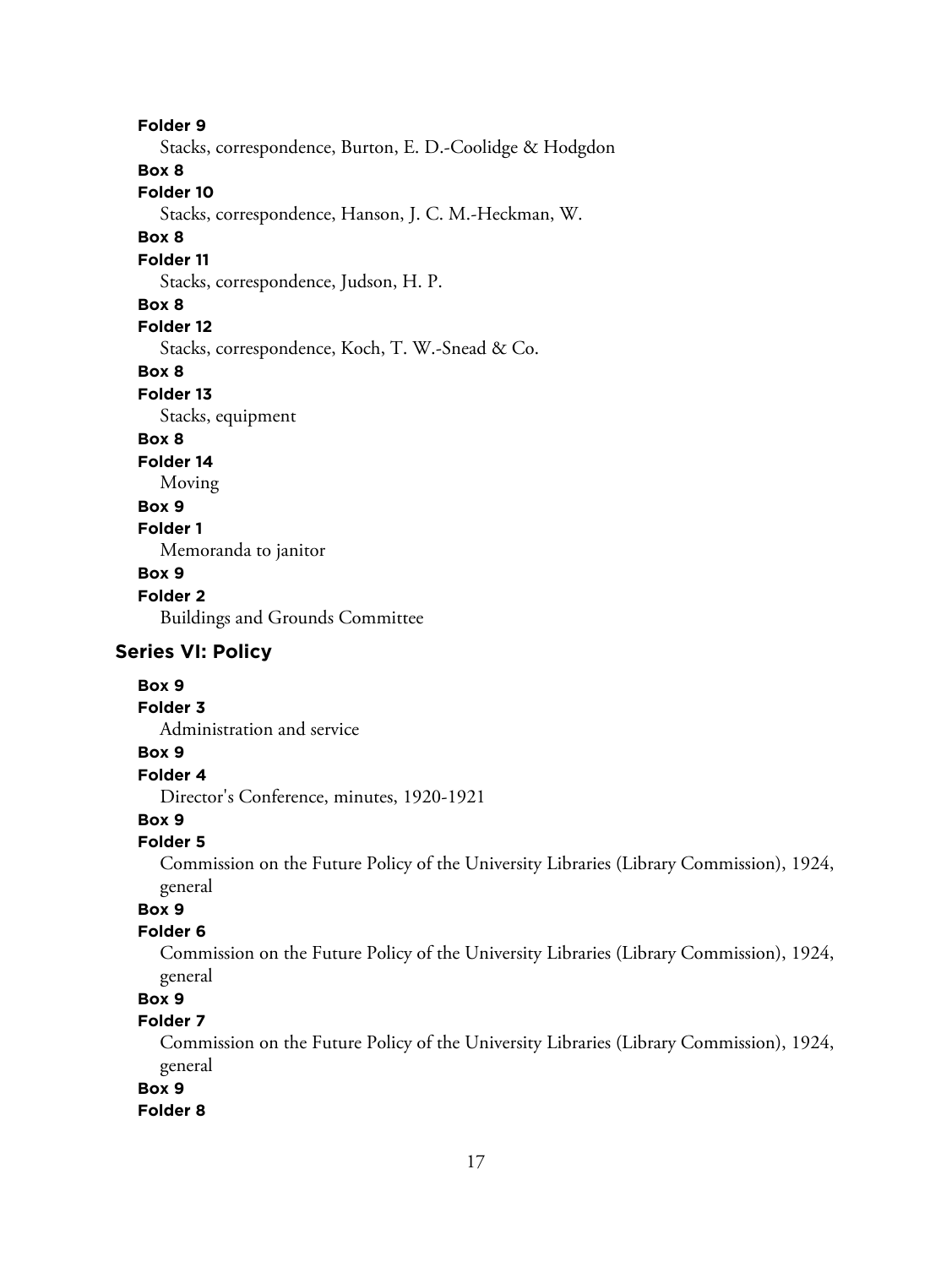Commission on the Future Policy of the University Libraries (Library Commission), 1924, general

#### **Box 9**

#### **Folder 9**

Commission on the Future Policy of the University Libraries (Library Commission), 1924, correspondence, Burton, E. D.

# **Box 9**

#### **Folder 10**

Commission on the Future Policy of the University Libraries (Library Commission), 1924, correspondence, Hanson, J. C. M.

#### **Box 9**

#### **Folder 11**

Commission on the Future Policy of the University Libraries (Library Commission), 1924, correspondence, Swift, Harold H.

### **Box 9**

#### **Folder 12**

Commission on the Future Policy of the University Libraries (Library Commission), 1924, reaction of Departments to Tentative Report

# **Box 9**

#### **Folder 13**

Commission on the Future Policy of the University Libraries (Library Commission), 1924, discussion by American Association of University Professors

## **Box 9**

#### **Folder 14**

Commission on the Future Policy of the University Libraries (Library

• Commission), 1924, other reactions and comments

#### **Box 10**

# **Folder 1**

Dissertations, general policy

#### **Box 10**

#### **Folder 2**

Dissertations, correspondence, 1910-1915, Allison, W. H.-Moore, A.C.

#### **Box 10**

#### **Folder 3**

Dissertations, correspondence, 1910-1915, Allison, Olson, O. L.-Zeeb, F. B.

# **Box 10**

# **Folder 4**

Dissertations, correspondence, 1910-1915, 1916-1927, Adams, C.-Evans, H. F.

# **Box 10**

#### **Folder 5**

Dissertations, correspondence, 1910-1915, Garwood, I.-Kingston, H. R.

# **Box 10**

# **Folder 6**

Dissertations, correspondence, 1910-1915, Lassals, L. J.-Osgood, W. H.

#### **Box 10**

#### **Folder 7**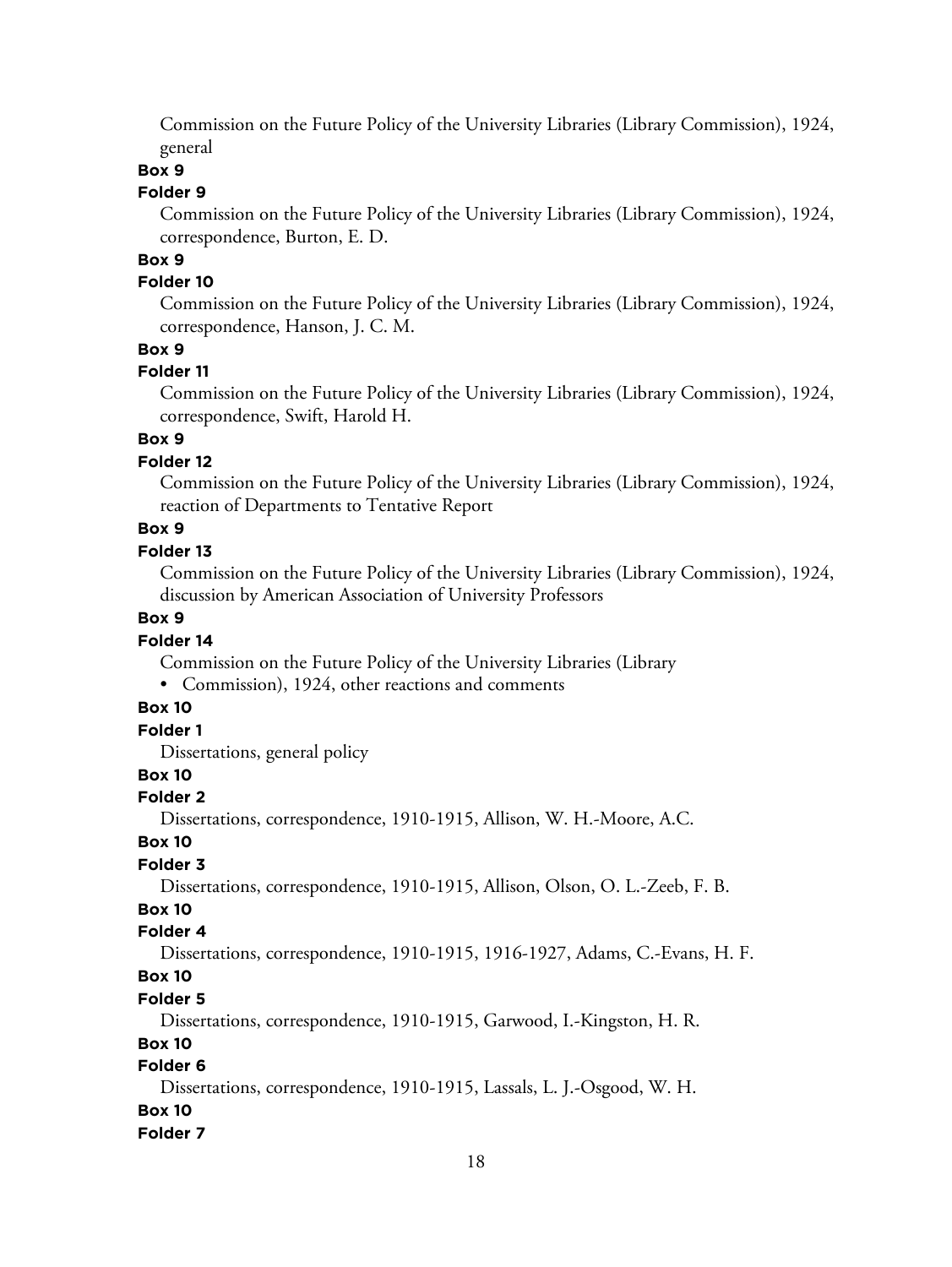Dissertations, correspondence, 1910-1915, Olson, O. L.-Preston, E. **Box 10 Folder 8** Dissertations, correspondence, 1910-1915, Reuter, E. B.-Stout, J.E. **Box 10 Folder 9** Dissertations, correspondence, 1916-1927, Tartar, H. V.-Tschan, F.J. **Box 10 Folder 10** Dissertations, correspondence, 1916-1927, Watson, A. C.-Zumbrunnen, A. C. **Box 10 Folder 11** Library Board, general **Box 10 Folder 12** Library Board, minutes, 1911-1926 **Box 10 Folder 13** Library Board, minutes, 1927-1928 **Box 10 Folder 14** Library Board, correspondence regarding meetings **Box 10 Folder 15** University Senate **Box 10 Folder 16** University Press Board **Box 10 Folder 17** Annual Reports, 1911-1912 **Box 10 Folder 18** Annual Reports, 1912-1913 **Box 11 Folder 1** Annual Reports, 1913-1914 **Box 11 Folder 2** Annual Reports, 1914-1915 **Box 11 Folder 3** Annual Reports, 1914-1915 **Box 11 Folder 4** Annual Reports, 1915-1916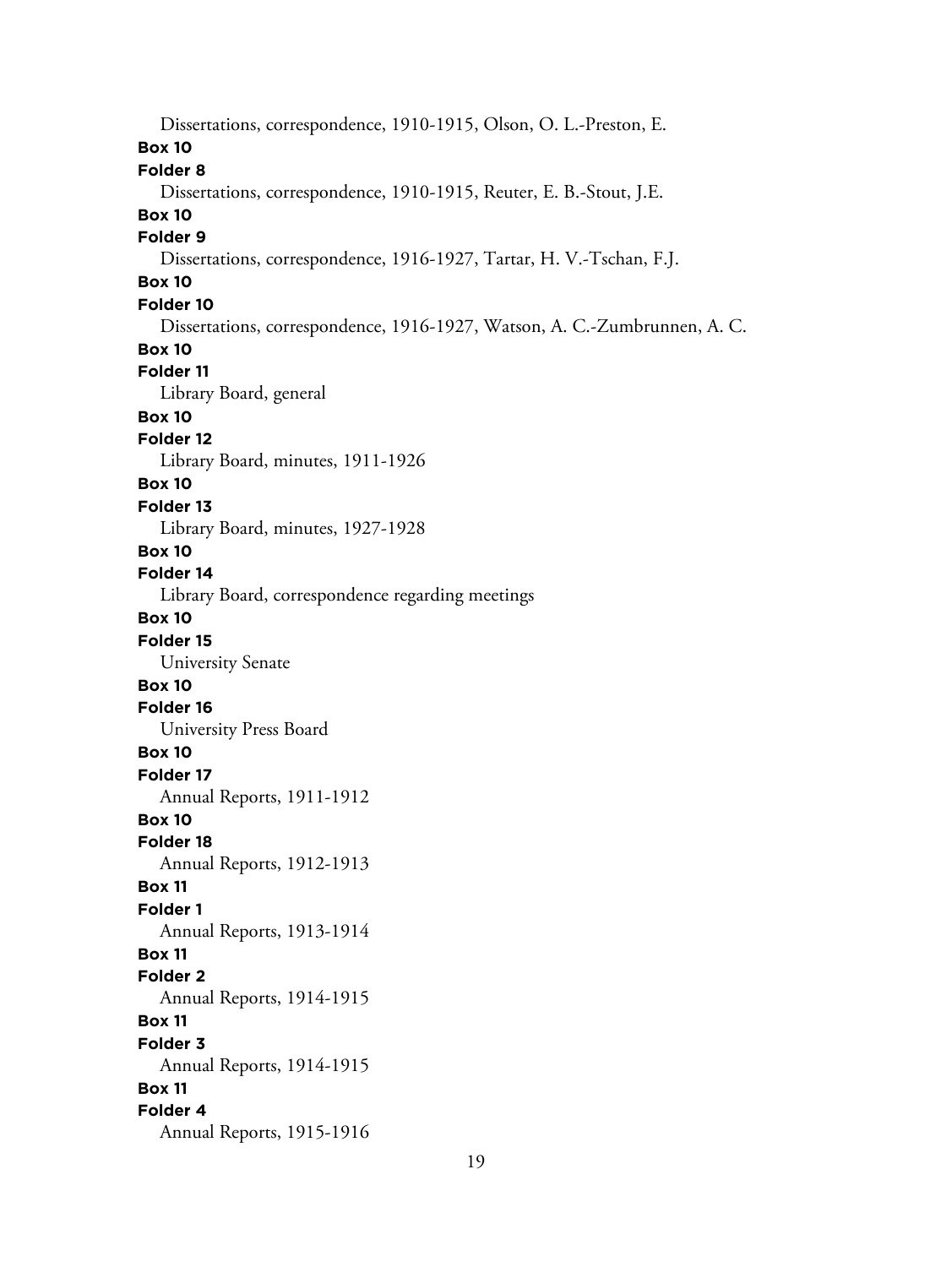**Box 11 Folder 5** Annual Reports, 1915-1916 **Box 11 Folder 6** Annual Reports, 1915-1916, Readers' Department **Box 11 Folder 7** Annual Reports, 1916-1917 **Box 11 Folder 8** Annual Reports, 1917-1918 **Box 12 Folder 1** Annual Reports, 1918-1919 **Box 12 Folder 2** Annual Reports, 1919-1920 **Box 12 Folder 3** Annual Reports, 1919-1920, Readers' Department **Box 12 Folder 4** Annual Reports, 1920-1921 **Box 12 Folder 5** Annual Reports, 1921-1922 **Box 12 Folder 6** Annual Reports, 1922-1923 **Box 12 Folder 7** Annual Reports, 1923-1924 **Box 12 Folder 8** Annual Reports, 1924-1925 **Box 12 Folder 9** Annual Reports, 1925-1926 **Box 12 Folder 10** Annual Reports, 1926-1927 **Box 12 Folder 11** Annual Reports, 1927-1928 **Box 12**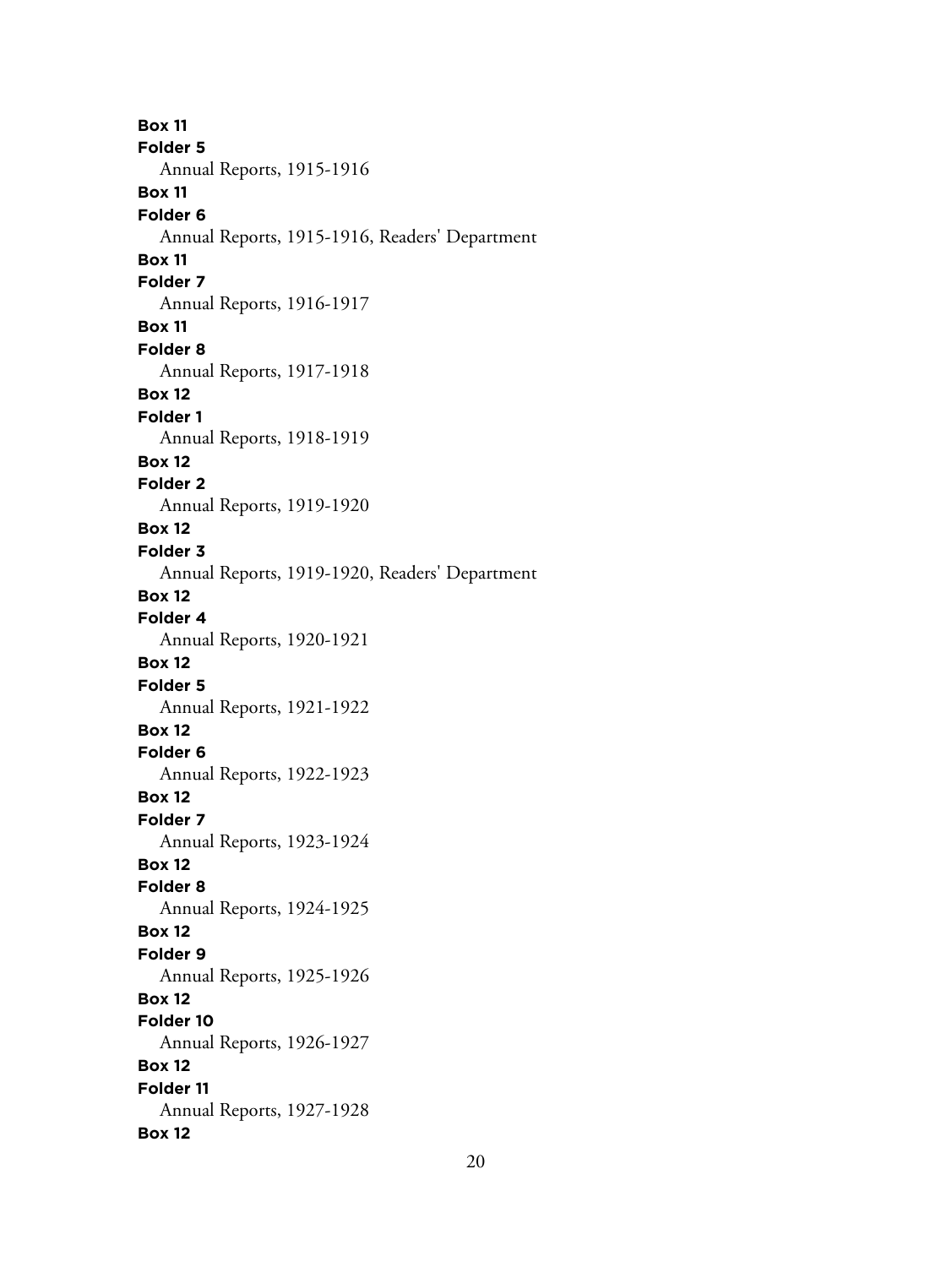**Folder 12** Committee on Books for the General Library **Box 12 Folder 13** Classification Committee **Series VII: Library Staff Box 13 Folder 1** Correspondence, Burton, E. D.-Lamb, E. **Box 13 Folder 2** Correspondence, MacIver, I.-Williamson, C. C. **Box 13 Folder 3** Lists of staff members **Box 13 Folder 4** Staff questionnaires **Box 13 Folder 5** Staff questionnaires **Box 13 Folder 6** Staff manual and announcements **Box 13 Folder 7** Retiring allowances and sick benefit fund **Box 13 Folder 8** Staff applications **Box 13 Folder 9** Applications from persons not on staff **Box 13 Folder 10** Applications from persons not on staff **Box 14 Folder 1** Applications from persons not on staff **Box 14 Folder 2** Applications from persons not on staff **Box 14 Folder 3** Applications from persons not on staff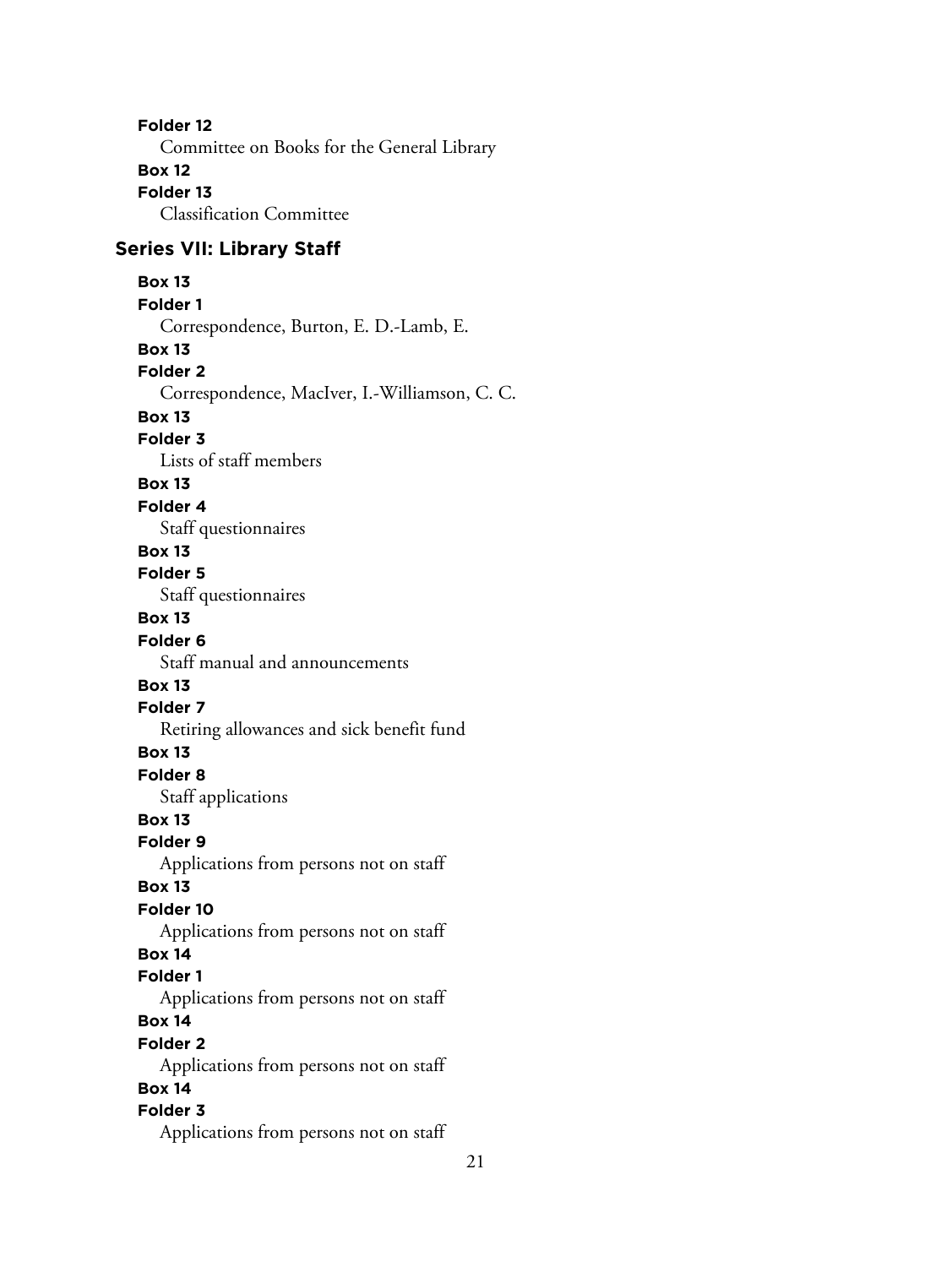**Box 14 Folder 4** Applications from persons not on staff **Box 14 Folder 5** Applications from persons not on staff **Box 14 Folder 6** Inquiries concerning positions in general **Box 14 Folder 7** Student assistants, general **Box 14 Folder 8** Student assistants, general **Box 14 Folder 9** Student assistants, general **Box 14 Folder 10** Student assistants, general **Box 14 Folder 11** Pages and messengers **Box 14 Folder 12** Former staff members, correspondence, Burton, E. D.- • Commager, Henry **Box 15 Folder 1** Former staff members, correspondence, Hanson J. C. M.-Henry, E.A. **Box 15 Folder 2** Former staff members, correspondence, Jacobsen, K. T.-Little, C.L. **Box 15 Folder 3** Former staff members, correspondence, Manchester, E. N. **Box 15 Folder 4** Former staff members, correspondence, Torrey, C. O.-Von Noé, A.C. **Box 15 Folder 5** Staff, extra **Box 15 Folder 6** Acquisitions Department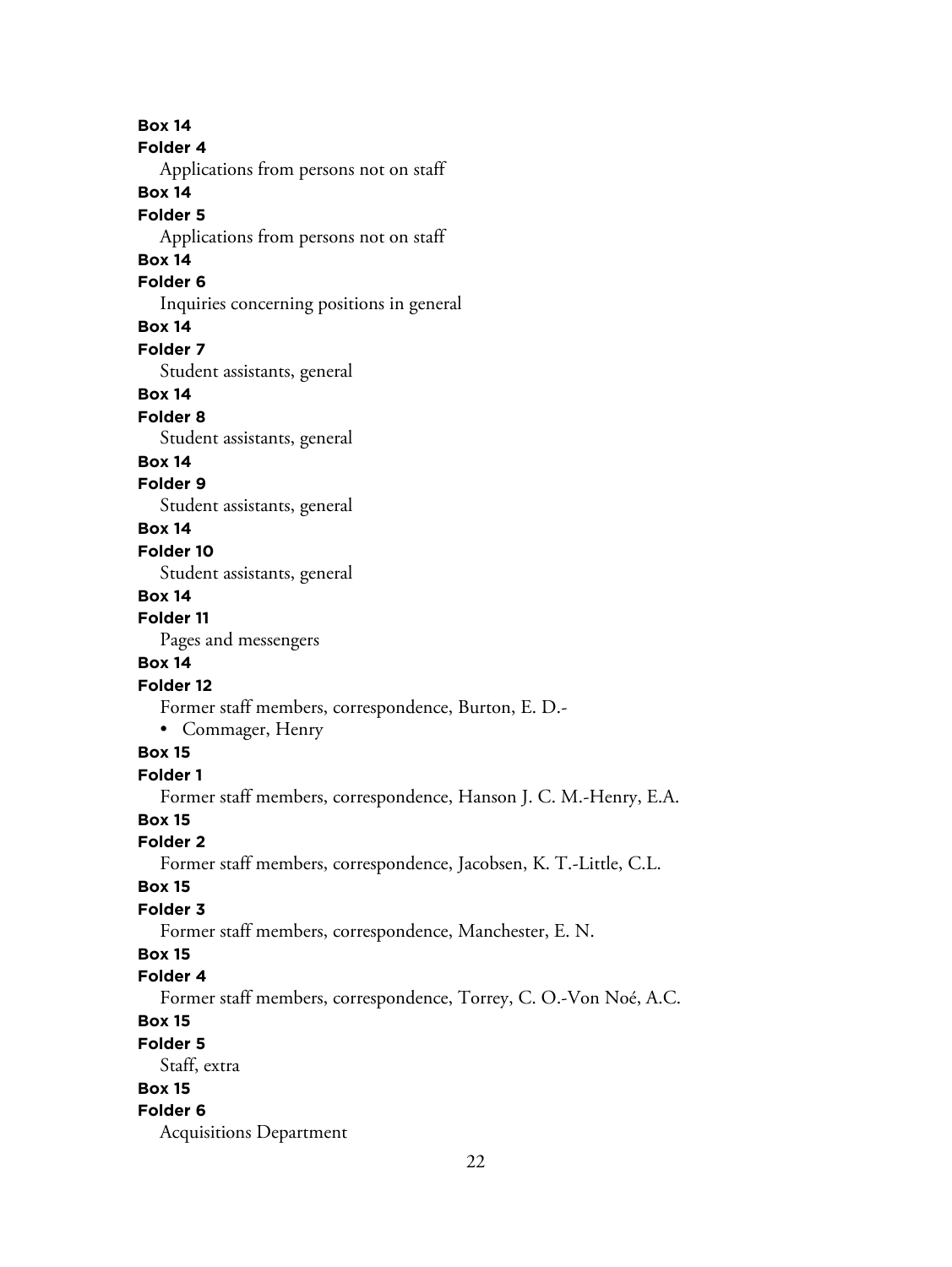**Box 15 Folder 7** Acquisitions Department **Box 15 Folder 8** Acquisitions Department **Box 15 Folder 9** Acquisitions Department **Box 15 Folder 10** Card Department **Box 16 Folder 1** Cataloging Department **Box 16 Folder 2** Classification Department **Box 16 Folder 3** Map Division **Box 16 Folder 4** Readers' Department **Box 16 Folder 5** Readers' Department **Box 16 Folder 6** Rules on cards **Box 16 Folder 7** Appointments, lists of staff **Box 16 Folder 8** Appointments, correspondence, Angell, J. R.-Hanson, J. C. M. **Box 16 Folder 9** Appointments, correspondence, Henry, E. A.-Thompson, C. J. **Box 16 Folder 10** Letters of appointment **Box 16 Folder 11** Salaries and payroll, general **Box 16**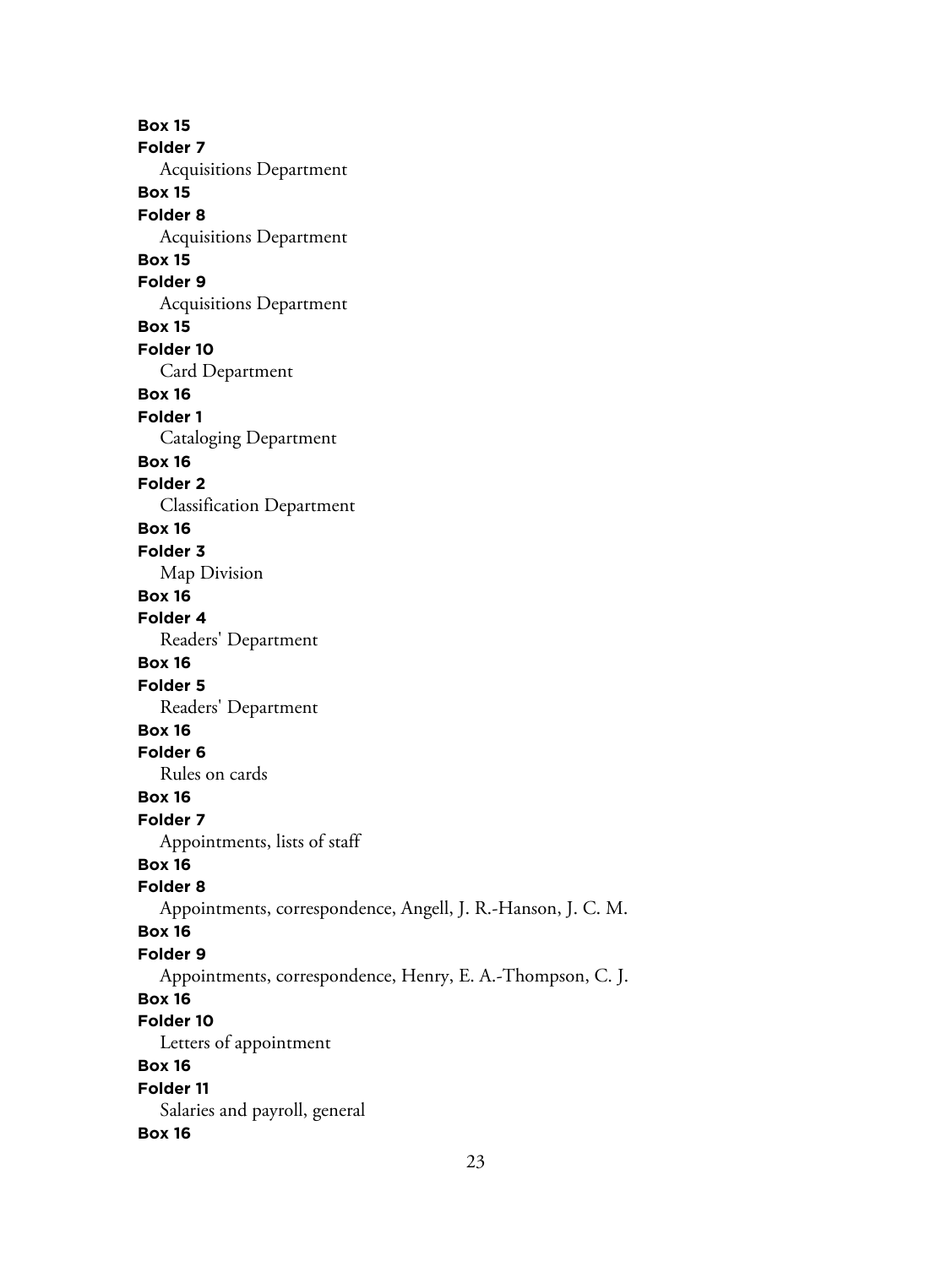**Folder 12** Salaries and payroll, general **Box 16 Folder 13** Salaries and payroll, general **Box 16 Folder 14** Salaries and payroll, general **Box 16 Folder 15** Salaries and payroll, general **Box 16 Folder 16** Salaries and payroll, general **Box 17 Folder 1** Salaries and payroll, correspondence, Arnett, Trevor **Box 17 Folder 2** Salaries and payroll, correspondence, Burton, E. D. **Box 17 Folder 3** Salaries and payroll, correspondence, Currier, T. F.-Lane, W. C. **Box 17 Folder 4** Salaries and payroll, correspondence, Manchester, E.-Plimpton, P.L. **Box 17 Folder 5** Salaries and payroll, correspondence, Raney, M. L.-Windsor, P.L. **Box 17 Folder 6** Staff, hours worked **Box 17 Folder 7** Staff, monthly wages, 1911-1915 **Box 17 Folder 8** Staff, monthly wages, 1915-1918 **Box 17 Folder 9** Salaries, special services **Box 17 Folder 10** Salaries, other institutions, comparative statements **Box 18 Folder 1**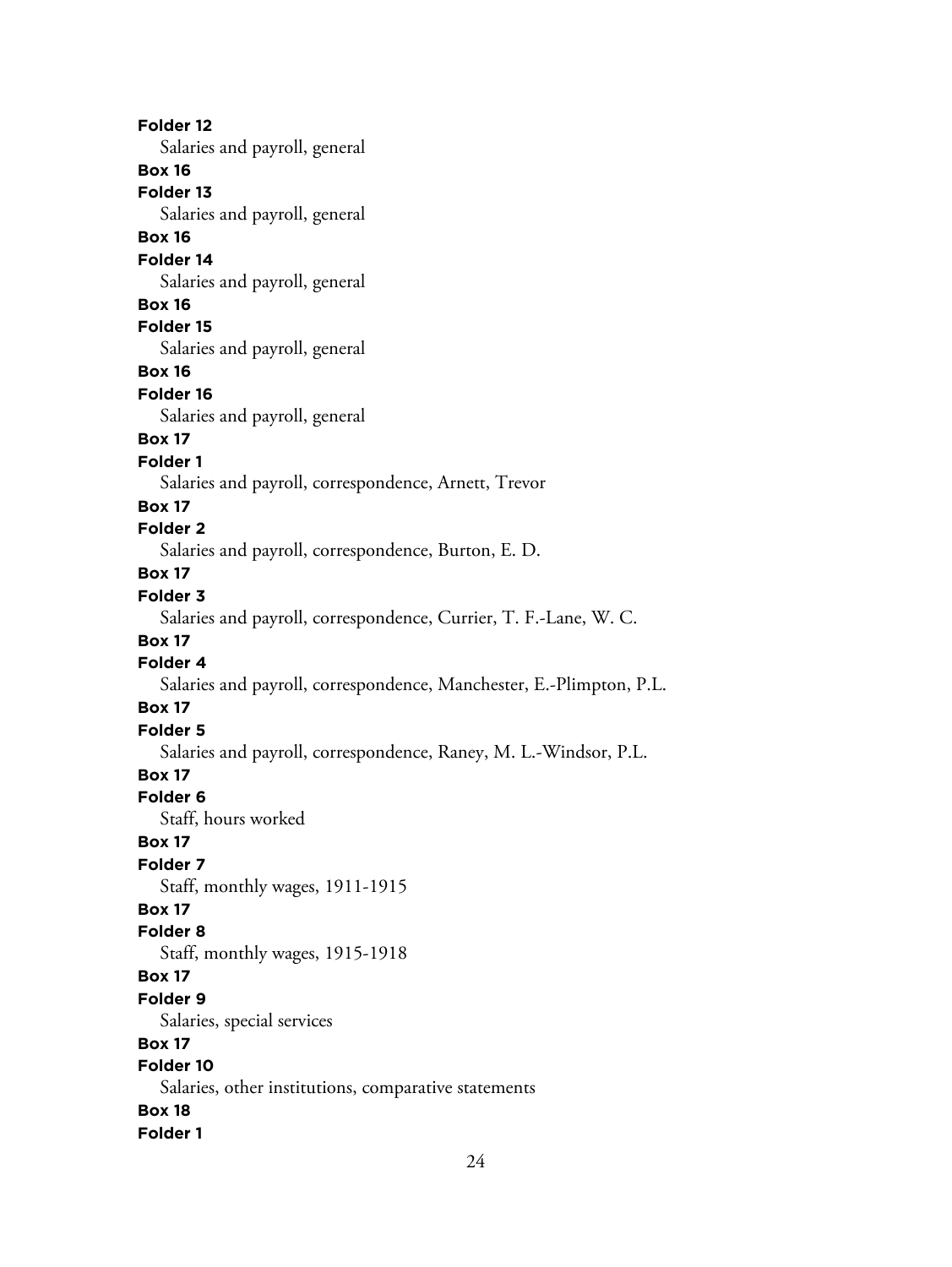Salaries, other institutions, comparative statements **Box 18 Folder 2** Salaries, other institutions, comparative statements **Box 18 Folder 3** Salaries, other institutions, comparative statements **Box 18 Folder 4** Salaries, other institutions, comparative statements **Box 18 Folder 5** Hours, general **Box 18 Folder 6** Hours, monthly record, Durrett Collection **Box 18 Folder 7** Vacations **Box 18 Folder 8** Vacations **Box 18 Folder 9** Vacations **Box 18 Folder 10** Vacations **Box 18 Folder 11** Vacations **Box 18 Folder 12** Vacations **Box 18 Folder 13** Vacations **Box 19 Folder 1** Sick leave **Box 19 Folder 2** Holidays **Box 19 Folder 3** Scholarship records, reports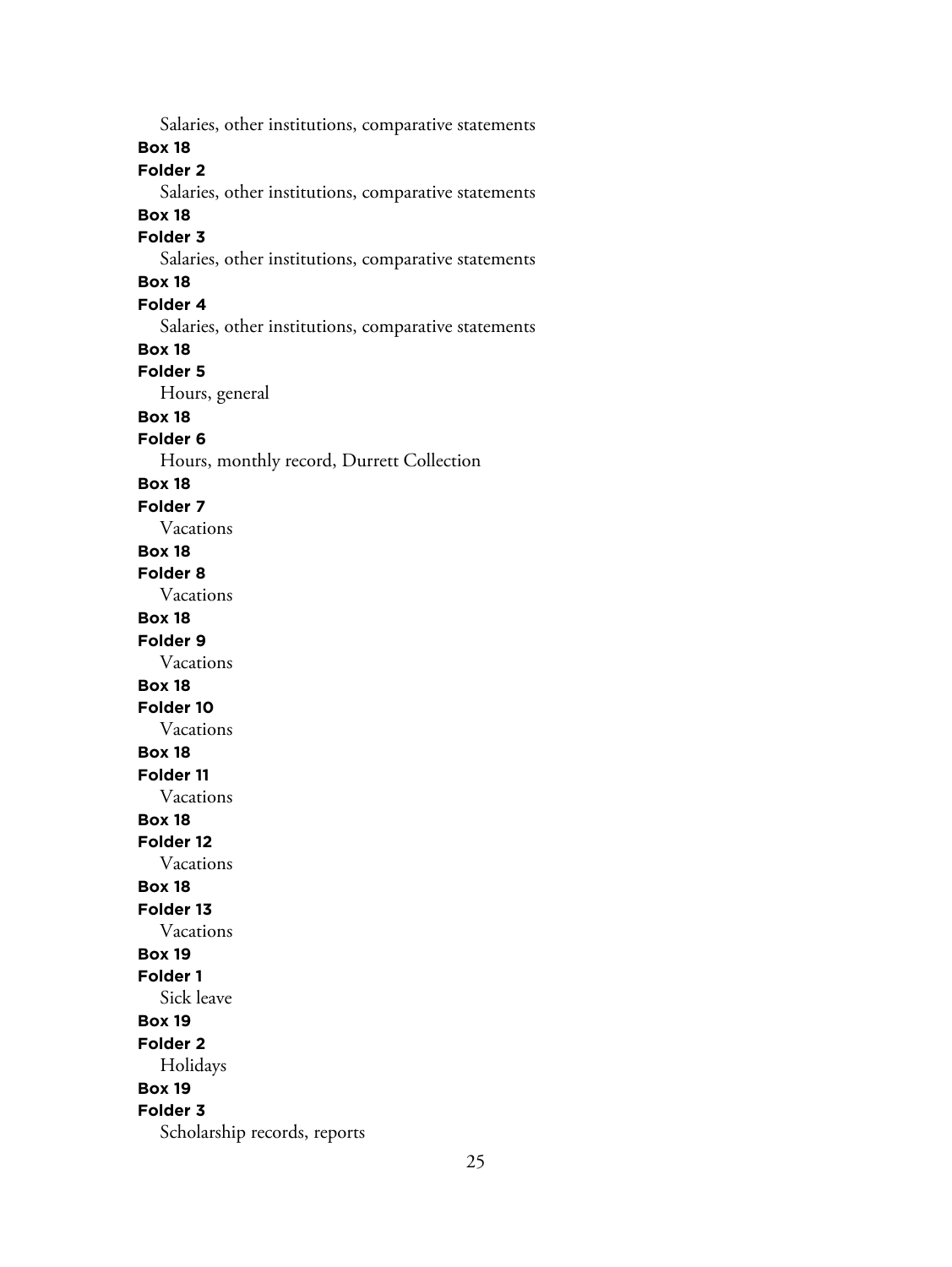**Box 19 Folder 4** Staff, tuition fees **Box 19 Folder 5** Staff, training and instruction **Box 19 Folder 6** Staff meetings **Box 19 Folder 7** Director's Conference and Library Council **Box 19 Folder 8** Order of the Grey Towers **Box 19 Folder 9** Testimonials

# **Series VIII: Rules and Regulations**

**Box 19 Folder 10** Rules and regulations **Box 19 Folder 11** Rules and regulations **Box 19 Folder 12** Rules and regulations **Box 19 Folder 13** Rules and regulations **Box 19 Folder 14** Rules and regulations **Box 19 Folder 15** General announcements **Box 19 Folder 16** Sunday opening **Box 19 Folder 17** Admission cards, non-students **Box 19 Folder 18**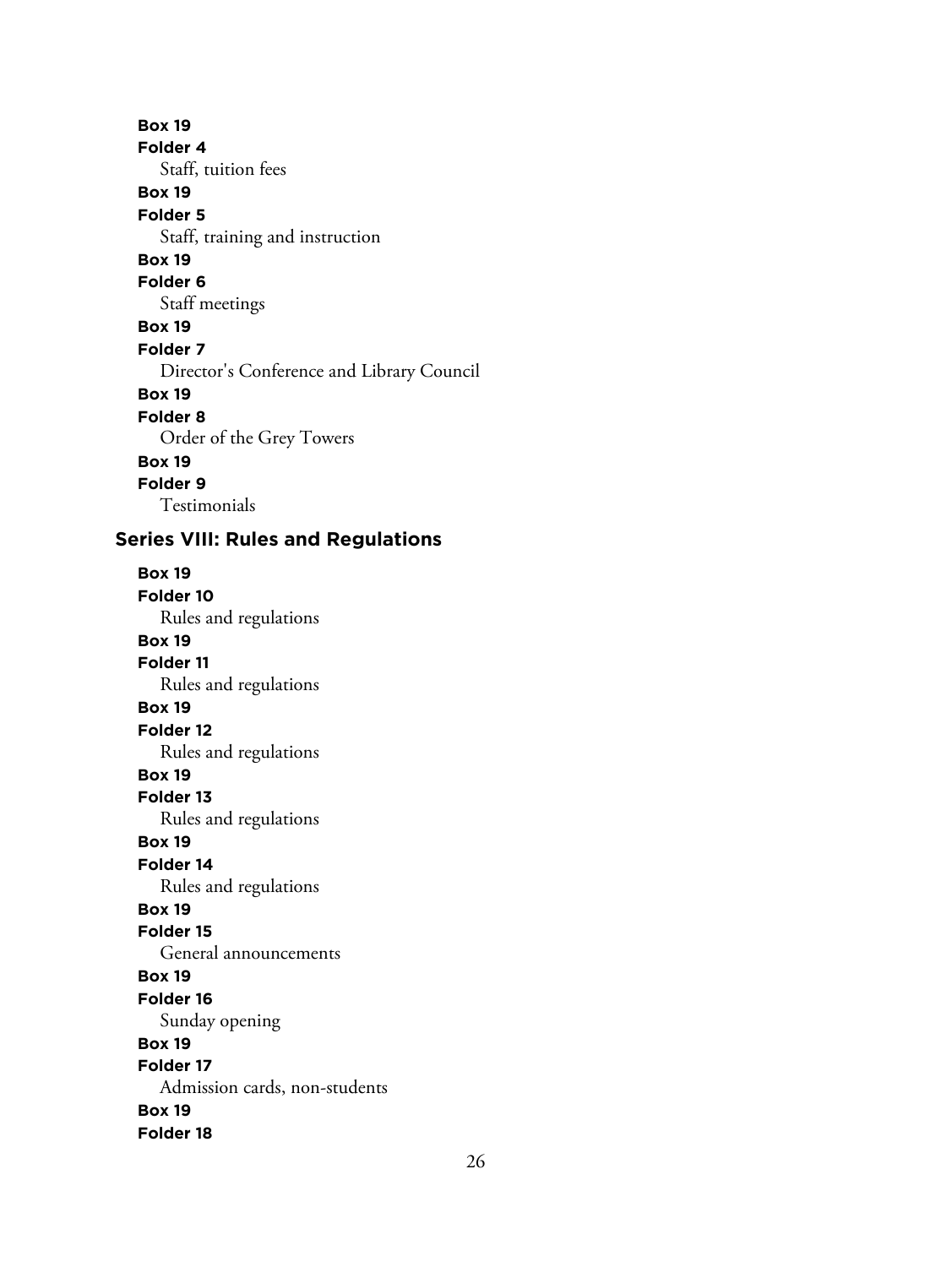Admission cards, Sunday entrance to building

#### **Box 19**

**Folder 19**

Stack cards

# **Box 20**

**Folder 1**

Order in reading room

# **Box 20**

**Folder 2**

Special regulations, subscriptions, solicitation

# **Series IX: Budget**

**Box 20 Folder 3** General University account balance **Box 20 Folder 4** Budget, correspondence, Angell, J. R.-Arnett, Trevor **Box 20 Folder 5** Budget, correspondence, Breedlove, J. P.-Burton, E. D. **Box 20 Folder 6** Budget, correspondence, Dickerson, J. S.-Grey, H. G. **Box 20 Folder 7** Budget, correspondence, Hanson, J. C. M.-Henry, E. A. **Box 20 Folder 8** Budget, correspondence, Judson, H. P.-Koch, Theodore W. **Box 20 Folder 9** Budget, correspondence, Manchester, E. N.-Miller, N. **Box 20 Folder 10** Budget, correspondence, Perrine, C. B.-Plimpton, N. C. **Box 20 Folder 11** Budget, correspondence, Robertson, J. C.-Windsor, P. L. **Box 20 Folder 12** Annual budget, 1910-1911 **Box 20 Folder 13** Annual budget, 1911-1912 **Box 20**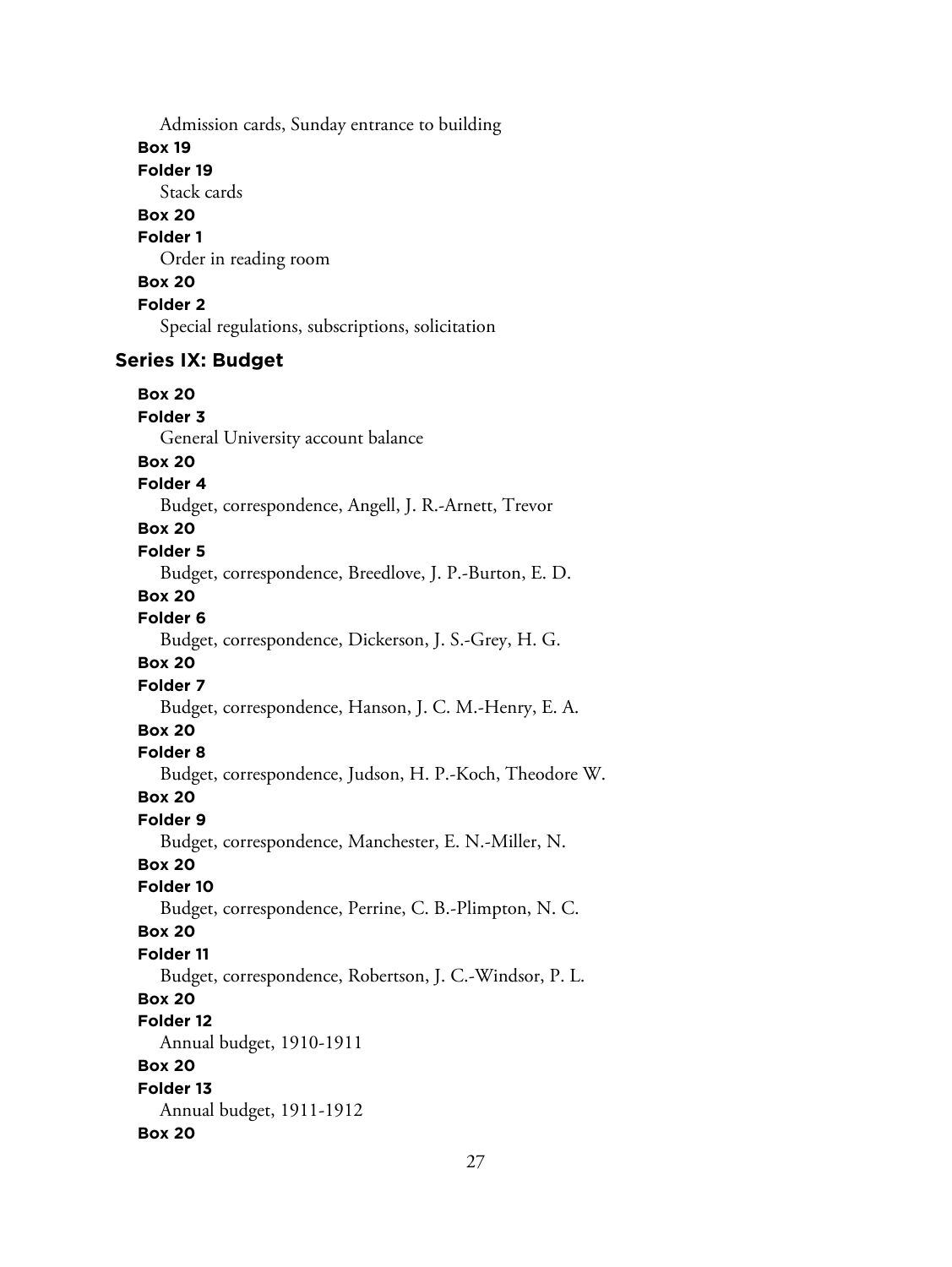**Folder 14** Annual budget, 1912-1913 **Box 20 Folder 15** Annual budget, 1913-1914 **Box 20 Folder 16** Annual budget, 1914-1915 **Box 21 Folder 1** Annual budget, 1915-1916 **Box 21 Folder 2** Annual budget, 1916-1917 **Box 21 Folder 3** Annual budget, 1917-1918 **Box 21 Folder 4** Annual budget, 1918-1919 **Box 21 Folder 5** Annual budget, 1919-1920 **Box 21 Folder 6** Annual budget, 1920-1921 **Box 21 Folder 7** Annual budget, 1921-1922 **Box 21 Folder 8** Annual budget, 1922-1923 **Box 21 Folder 9** Annual budget, 1923-1924 **Box 21 Folder 10** Annual budget, 1924-1925 **Box 21 Folder 11** Annual budget, 1925-1926 **Box 21 Folder 12** Annual budget, 1926-1927 **Box 21 Folder 13**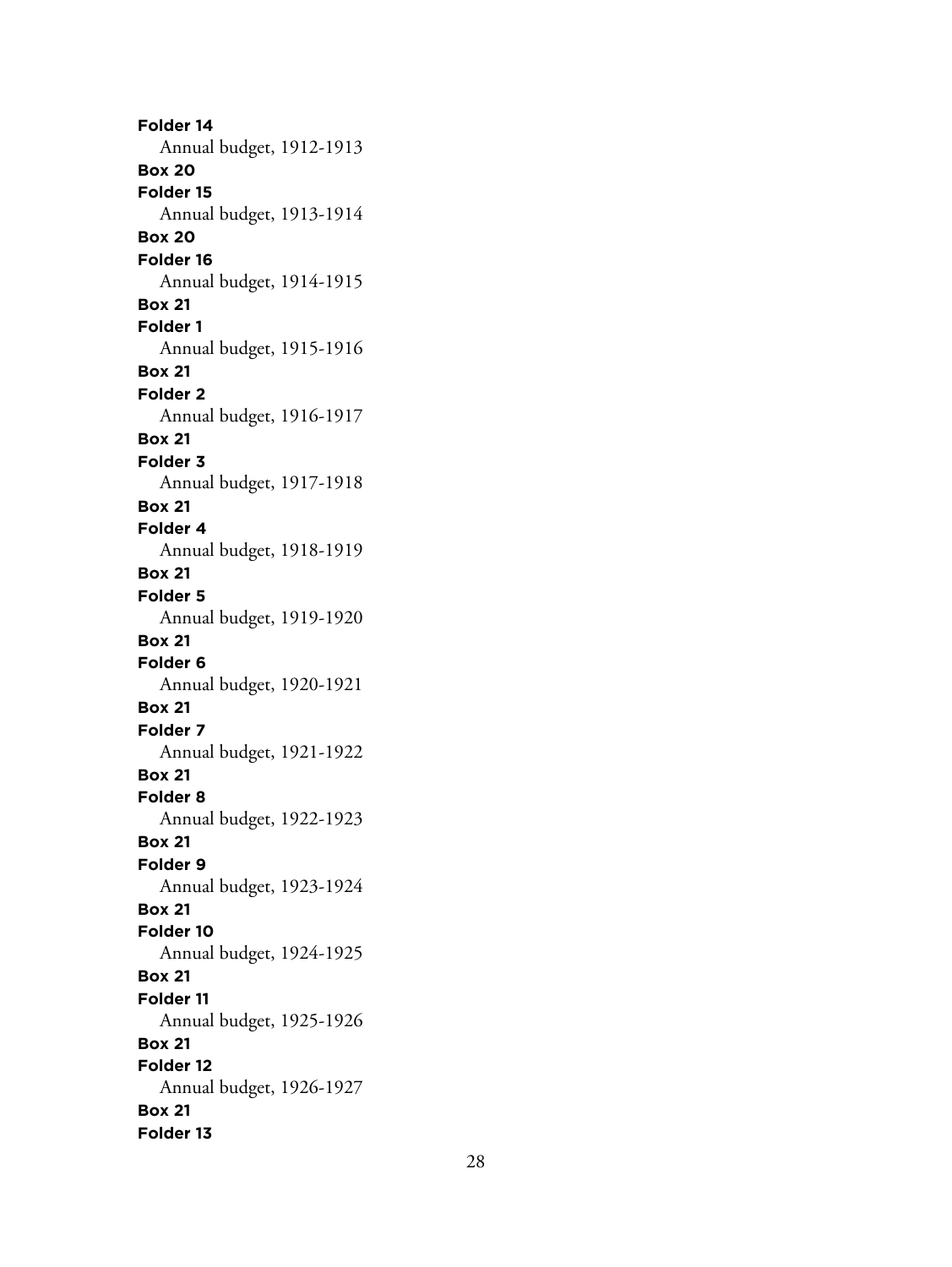Annual budget, 1927-1928 **Box 21 Folder 14** Annual budget, memoranda **Box 22 Folder 1** Annual budget, memoranda **Box 22 Folder 2** Book appropriations, 1910-1915, Angell, J. R.-Henderson, C. R. **Box 22 Folder 3** Book appropriations, 1910-1915, Judd, C. H.-Williston, S. W. **Box 22 Folder 4** Book appropriations, 1916-1928, Allen T. G.-Dickerson, J. S. **Box 22 Folder 5** Book appropriations, 1916-1928, Expenditures, Committee on- Mathews, S. **Box 22 Folder 6** Book appropriations, 1916-1928, Nitze, W. A.-Young, J. W. A. **Box 22 Folder 7** Book appropriations, 1916-1928, Book fund pooling, 1920 **Box 22 Folder 8** Appropriations, miscellaneous **Box 22 Folder 9** Appropriations, miscellaneous **Box 22 Folder 10** Carriage and importation **Box 22 Folder 11** Carriage and importation **Box 23 Folder 1** Carriage and importation **Box 23 Folder 2** Carriage and importation **Box 23 Folder 3** Carriage and importation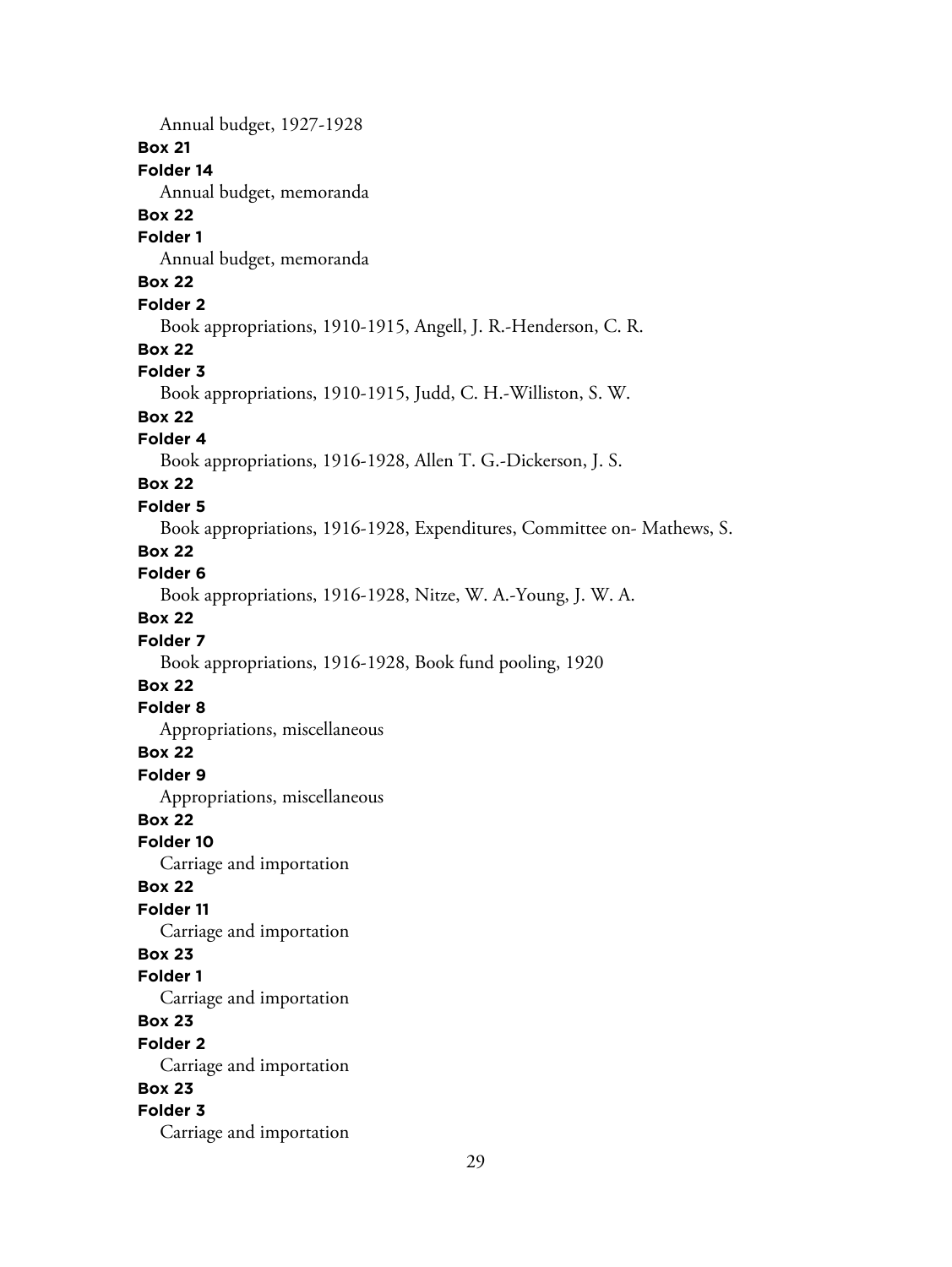**Box 23 Folder 4** Supplies and expenses **Box 23 Folder 5** Binding fund **Box 23 Folder 6** Sales of duplicate copies **Box 23 Folder 7** Sales of duplicate copies **Box 23 Folder 8** Sales of duplicate copies **Box 23 Folder 9** Sales of duplicate copies **Box 23 Folder 10** Inquiries regarding appropriations **Box 23 Folder 11** Methods of accounting **Box 23 Folder 12** Funds, disposal, and care **Box 23 Folder 13** Committee on Expenditures **Box 23 Folder 14** Insurance **Box 23 Folder 15** Stationery, supplies **Box 23 Folder 16** Bookplates

# **Series X: Communication**

**Box 24 Folder 1** Communication, correspondence **Box 24 Folder 2**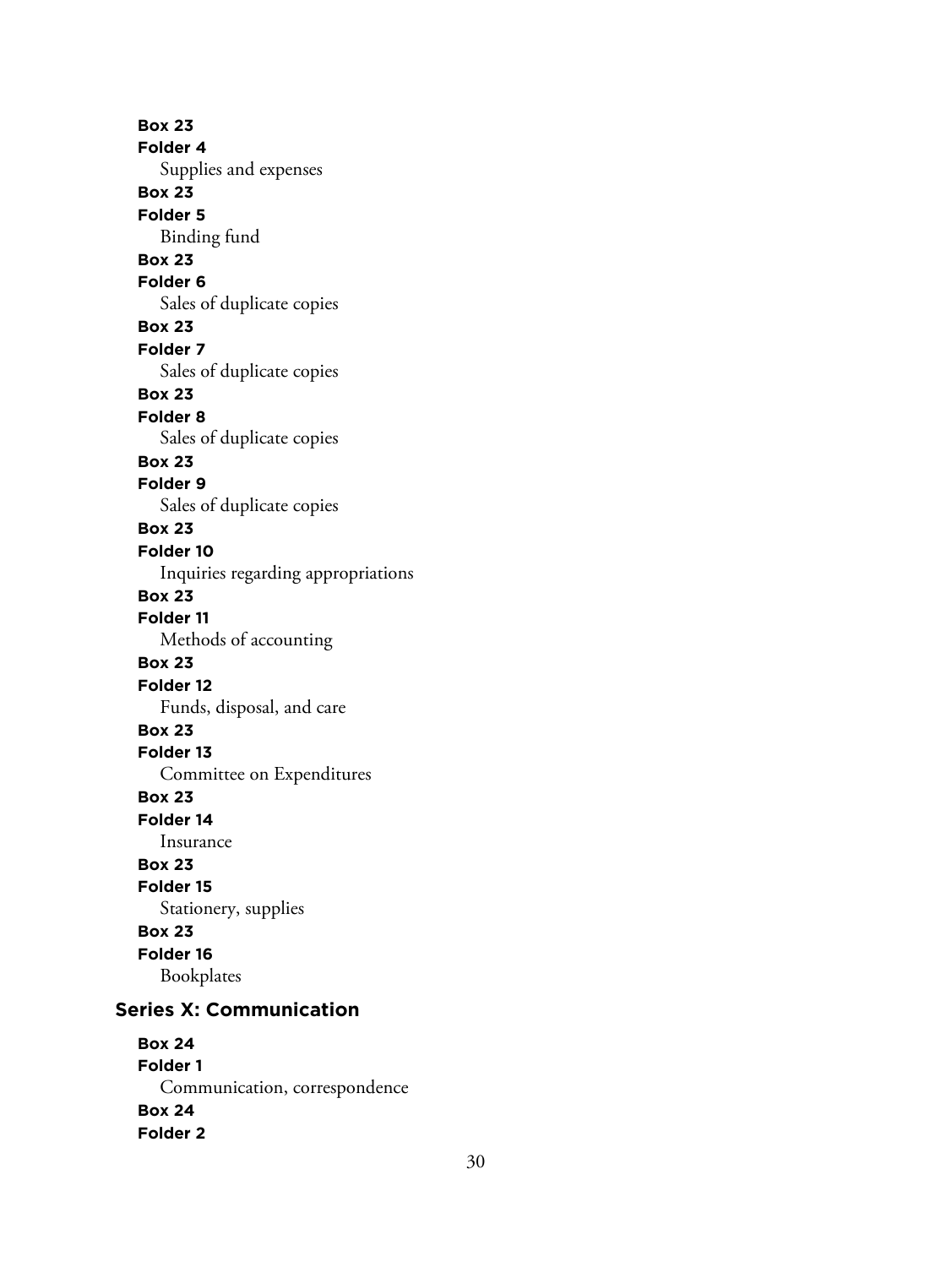Parcel Post for books **Box 24 Folder 3** Mail **Box 24 Folder 4** Telephones, telegraph **Box 24 Folder 5** Typewriters, Dictaphones

# **Series XI: Acquisitions**

# **Subseries 1: Miscellanous**

**Box 24 Folder 6**

Accession reports, 1893-1920

#### **Box 24**

**Folder 7**

Accession reports, 1911-1920

#### **Box 24**

**Folder 8**

Acquisition Department, annual reports, 1921-1928

#### **Box 24**

#### **Folder 9**

Accession, conservation

# **Box 24**

**Folder 10**

Accession, conservation

# **Box 25**

**Folder 1**

Book selection

# **Box 25**

**Folder 2** Books on approval

# **Box 25**

# **Folder 3**

Catalogs

## **Box 25**

#### **Folder 4**

Government publications

# **Box 25**

**Folder 5**

# Society publications

**Box 25**

# **Folder 6**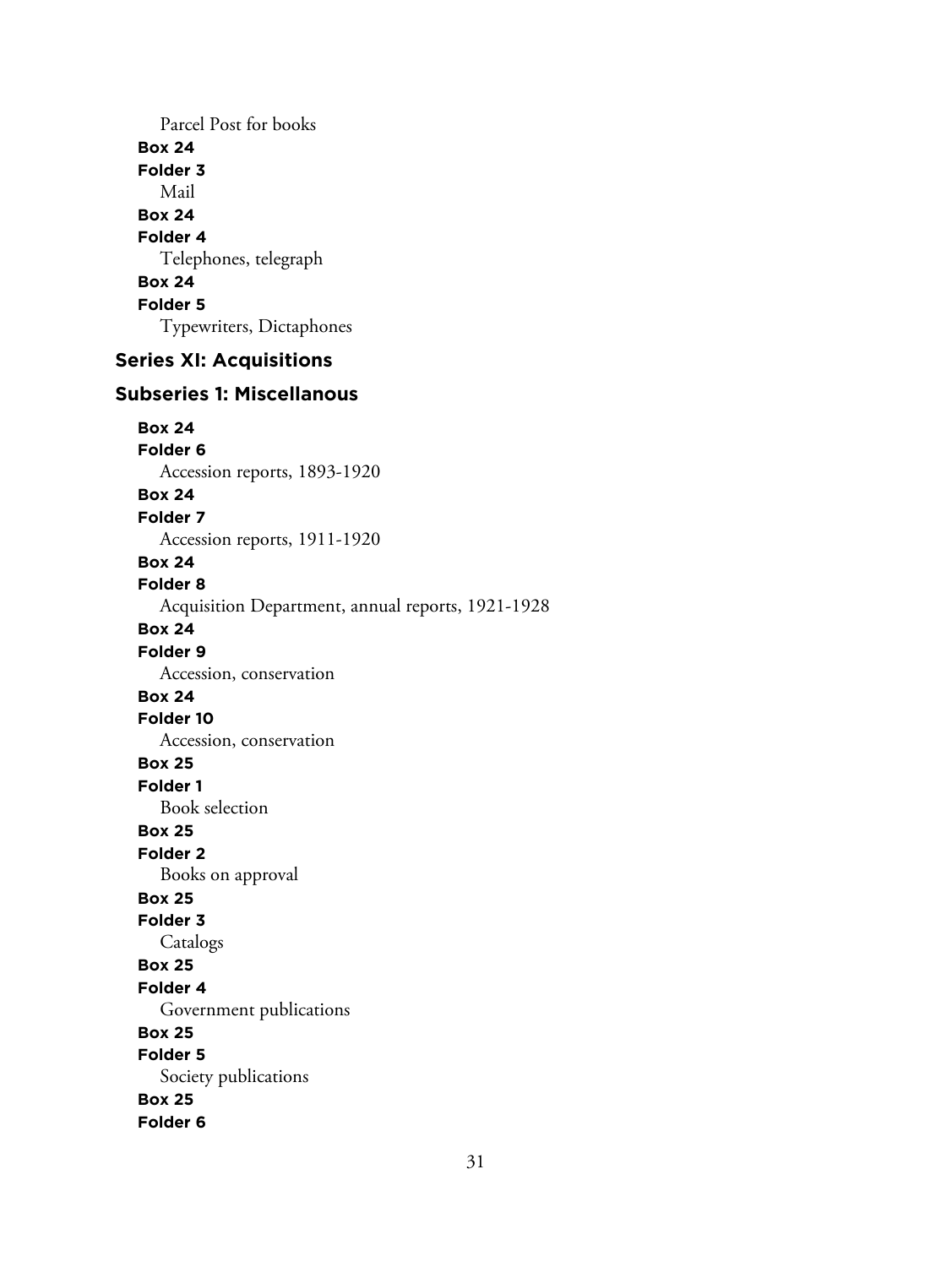Recommendations for books by staff

#### **Box 25**

**Folder 7**

Book Committee

# **Box 25**

**Folder 8**

Duplicates

# **Box 25**

#### **Folder 9**

Periodicals and serials

# **Box 25**

#### **Folder 10**

Periodicals and serials, Committee on Periodicals

# **Box 25**

#### **Folder 11**

Periodicals, staff

# **Box 25**

#### **Folder 12**

Photographs, prints, lantern slides

# **Box 25**

# **Folder 13**

Coins, indexing, cataloging, and arrangement. Maps, atlases

# **Box 25**

# **Folder 14**

Manuscripts, preservation

# **Box 25**

# **Folder 15**

Museum material

# **Box 25**

# **Folder 16**

Purchase of books and supplies, correspondence, Altrocchi, Rudolph-Dinsmore, J. C.

# **Box 25**

#### **Folder 17**

Purchase of books and supplies, correspondence, Faxon, F. W.-Huth, Carl F., Jr.

#### **Box 25**

#### **Folder 18**

Purchase of books and supplies, correspondence, Jenkins, T. A.-Lowengard, L.

# **Box 26**

# **Folder 1**

Purchase of books and supplies, correspondence, MacClintock, W.D.-Moulton, F. R.

# **Box 26**

#### **Folder 2**

Purchase of books and supplies, correspondence, Nitze, W. A.-Price, Ira M.

# **Box 26**

#### **Folder 3**

Purchase of books and supplies, correspondence, Rathke, W. R.-Young, J. W.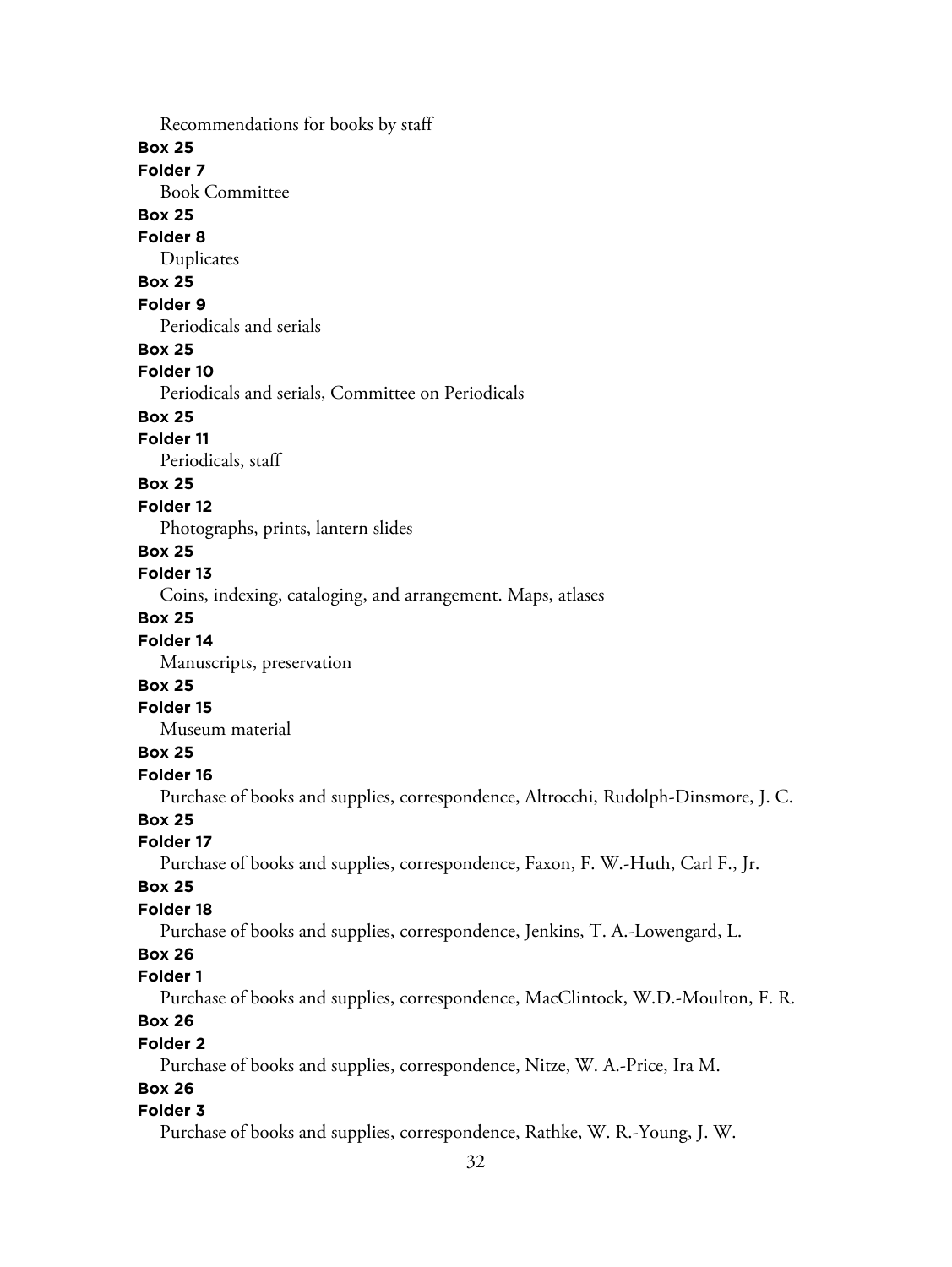**Box 26 Folder 4** Cooperative buying **Box 26 Folder 5** Cooperative buying **Box 26 Folder 6** Cooperative buying **Box 26 Folder 7** Importation of books **Box 26 Folder 8** Importation of books **Box 26 Folder 9** Importation of books **Box 26 Folder 10** Importation of books **Box 26 Folder 11** Prices, inquiries **Box 26 Folder 12** Order blanks and cards **Box 26 Folder 13** Purchase, catalog cards **Box 26 Folder 14** Purchase, new books **Box 27 Folder 1** Secondhand books, offers of **Box 27 Folder 2** Secondhand books, offers of **Box 27 Folder 3** Secondhand books, offers of **Box 27 Folder 4** Secondhand books, offers of **Box 27**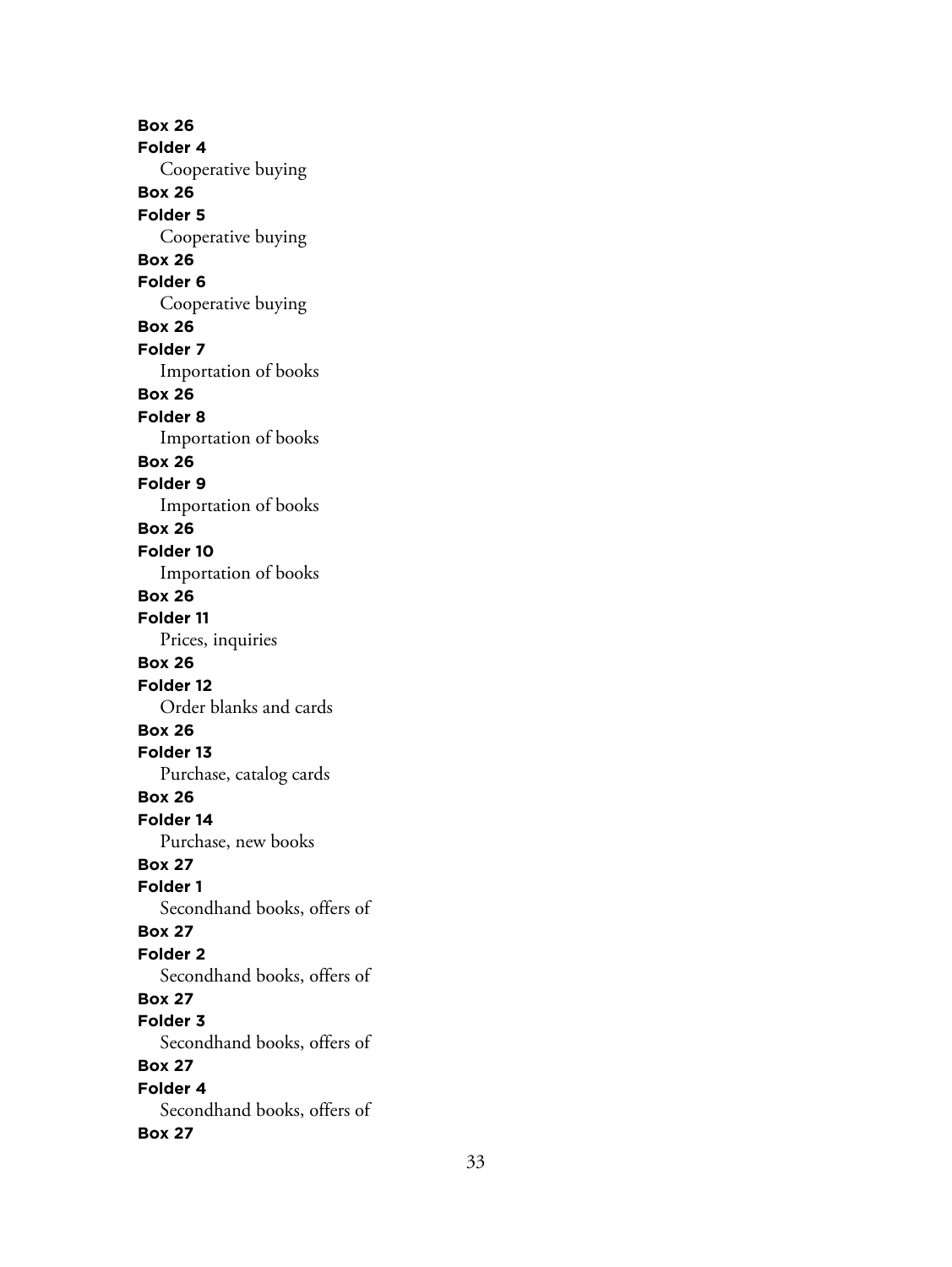**Folder 5** Secondhand books, offers of **Box 27 Folder 6** Secondhand books, offers of **Box 27 Folder 7** Collections of books **Box 27 Folder 8** Collections of books **Box 27 Folder 9** Collections of books **Box 27 Folder 10** Canal Collection **Box 27 Folder 11** Purchase, periodicals and newspapers **Box 27 Folder 12** Purchase, periodicals and newspapers **Box 28 Folder 1** Purchase, pictures and photographs, manuscripts **Box 28 Folder 2** Gifts, Adams, M. E.-Craigie, W. A. **Box 28 Folder 3** Gifts, Crawford and Balcarres, Earl-Hill, H. T. **Box 28 Folder 4** Gifts, Hines, E.-Nutt, T. P. **Box 28 Folder 5** Gifts, Parsons, F.-Ylvisaker, N. M. **Box 28 Folder 6** German book exhibit **Box 28 Folder 7** Gunther Collection **Box 28 Folder 8**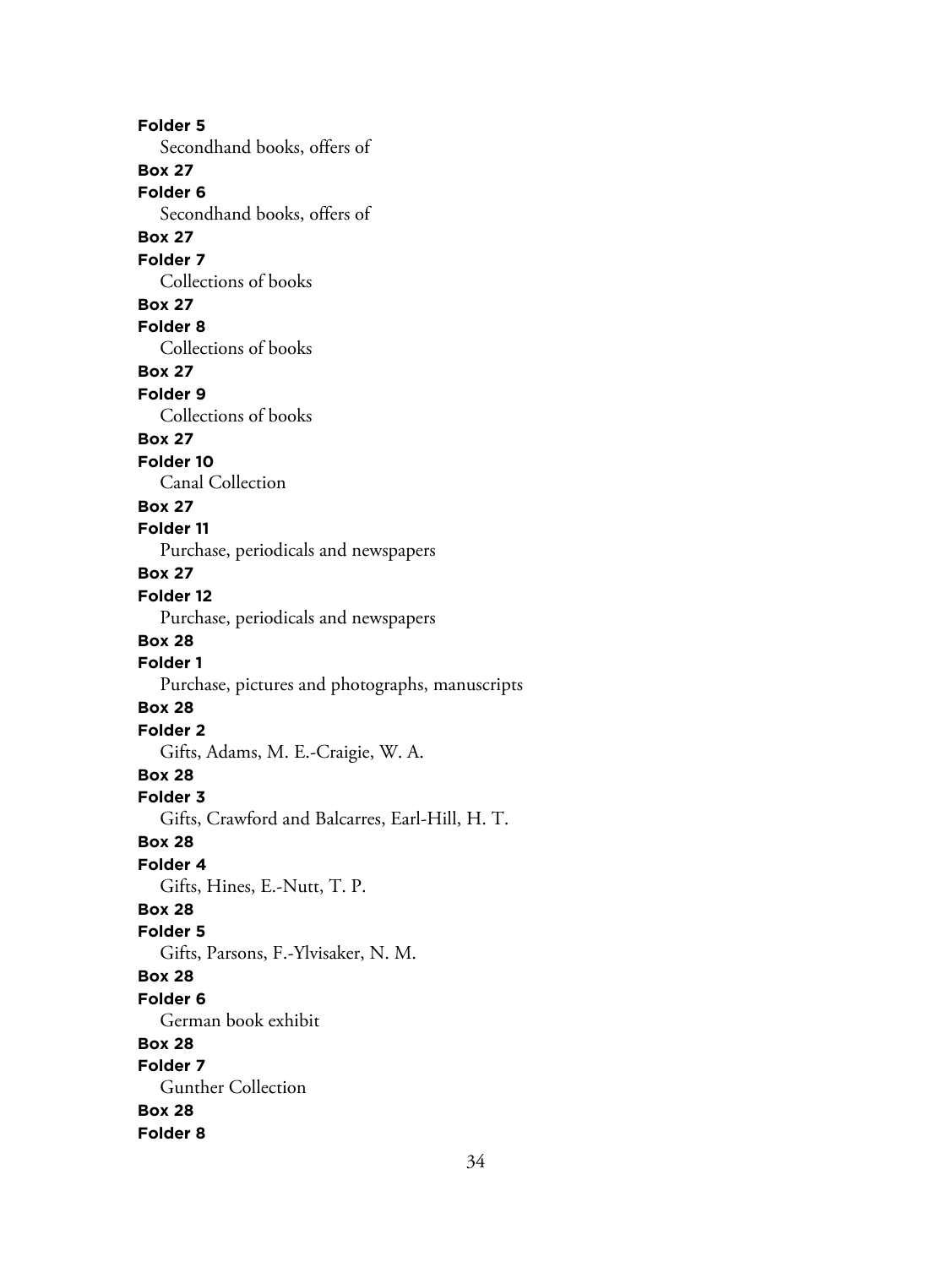Gifts, acknowledgement, Adams, J. Q.-Loomis, M. M.

#### **Box 28**

# **Folder 9**

Gifts, acknowledgement, MacClintock, W. D.-Young, F. E.

# **Box 28**

#### **Folder 10**

Requests for gifts

# **Box 29**

# **Folder 1**

Gifts, newspapers and periodicals

## **Box 29**

# **Folder 2**

Gifts, newspapers and periodicals, pictures, photographs, lantern slides

# **Box 29**

## **Folder 3**

Gifts, music

# **Box 29**

## **Folder 4**

Gifts, maps, atlases

# **Box 29**

## **Folder 5**

Gifts, manuscripts, Gunsaulus-Butler Collection

# **Box 29**

## **Folder 6**

Gifts, museum material

# **Box 29**

#### **Folder 7**

Review books

# **Box 29**

#### **Folder 8**

Exchanges, correspondence, Altand, E. A.-Laing, G. J.

# **Box 29**

**Folder 9**

Exchanges, correspondence, Leach, H. G.-Munizaga-Varela, G.

## **Box 29**

# **Folder 10**

Exchanges, correspondence, Naon, R.-Roberts, J. E.

# **Box 29**

# **Folder 11**

Exchanges, correspondence, Salisbury, R. D.-Sundaram, V. S.

# **Box 29**

## **Folder 12**

Exchanges, correspondence, Taussing, F. W.-Wellman, H. C.

# **Box 29**

# **Folder 13**

Weeding out uncataloged collections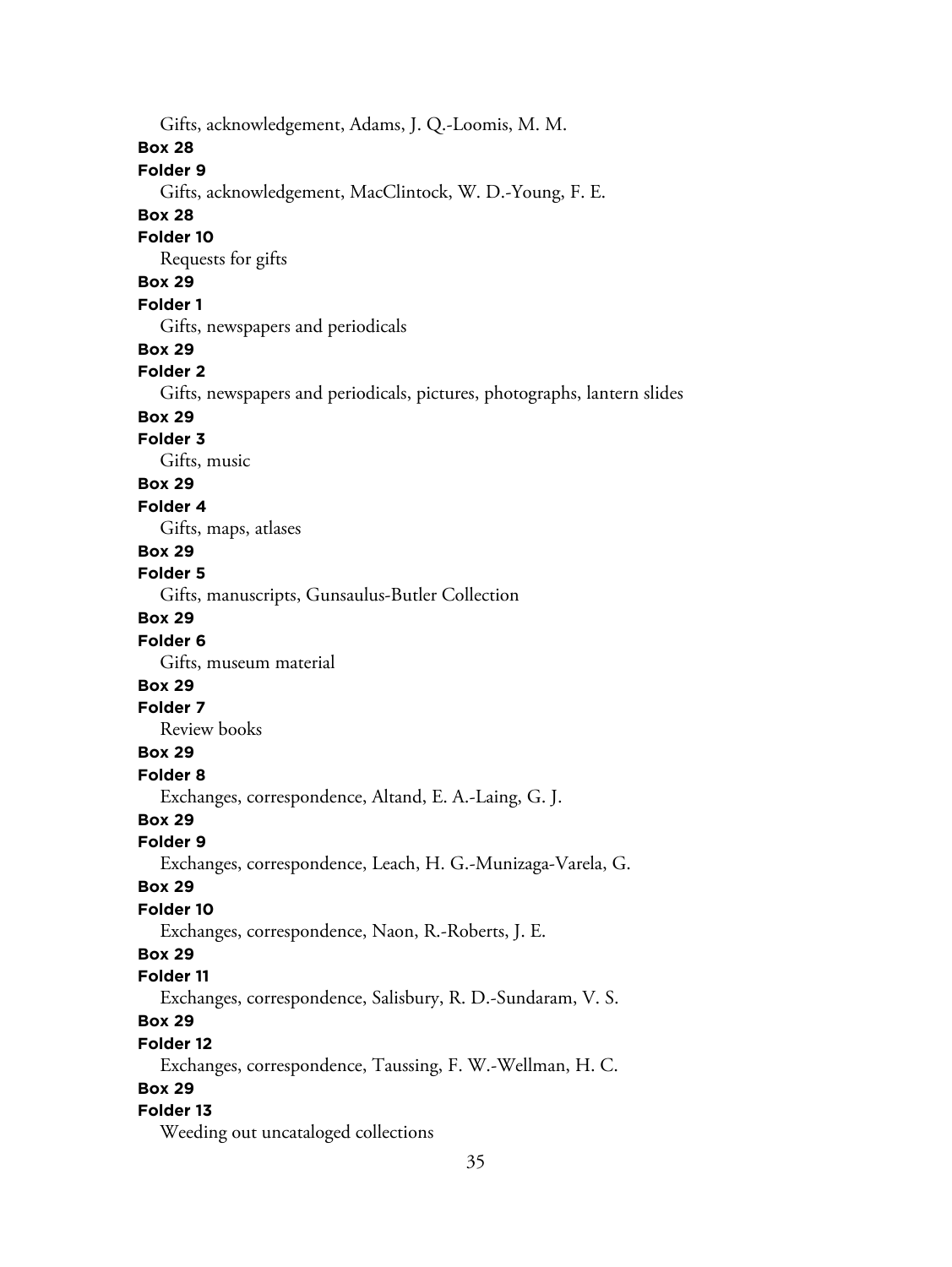**Box 29 Folder 14** Disposal of books, periodicals by sale, exchange or gift **Box 29 Folder 15** Disposal of books, periodicals by sale, exchange or gift **Box 30 Folder 1** Books missing, stolen, and mutilated **Box 30 Folder 2** Books missing, stolen, and mutilated **Box 30 Folder 3** Books missing, stolen, and mutilated **Box 30 Folder 4** Books missing, stolen, and mutilated **Box 30 Folder 5** Books missing, stolen, and mutilated **Box 30 Folder 6** Book statistics **Box 30 Folder 7** Book statistics

# **Subseries 2: Accession Logbooks, 1910-1928 (shelved separately, see Introduction)**

**Volume 1** Accession numbers 320001-330000 **Volume 2** 330001-340000 **Volume 3** 340001-360000 **Volume 4** 360001-380000 **Volume 5** 380001-400000 **Volume 6** 400001-420000 **Volume 7** 420001-440000 **Volume 8** 440001-460000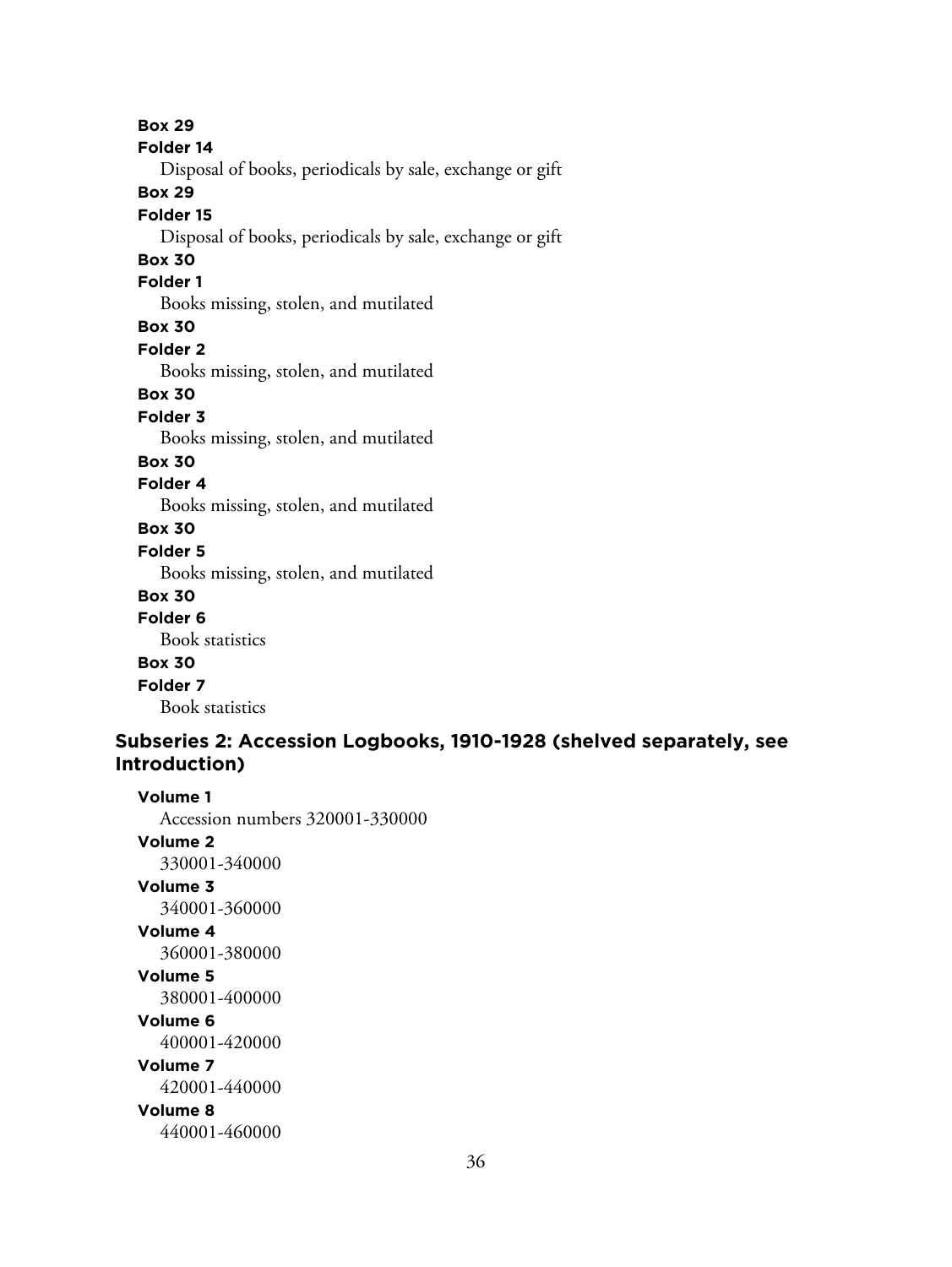**Volume 9** 460001-480000 (Durett Collection) **Volume 10** 480001-500000 **Volume 11** 500001-520000 **Volume 12** 520001-540000 **Volume 13** 540001-560000 **Volume 14** 560001-580000 **Volume 15** 580001-600000 **Volume 16** 600001-620000 **Volume 17** 620001-640000 **Volume 18** 640001-660000 **Volume 19** 660001-680000 **Volume 20** 680001-700000 **Volume 21** 700001-720000 **Volume 22** 720001-740000 **Volume 23** 740001-760000 **Volume 24** 760001-780000 **Volume 25** 780001-800000 **Series XII: Cataloging and Classification**

**Box 30 Folder 8** Correspondence, Robertson, Josephine, 1912-1918 **Box 30 Folder 9** Correspondence, Robertson, Josephine, 1919-1927 **Box 30 Folder 10** Correspondence, Hastings, C. H. **Box 31**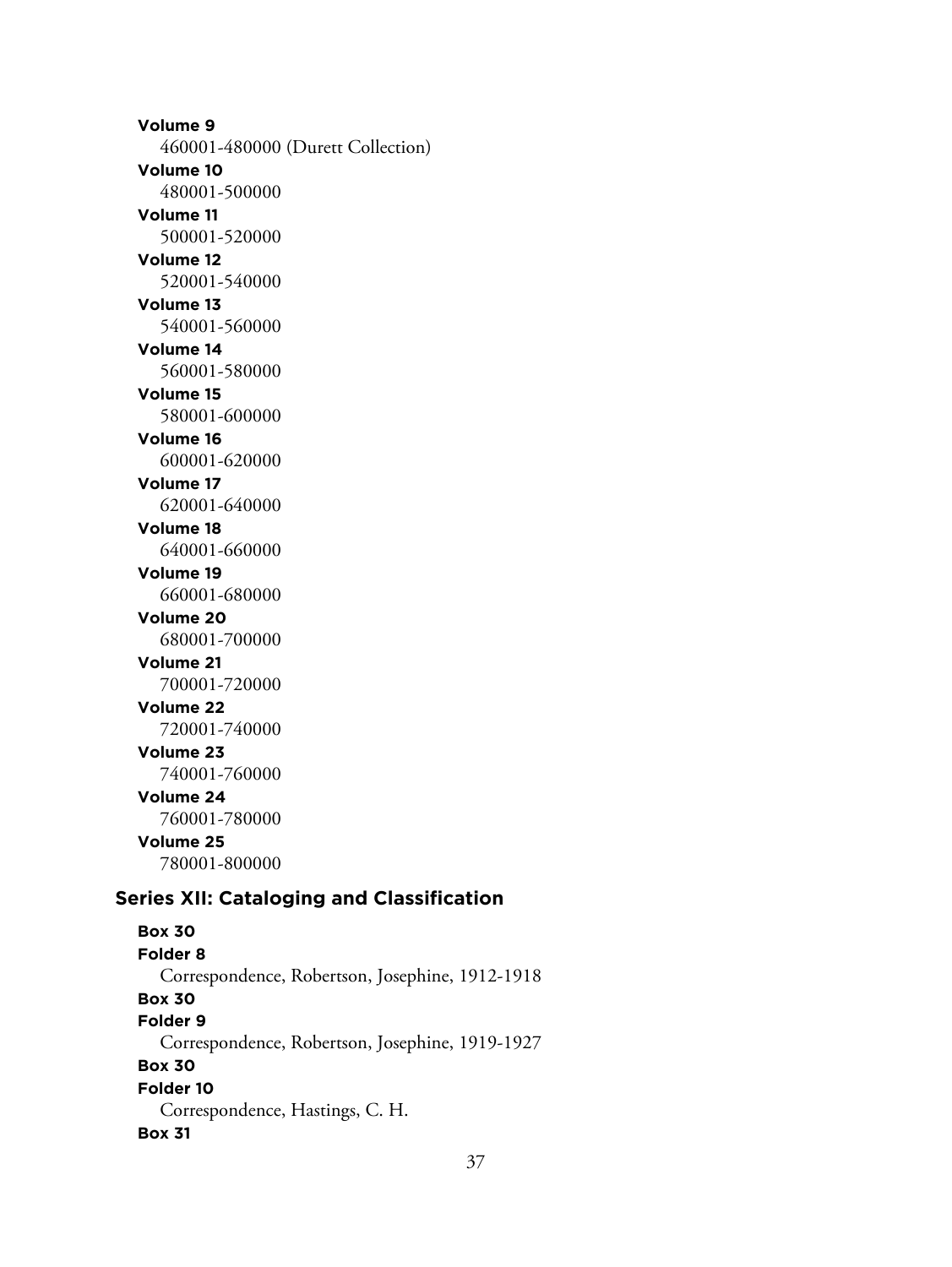**Folder 1** Cataloging, general **Box 31 Folder 2** Cataloging, general **Box 31 Folder 3** Cataloging, general **Box 31 Folder 4** Cataloging, general **Box 31 Folder 5** Cataloging rules, American Library Association committee **Box 31 Folder 6** Cataloging rules, American Library Association committee **Box 31 Folder 7** Cataloging rules, American Library Association committee **Box 31 Folder 8** Cataloging rules, American Library Association committee **Box 31 Folder 9** Cataloging rules, manuscripts, pamphlets, maps **Box 31 Folder 10** Indexes and indexing **Box 32 Folder 1** Want slips **Box 32 Folder 2** Subject headings **Box 32 Folder 3** Cataloging queries **Box 32 Folder 4** Printed cards **Box 32 Folder 5** Printed cards **Box 32 Folder 6**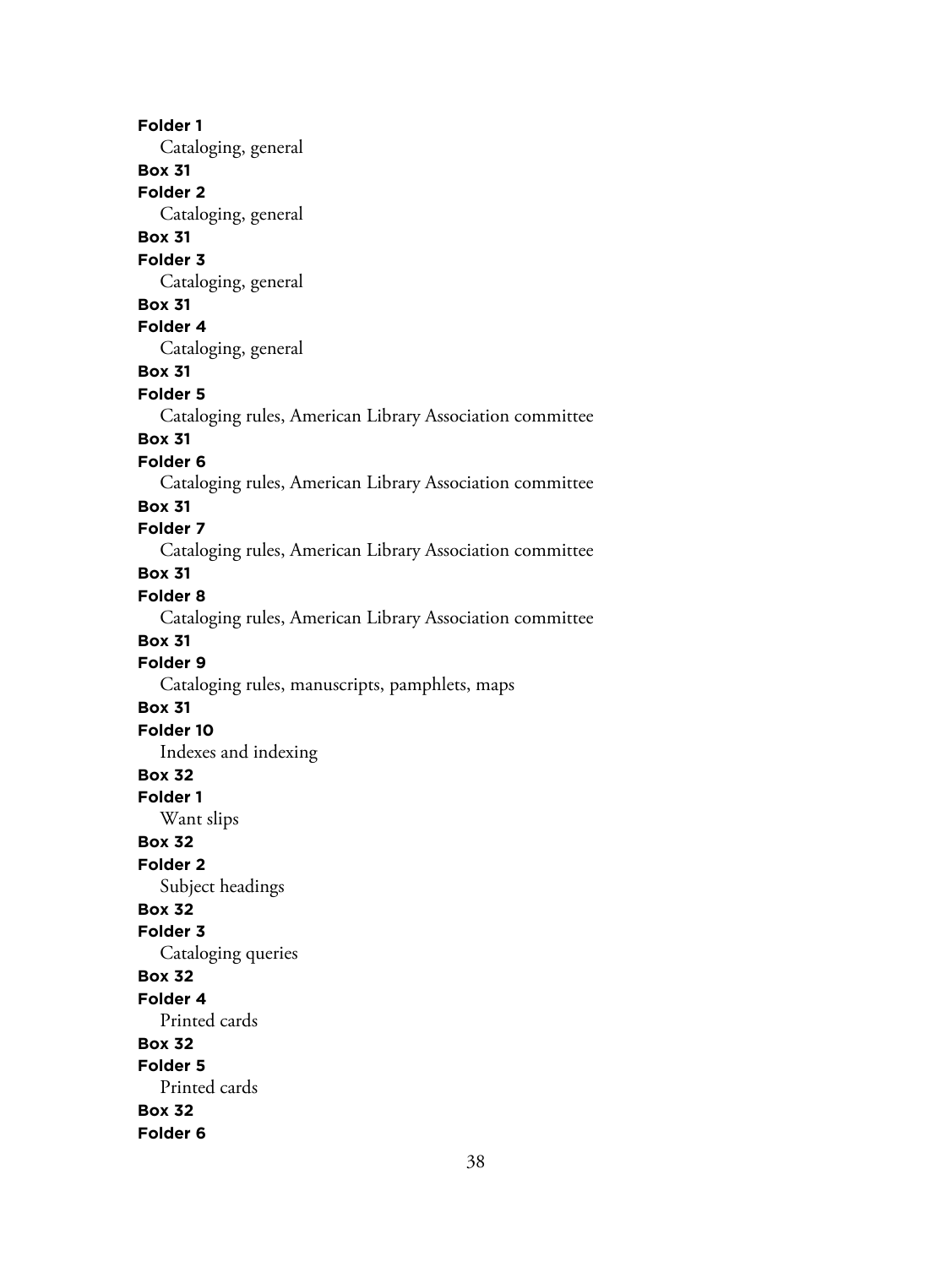Printed cards **Box 32 Folder 7** Printed cards **Box 32 Folder 8** Printed cards **Box 32 Folder 9** Printed cards **Box 32 Folder 10** Printed cards **Box 33 Folder 1** Printed cards **Box 33 Folder 2** Printed cards **Box 33 Folder 3** Printed cards **Box 33 Folder 4** Printed cards **Box 33 Folder 5** Printed cards **Box 33 Folder 6** Printed cards **Box 33 Folder 7** Analyticals **Box 33 Folder 8** Analyticals **Box 33 Folder 9** Catalogs **Box 34 Folder 1** Catalogs **Box 34 Folder 2** Catalogs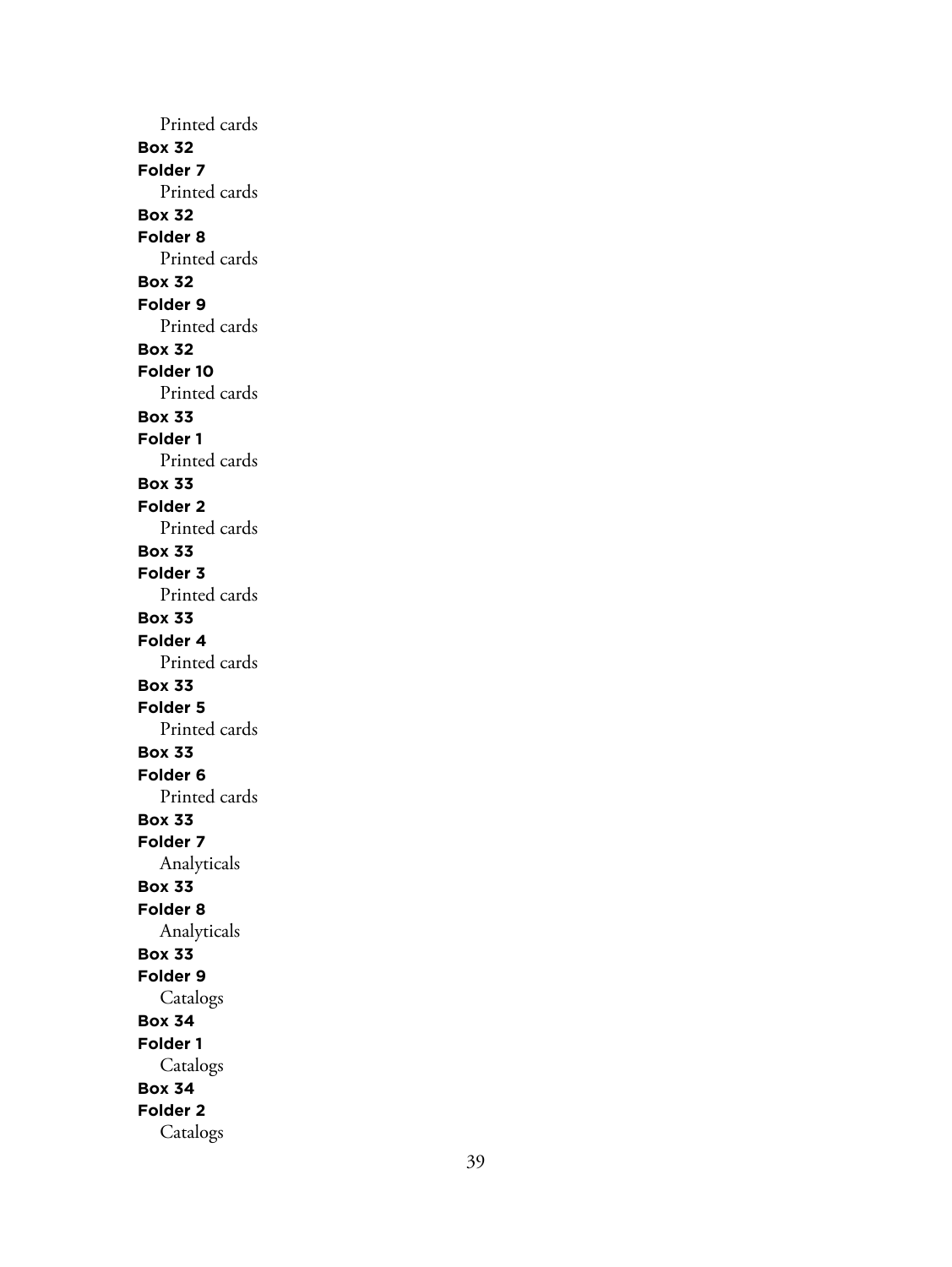**Box 34 Folder 3** Catalogs **Box 34 Folder 4** Catalog statistics **Box 34 Folder 5** Bibliographies on special subjects **Box 34 Folder 6** Fittings and supplies **Box 34 Folder 7** Fittings and supplies **Box 34 Folder 8** Classification **Box 35 Folder 1** Classification **Box 35 Folder 2** Classification **Box 35 Folder 3** Classification **Box 35 Folder 4** Classification **Box 35 Folder 5** Transfers **Box 35 Folder 6** Shelf lists and shelf listing **Box 35 Folder 7** Classification schedule, PJ-PM **Box 36 Folder 1** Classification, under consideration **Box 36 Folder 2** Classification, under consideration **Box 36**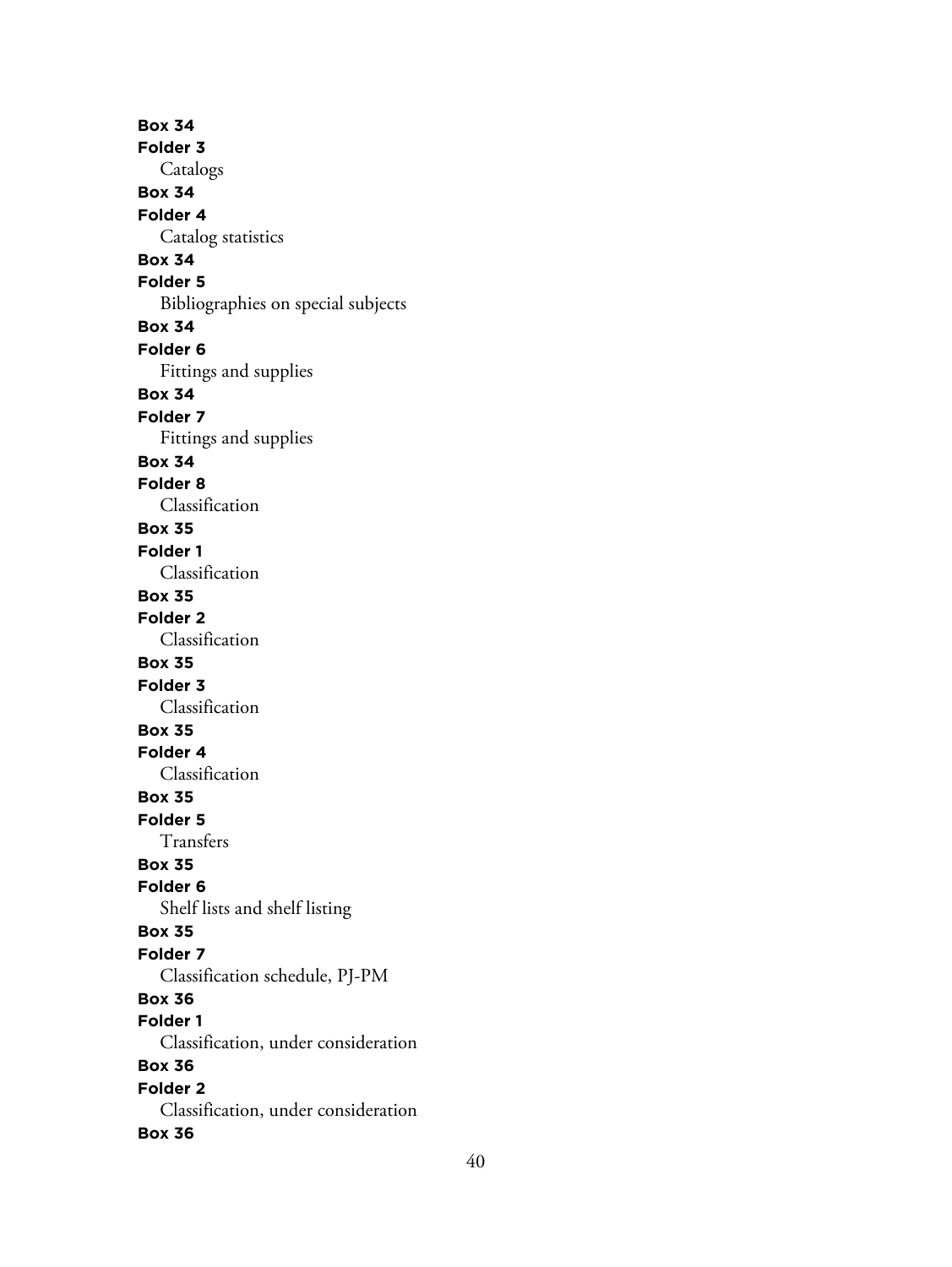**Folder 3** Classification, under consideration **Box 36 Folder 4** Classification, under consideration **Box 36 Folder 5** Classification, under consideration **Box 36 Folder 6** Classification, under consideration **Box 36 Folder 7** Classification, under consideration **Box 36 Folder 8** Book numbers **Box 36 Folder 9** Book numbers **Box 37 Folder 1** Statistics and transfers

# **Series XIII: Conservation**

**Box 37 Folder 2** Shelving **Box 37 Folder 3** Labels **Box 37 Folder 4** Boxes for pamphlets; wrappers, binders **Box 37 Folder 5** Assignment of space on shelves **Box 37 Folder 6** Stock taking and inventories **Box 37 Folder 7** News cuttings, maps, photographs, prints, lantern slides **Box 37 Folder 8** Binding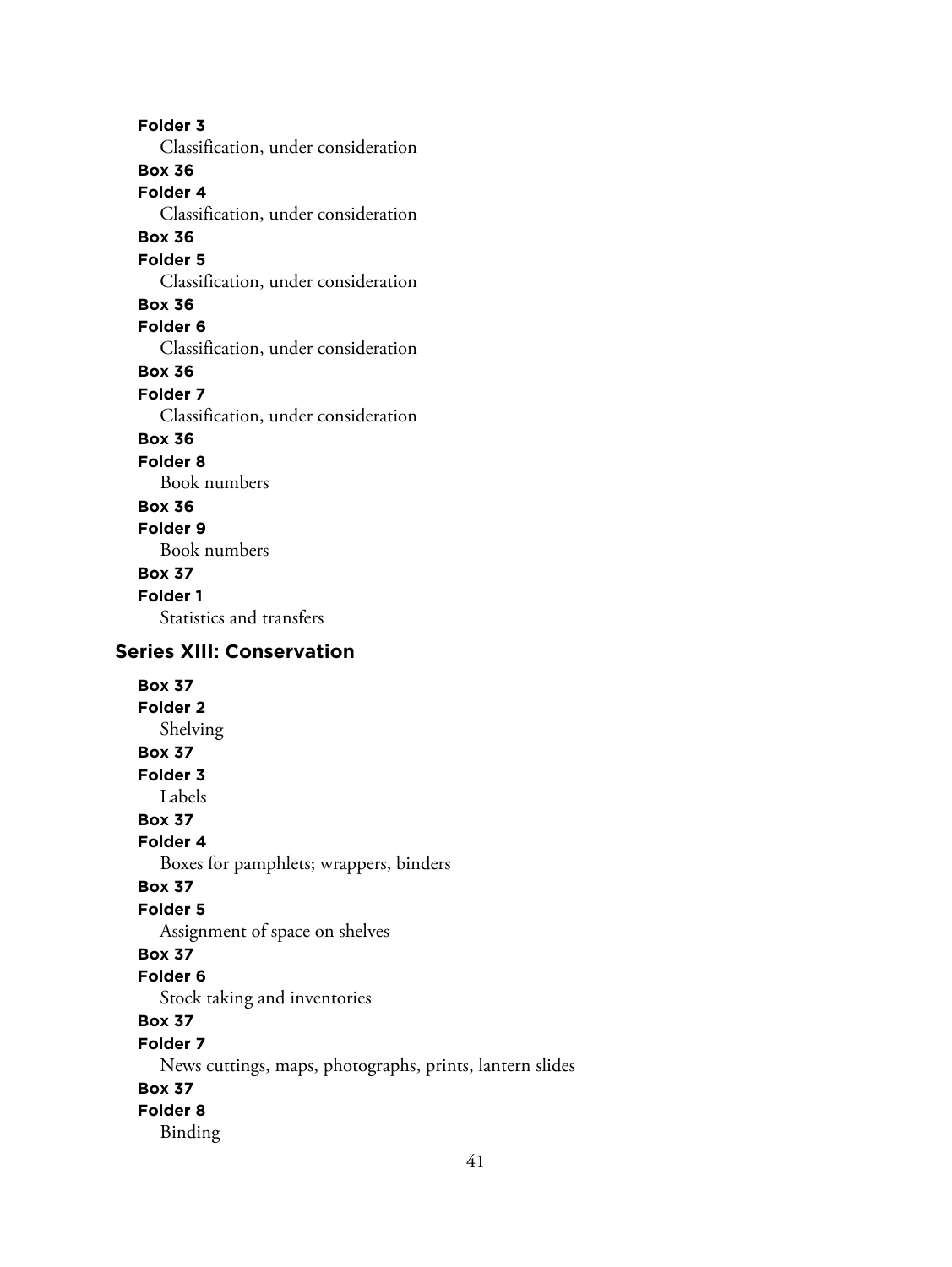**Box 37 Folder 9** Binding **Box 37 Folder 10** Binding **Box 37 Folder 11** Repairs of manuscripts and newspapers

## **Series XIV: Circulation and Reference**

**Box 38 Folder 1** Circulation, general **Box 38 Folder 2** Loans **Box 38 Folder 3** Access to shelves **Box 38 Folder 4** Charging **Box 38 Folder 5** Books not charged; books found **Box 38 Folder 6** Return of books **Box 38 Folder 7** Inter-library loans **Box 38 Folder 8** Loans for courses, rental collection, correspondence, Arnett, T.-Cutting, S. W. **Box 38 Folder 9** Loans for courses, rental collection, correspondence, Dickerson, J. S.-Lovett, R. M. **Box 38 Folder 10** Loans for courses, rental collection, correspondence, MacClintock W. D.-Plimpton, N. C. **Box 38 Folder 11**

Loans for courses, rental collection, correspondence, Raney, M. L.-Wright, Chester W. **Box 38**

#### **Folder 12**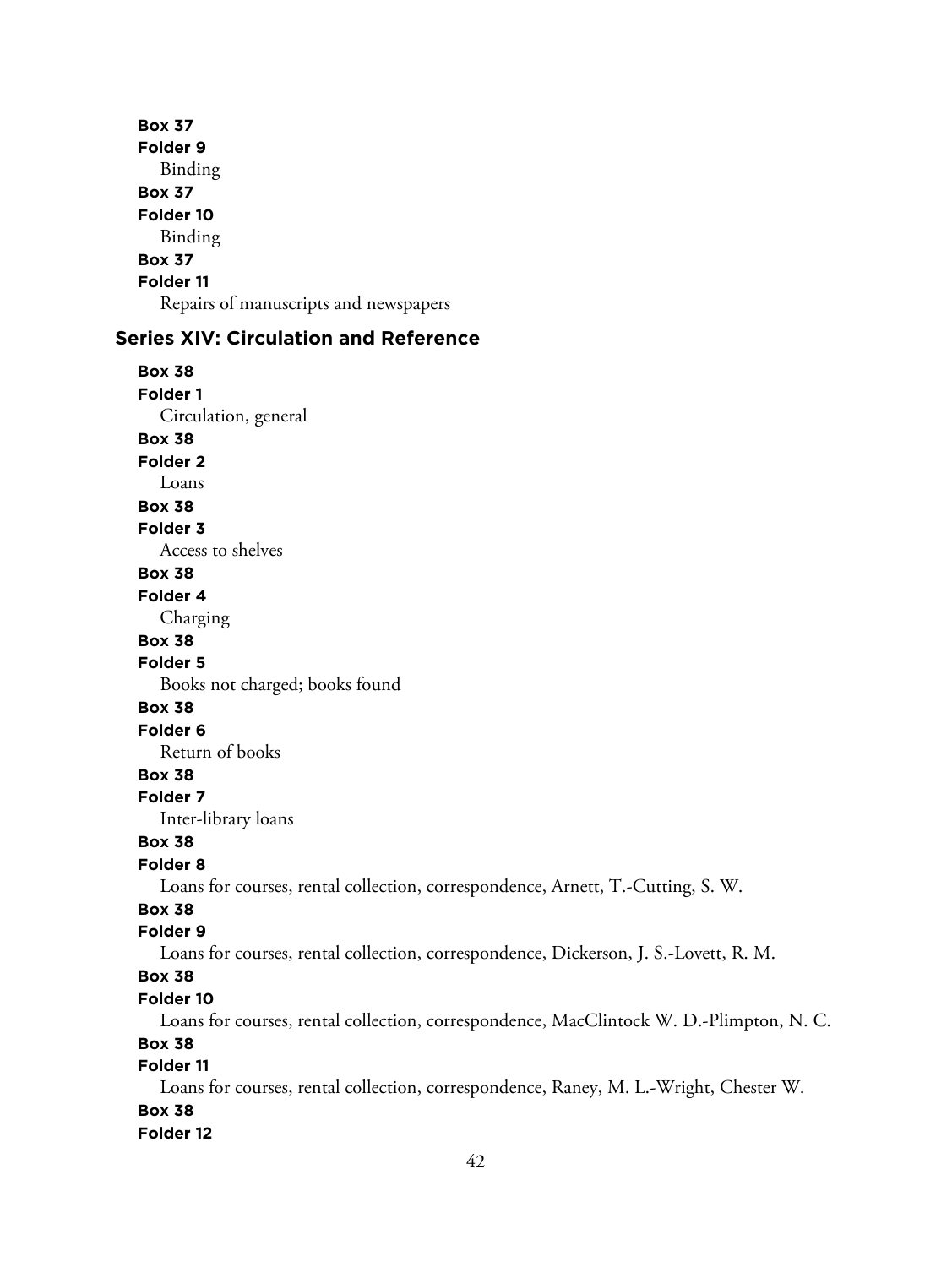Special loans, correspondence, Andrews, C. W.-Farnum, J. L. **Box 38 Folder 13** Special loans, correspondence, Jacobsen, K. T.-Wormer, G. **Box 38 Folder 14** Loans, reference books **Box 38 Folder 15** Fines **Box 38 Folder 16** Books lost or damaged, to be replaced **Box 38 Folder 17** Tracing, searching, inquiries **Box 39 Folder 1** Complaints, suggestions **Box 39 Folder 2** Complaints, suggestions **Box 39 Folder 3** Library fee **Box 39 Folder 4** Reference, general **Box 39 Folder 5** Service, delivery of books **Box 39 Folder 6** Reserve books **Box 39 Folder 7** Reserve books **Box 39 Folder 8** Reserve books **Box 39 Folder 9** Reserve books **Box 39 Folder 10** Inquiries for bibliographies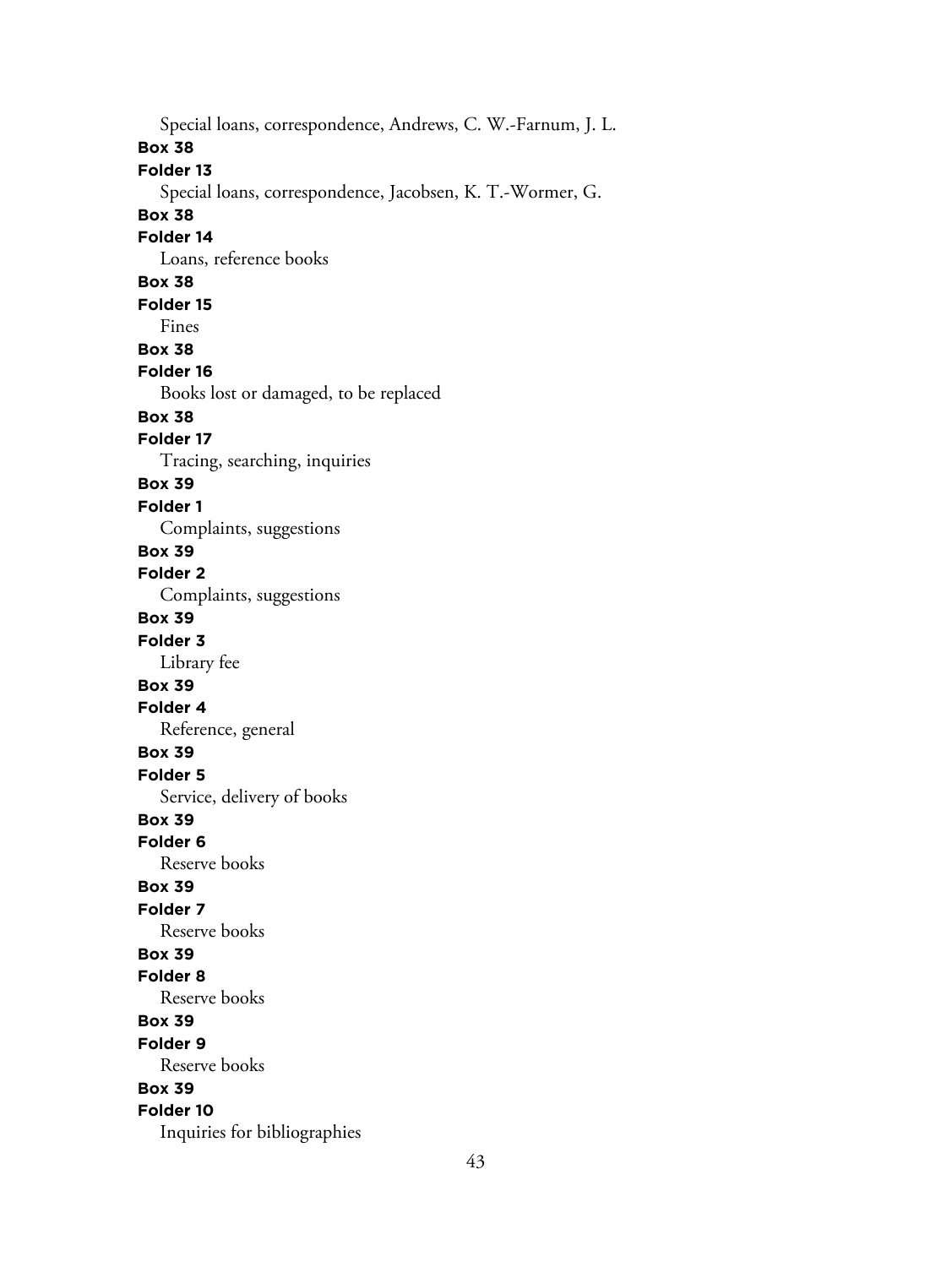#### **Box 39**

**Folder 11**

Copying extracts

# **Box 39**

## **Folder 12**

Cameragraph, photostat, general

# **Box 39**

# **Folder 13**

Cameragraph, photostat, correspondence, Austen, W.-Jacot, A.

#### **Box 39**

#### **Folder 14**

Cameragraph, photostat, correspondence, Keogh, A.-Wormer, G.

#### **Box 39**

## **Folder 15**

Traveling libraries

#### **Series XV: Departmental Libraries**

#### **Box 40**

# **Folder 1**

Correspondence, Allahabab University-Green, C. R.

# **Box 40**

# **Folder 2**

Correspondence, Hallett, A. D.-Horton, M.

# **Box 40**

# **Folder 3**

Correspondence, Judd, C. H.-Overstreet, H. A.

# **Box 40**

# **Folder 4**

Correspondence, Parker, S. C.-Wyer, J. I., Jr.

# **Box 40**

#### **Folder 5**

Replies to questionnaire on departmental libraries, 1915

# **Box 40**

#### **Folder 6**

Committee on the Relations of the Departmental Libraries and the General Library, 1917

# **Box 40**

# **Folder 7**

Athletics

# **Box 40**

## **Folder 8**

Biology Library, general

# **Box 40**

# **Folder 9**

Biology Library, correspondence, Allee, W. C.-Bensley, R. R.

# **Box 41**

#### **Folder 1**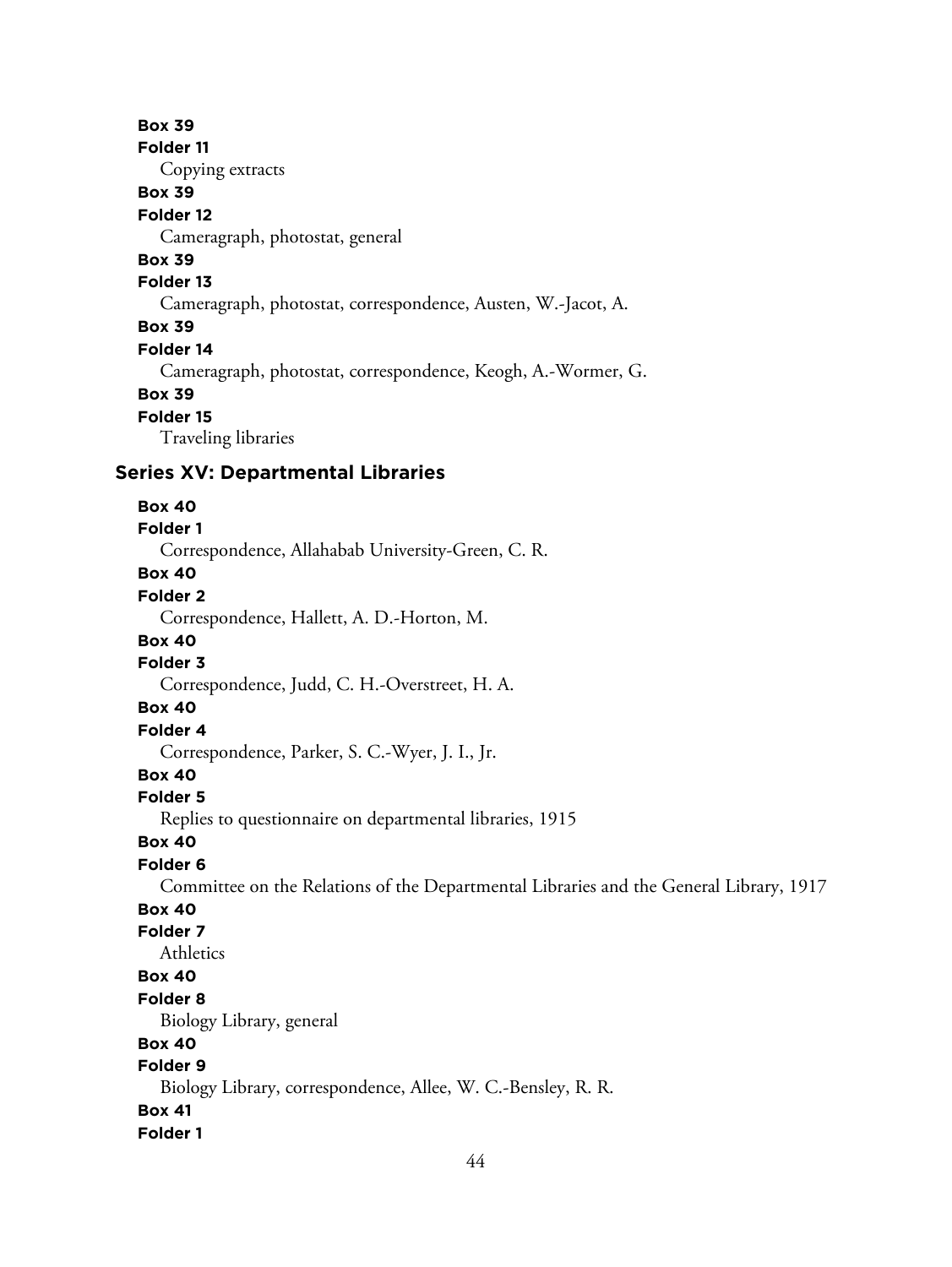Biology Library, correspondence, Burton, E. D.-Jordan, E. O.

**Box 41**

# **Folder 2**

Biology Library, correspondence, Koch, H. C.-Wilkins, E. H.

#### **Box 41**

#### **Folder 3**

Classical Library

# **Box 41**

## **Folder 4**

Chemistry Library

#### **Box 41**

## **Folder 5**

Commerce and Administration

# **Box 41**

## **Folder 6**

Divinity Library (including Hammond Library), correspondence, Beckwith, C. A.- Dickerson, J. S.

#### **Box 41**

#### **Folder 7**

Divinity Library (including Hammond Library), correspondence, Green, W. E.-Price, I. M.

#### **Box 41**

#### **Folder 8**

Divinity Library (including Hammond Library), correspondence, Runyan, W.-Votaw, C. W.

# **Box 41**

## **Folder 9**

School of Education

# **Box 42**

**Folder 1**

School of Education

## **Box 42**

**Folder 2**

School of Education

#### **Box 42**

# **Folder 3**

School of Education

# **Box 42**

**Folder 4**

School of Education

# **Box 42**

**Folder 5**

School of Education

#### **Box 42**

#### **Folder 6**

School of Education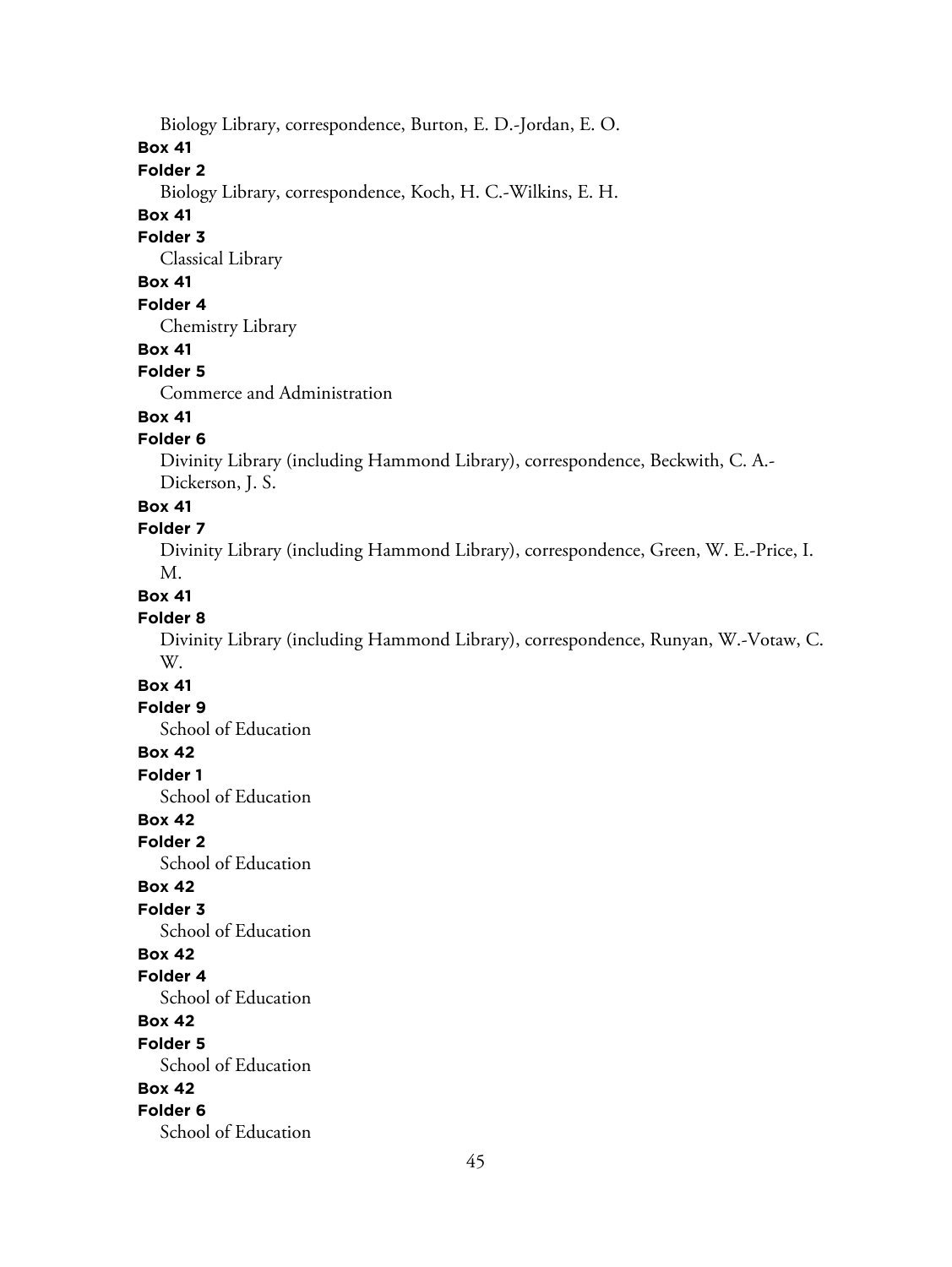**Box 42 Folder 7** School of Education **Box 42 Folder 8** Geology, Geography, and Palenotology Library **Box 42 Folder 9** History Library (including Economics and Sociology) **Box 42 Folder 10** History Library War Collection **Box 43 Folder 1** Hitchcock Library **Box 43 Folder 2** Hitchcock Library **Box 43 Folder 3** Law Library **Box 43 Folder 4** Mathematics Library **Box 43 Folder 5** Medical Library **Box 43 Folder 6** Modern Language Library **Box 43 Folder 7** Musical Library **Box 43 Folder 8** Oriental Institute Library **Box 43 Folder 9** Physics Library **Box 43 Folder 10** Philosophy Library **Box 43 Folder 11** Physiology Library **Box 43**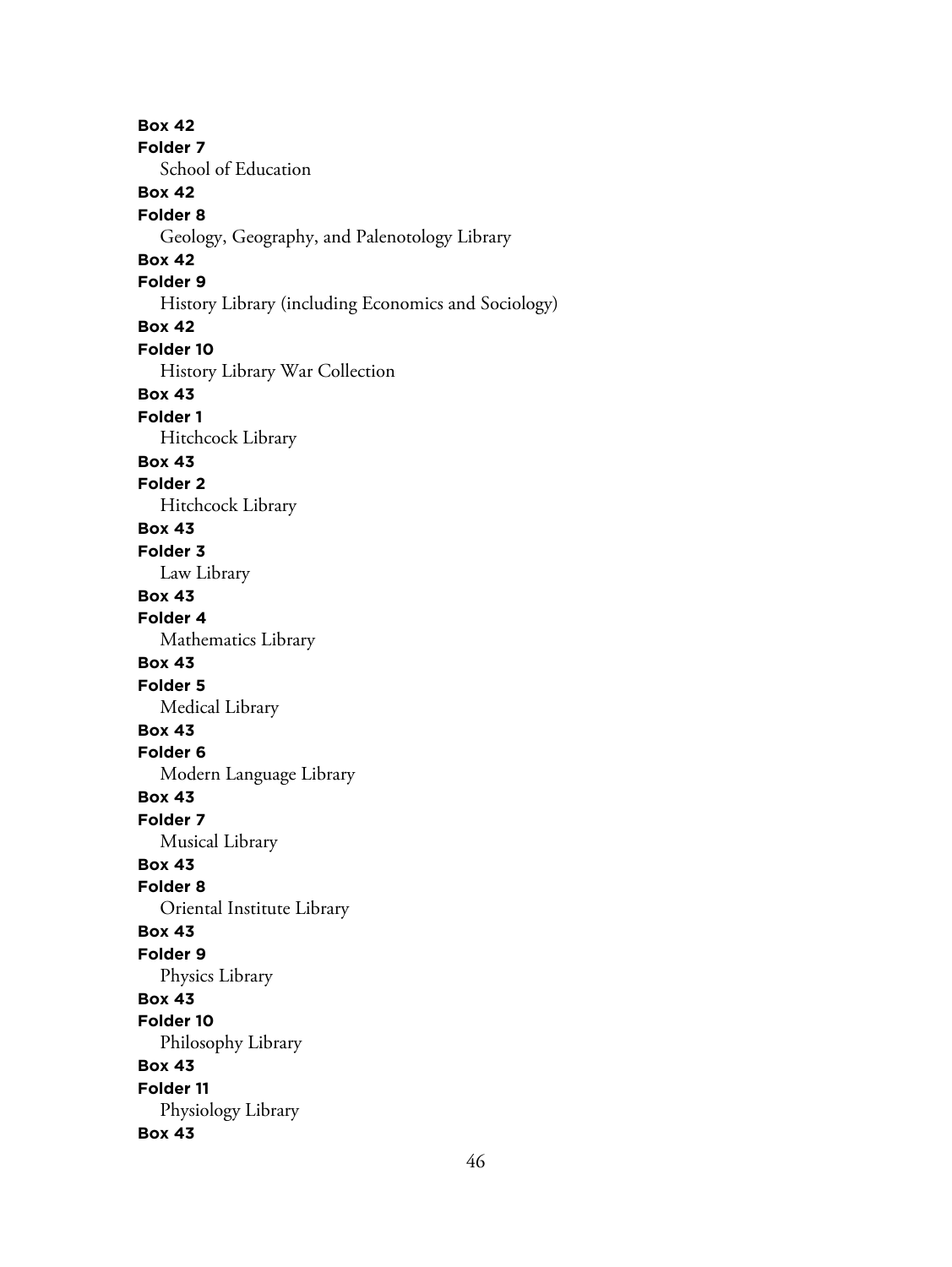#### **Folder 12**

Political Science Library

# **Box 43**

**Folder 13**

Psychology Library

# **Box 43**

**Folder 14**

Public Speaking

## **Box 43**

# **Folder 15**

Social Service Administration Library

# **Box 44**

#### **Folder 1**

Yerkes Observatory, correspondence, Barrett, S. B.-Burton, E. D.

# **Box 44**

**Folder 2**

Yerkes Observatory, correspondence, Douglas, C. M.-Frost, E. B.

# **Box 44**

## **Folder 3**

Yerkes Observatory, correspondence, Hanson, J. C. M.-Van Biesbroeck, M.

# **Series XVI: Miscellaneous**

| <b>Box 44</b>                |
|------------------------------|
| Folder 4                     |
| Collections other than books |
| <b>Box 44</b>                |
| Folder 5                     |
|                              |

University of Chicago Press publications

# **Box 44**

**Folder 6**

Handbook of the Libraries of the University, general

# **Box 44**

# **Folder 7**

Handbook of the Libraries of the University, 2nd edition, 1913

# **Box 44**

#### **Folder 8**

Handbook of the Libraries of the University, 3rd edition, 1916

# **Box 44**

## **Folder 9**

Handbook of the Libraries of the University, 4th edition, 1927

**Box 44**

## **Folder 10**

Renaissance Society

# **Box 44**

**Folder 11**